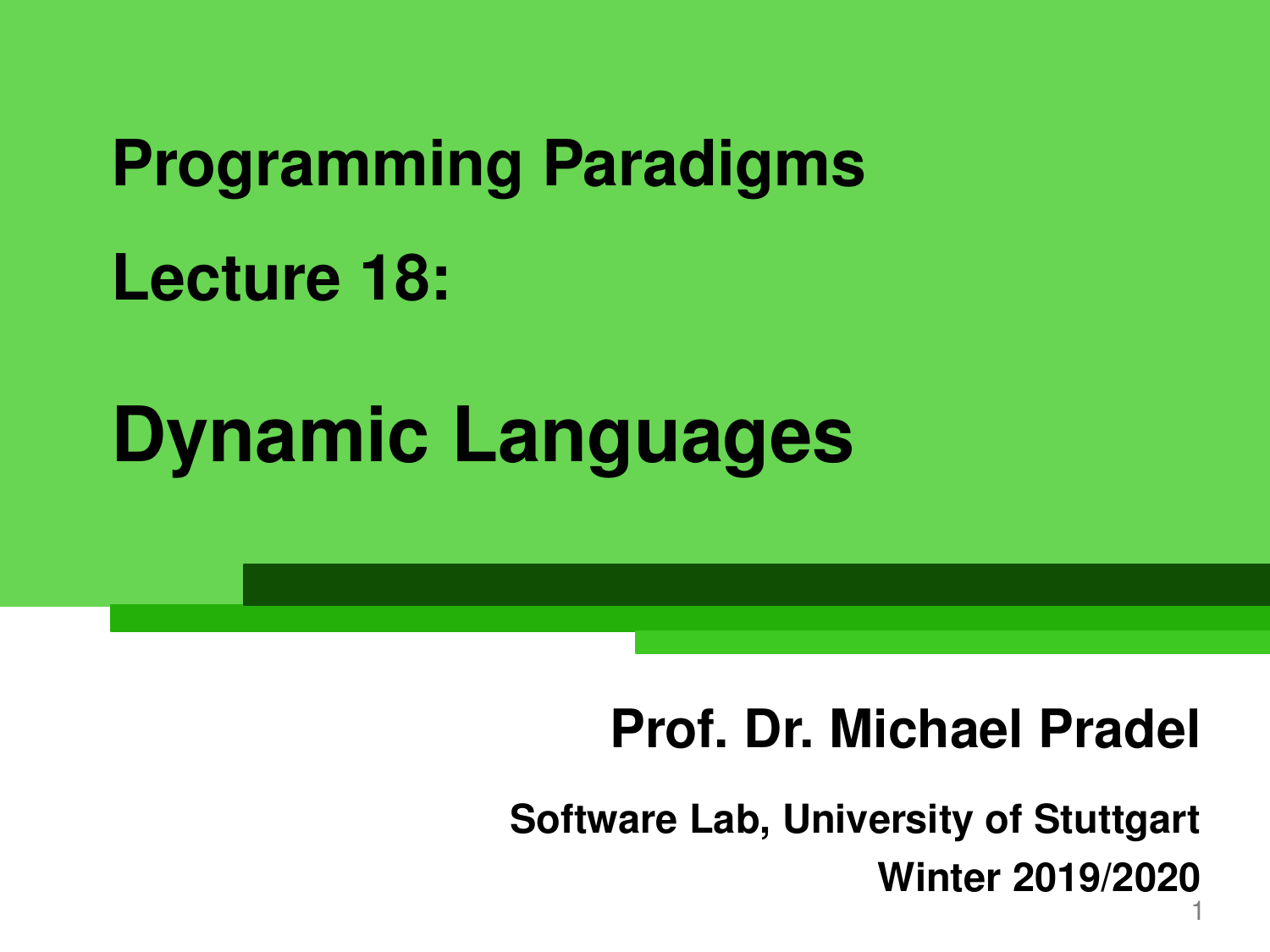```
Wake-up Exercise<br>
What does this JavaScript code print?<br>
function Foo() {<br>
this.n = 3;<br>
}<br>
function bar() {<br>
return this.n;<br>
}<br>
Foo.prototype.bar = function() {<br>
return 7;<br>
x = new Foo();<br>
x.bar = bar;<br>
console.log(x.bar
function Foo() {
       this.n = 3;
}
function bar() {
        return this.n;
}
Foo.prototype.bar = function() {
       return 7;
}
x = new Foo();
x.bar = bar;
console.log(x.bar());
```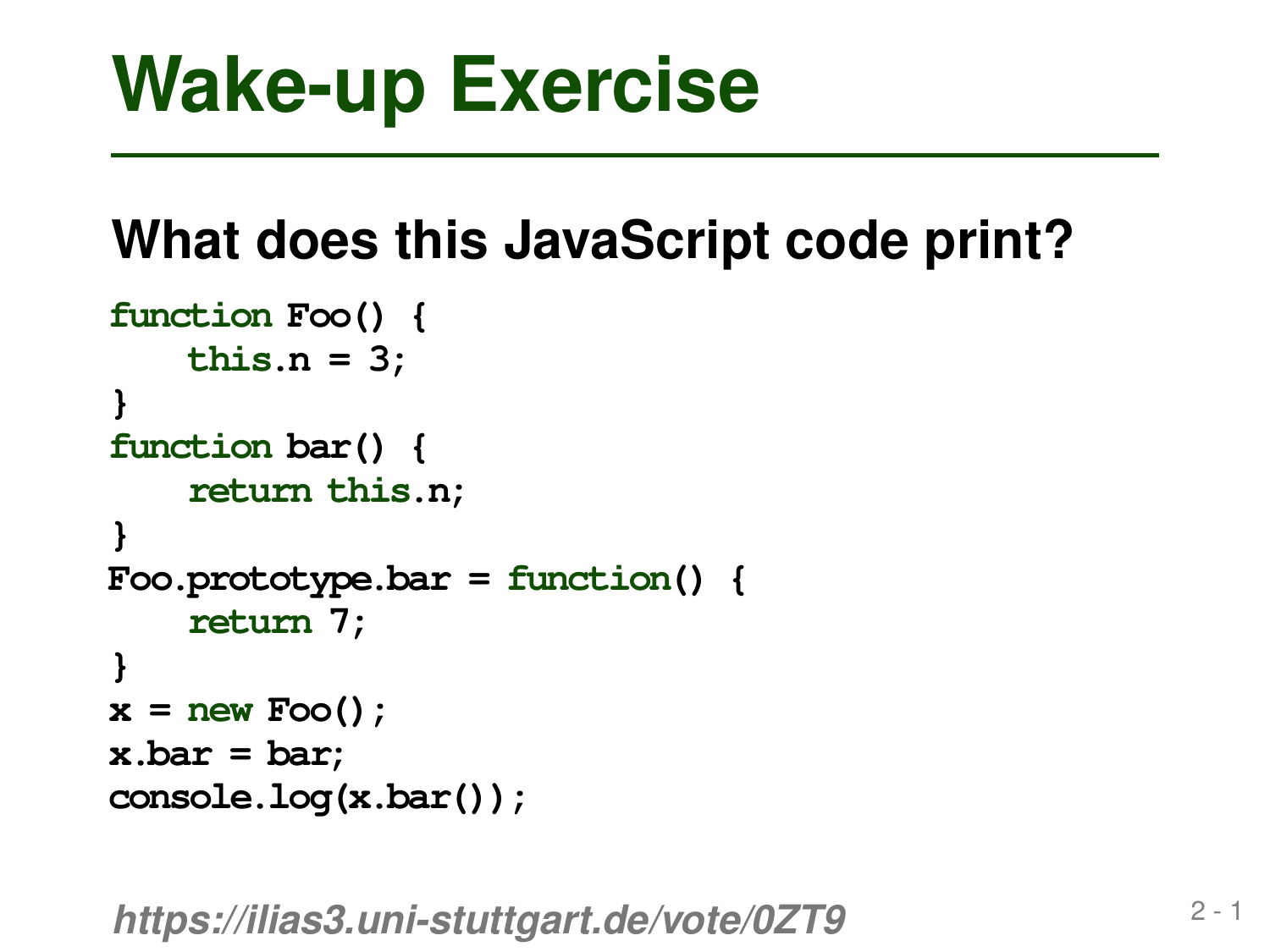```
Wake-up Exercise<br>
What does this JavaScript code print?<br>
function Foo() {<br>
this.n = 3;<br>
}<br>
function bar() {<br>
return this.n;<br>
}<br>
Foo.prototype.bar = function() {<br>
return 7;<br>
x = new Foo();<br>
x.bar = bar;<br>
console.log(x.bar
function Foo() {
       this.n = 3;
}
function bar() {
        return this.n;
}
Foo.prototype.bar = function() {
       return 7;
}
x = new Foo();
x.bar = bar;
console.log(x.bar());
```
# **Result: 3**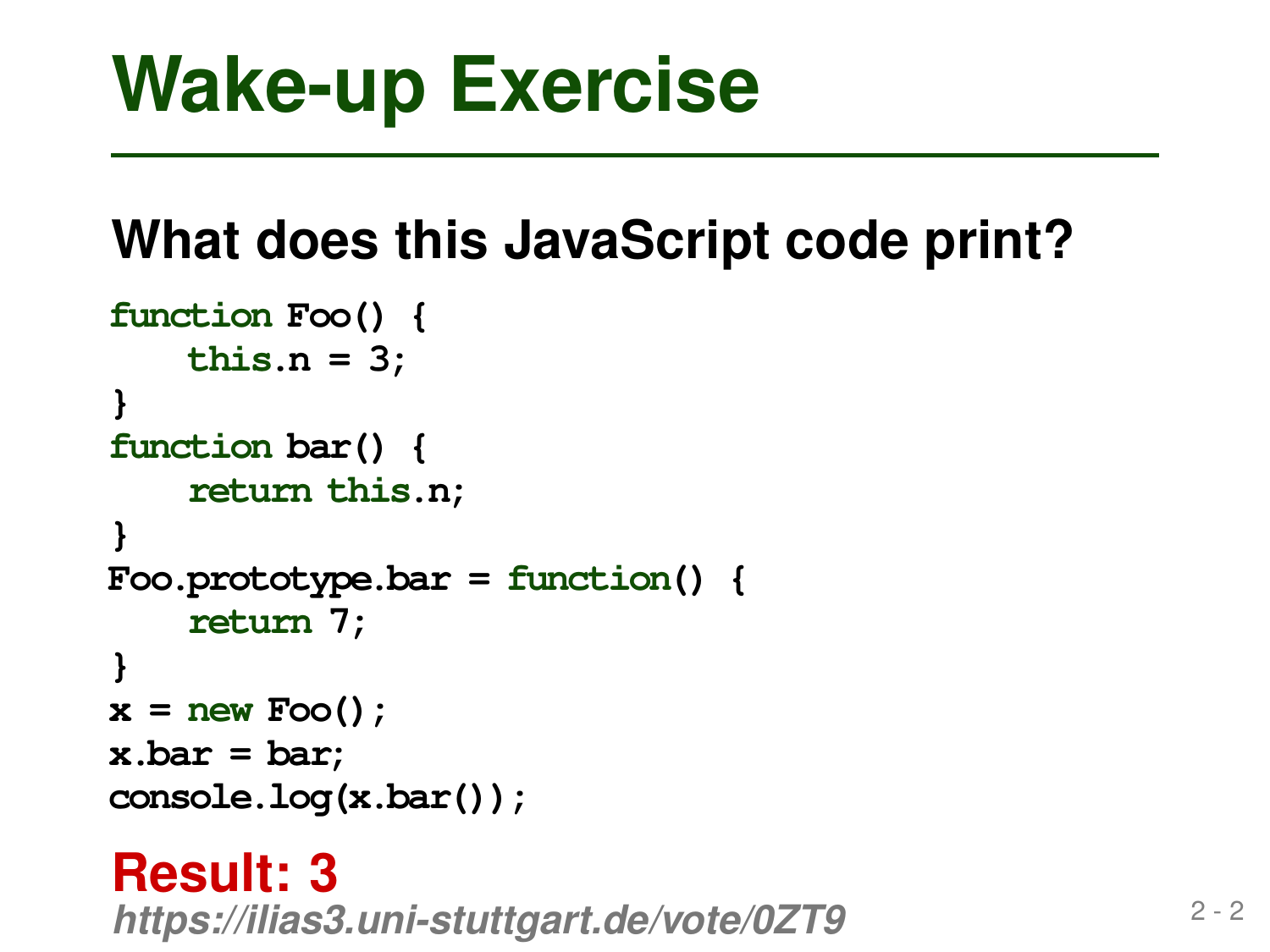```
Exercise<br>
What does this JavaScript code print?<br>
https:n = 3;<br>
<br>
https:n = 3;<br>
https:nimetion bar()<br>
neturn this.n;<br>
<br>
blication bar()<br>
c neturn 7;<br>
c new Foo();<br>
a bar method<br>
a bar method<br>
a
function Foo() {
      this.n = 3;
}
function bar() {
      return this.n;
}
Foo.prototype.bar = function() {
      return 7;
}
x = new Foo();
x.bar = bar;
console.log(x.bar());
                                                        Object whose
                                                        prototype provides
                                                        a bar method
```
## **Result: 3**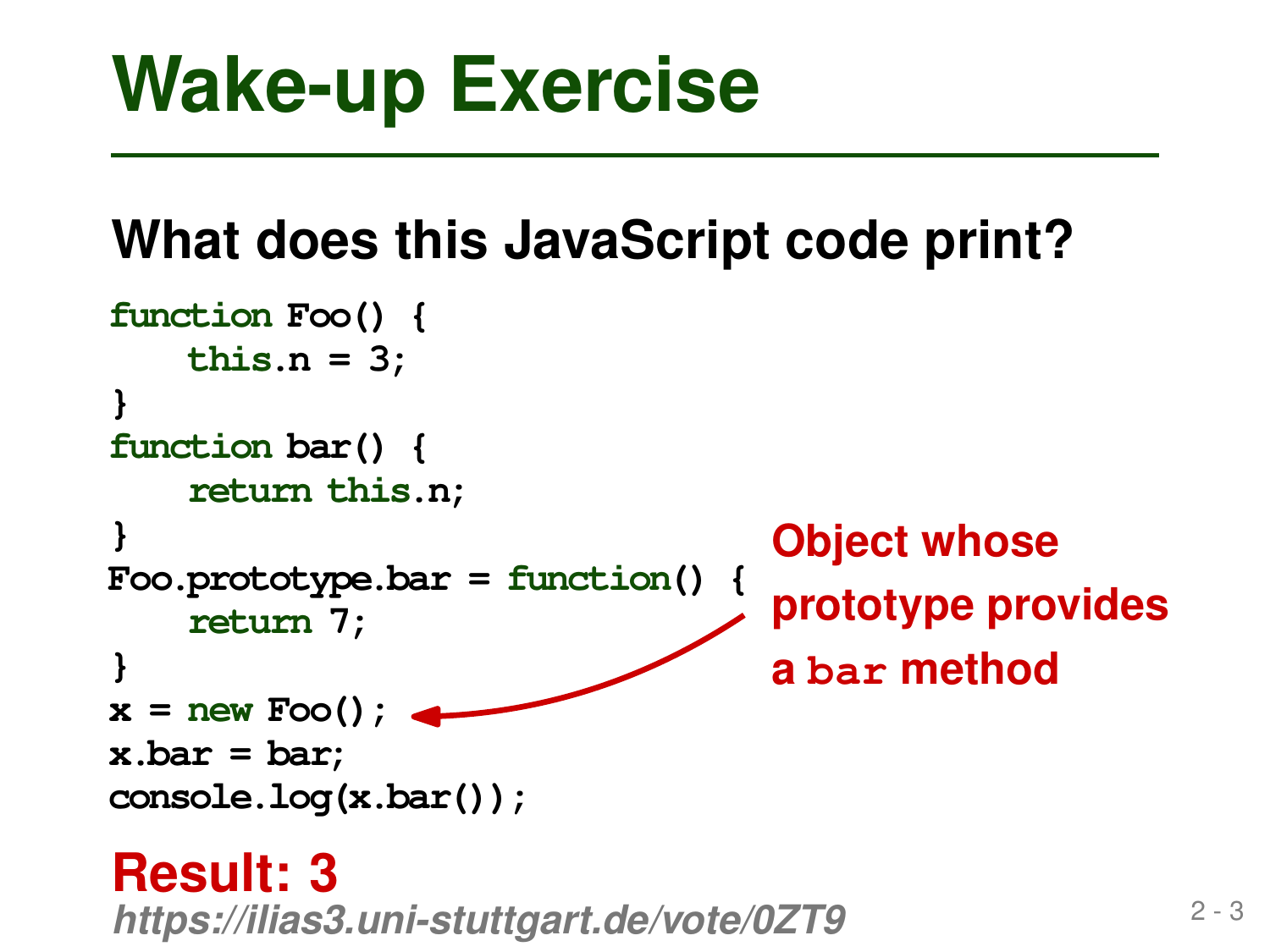```
Exercise<br>
What does this JavaScript code print?<br>
function Foo() {<br>
this.n = 3;<br>
}<br>
function bar() {<br>
perturn this.n;<br>
}<br>
Proo.prototype.bar = function() { pototype provides<br>
prototype provides<br>
x.bar = bar;<br>
x = new Foo(
function Foo() {
      this.n = 3;
}
function bar() {
      return this.n;
}
Foo.prototype.bar = function() {
      return 7;
}
x = new Foo();
x.bar = bar;
console.log(x.bar());
                                                        Object whose
                                                        prototype provides
                                                        a bar method
                                                        Overwriting
                                                        the method
```
## **Result: 3**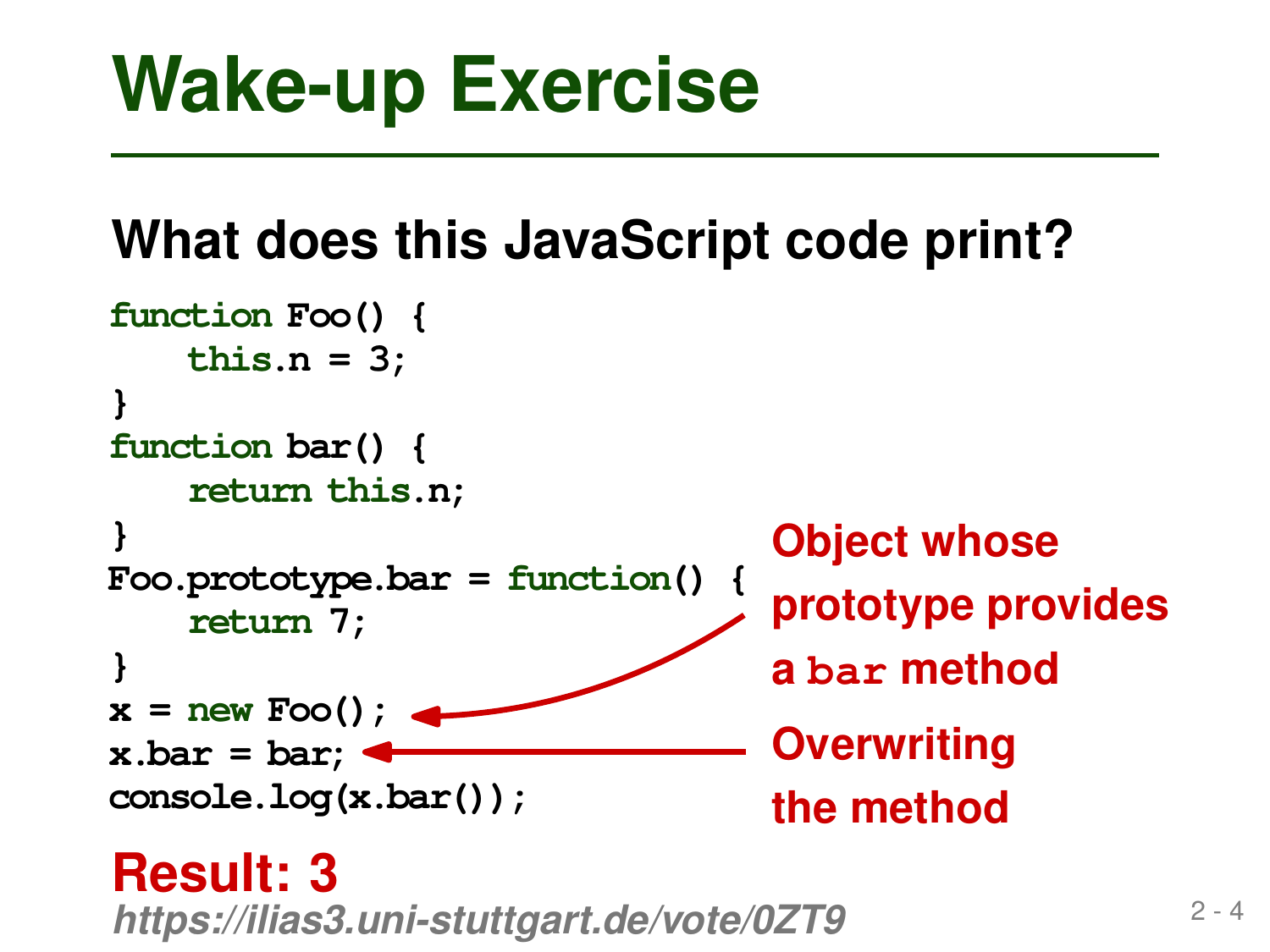```
Exercise<br>
What does this JavaScript code print?<br>
function Foo() {<br>
https://ilias.net/<br>
https://ilias3.uni-stuttgart.de/vote/0ZT9<br>
https://ilias3.uni-stuttgart.de/vote/0ZT9<br>
example.log(x.bar());<br>
https://ilias3.
function Foo() {
      this.n = 3;
}
function bar() {
      return this.n;
}
Foo.prototype.bar = function() {
      return 7;
}
x = new Foo();
x.bar = bar;
console.log(x.bar());
                                                   Object whose
                                                   prototype provides
                                                   a bar method
                                                   Overwriting
                                                   the method
                                                   Return the n
                                                   property of the
                                                   current object
```
**Result: 3**<br>https://ilias3.uni-stuttgart.de/vote/0ZT9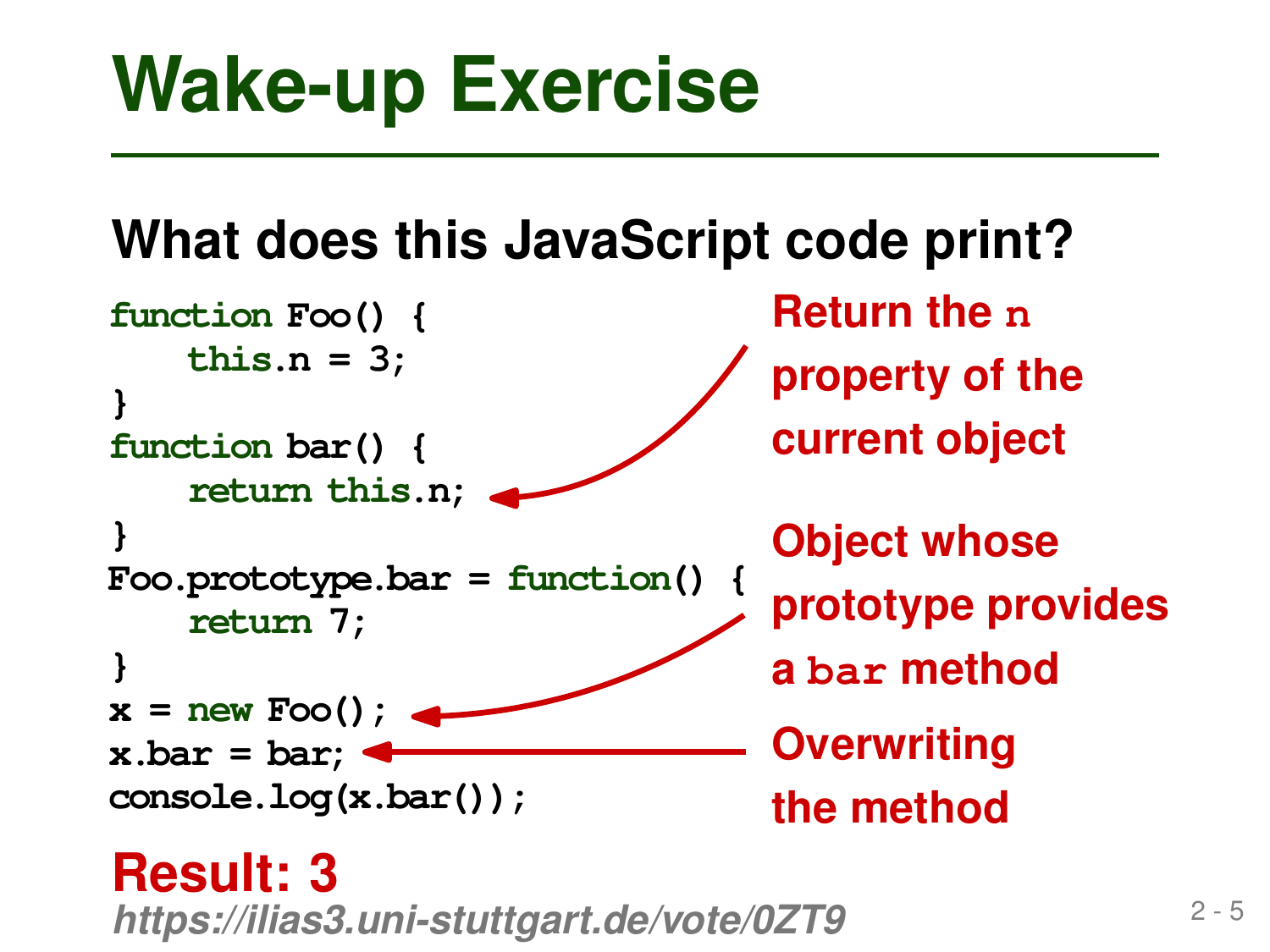# **Dynamic Languages**

# **A.k.a. "scripting languages"**

 $\Box$  Nowadays used for much more than "scripts"

# **Special-purpose languages**

Bash, sed, awk

## **General-purpose languages**

JavaScript, Python, Ruby, PHP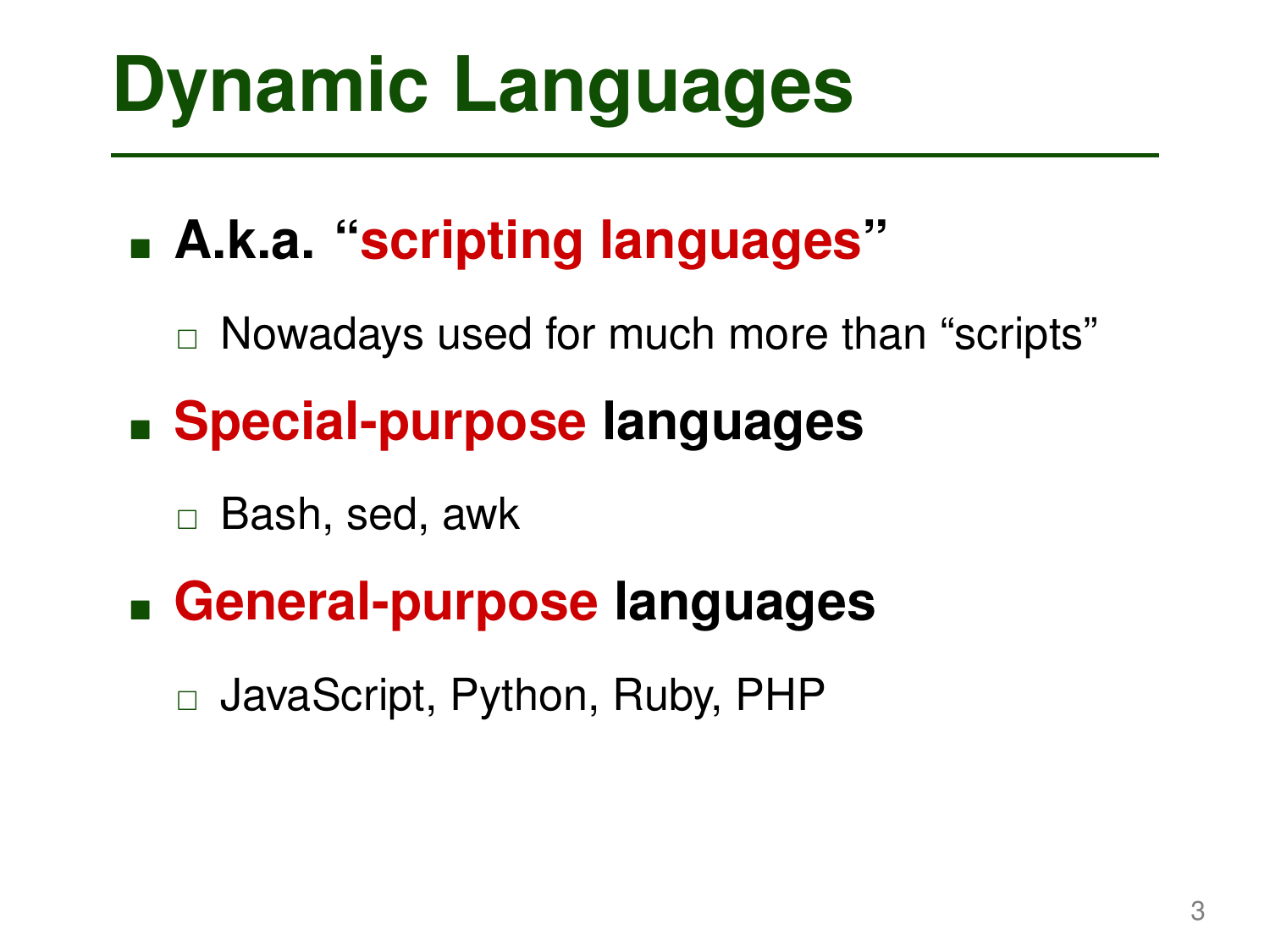# **Characteristics of Dynamic PLs**

- **Batch and interactive use**
- **Economy of expression**
- **Lack of declaration and simple scoping rules**
- **Flexible dynamic typing**
- **Easy access to other programs**
- **Sophisticated pattern matching and string manipulation**
- **High-level data types**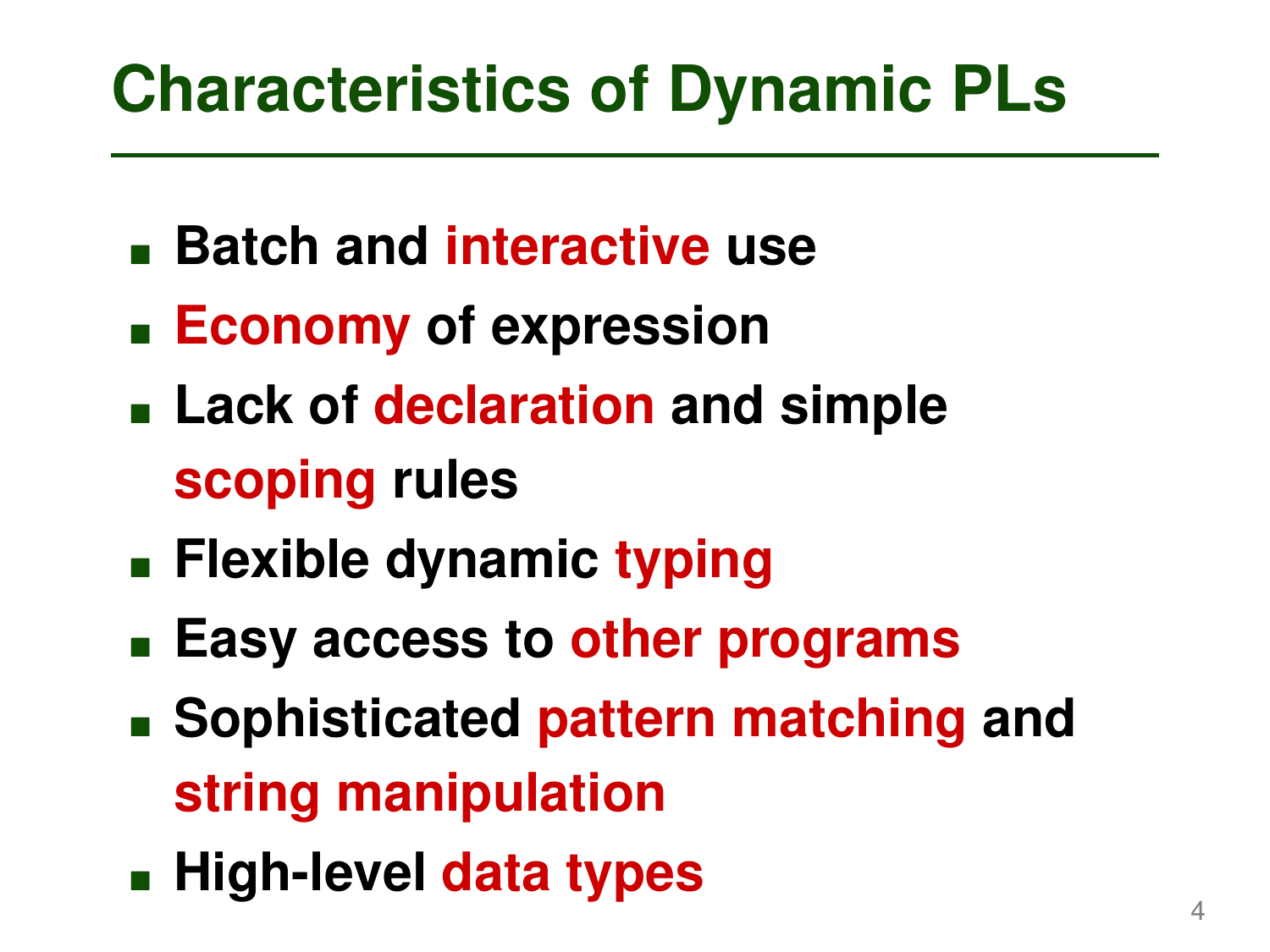# **Batch and Interactive Use**

- **Batch use: Pass entire file/program to the compiler, interpreter, or runtime engine**
- **Interactive use: Pass one line or command after another**
	- $\Box$  Interactive shell that evaluates statements and expressions as they come
	- REPL: Read-eval-print loop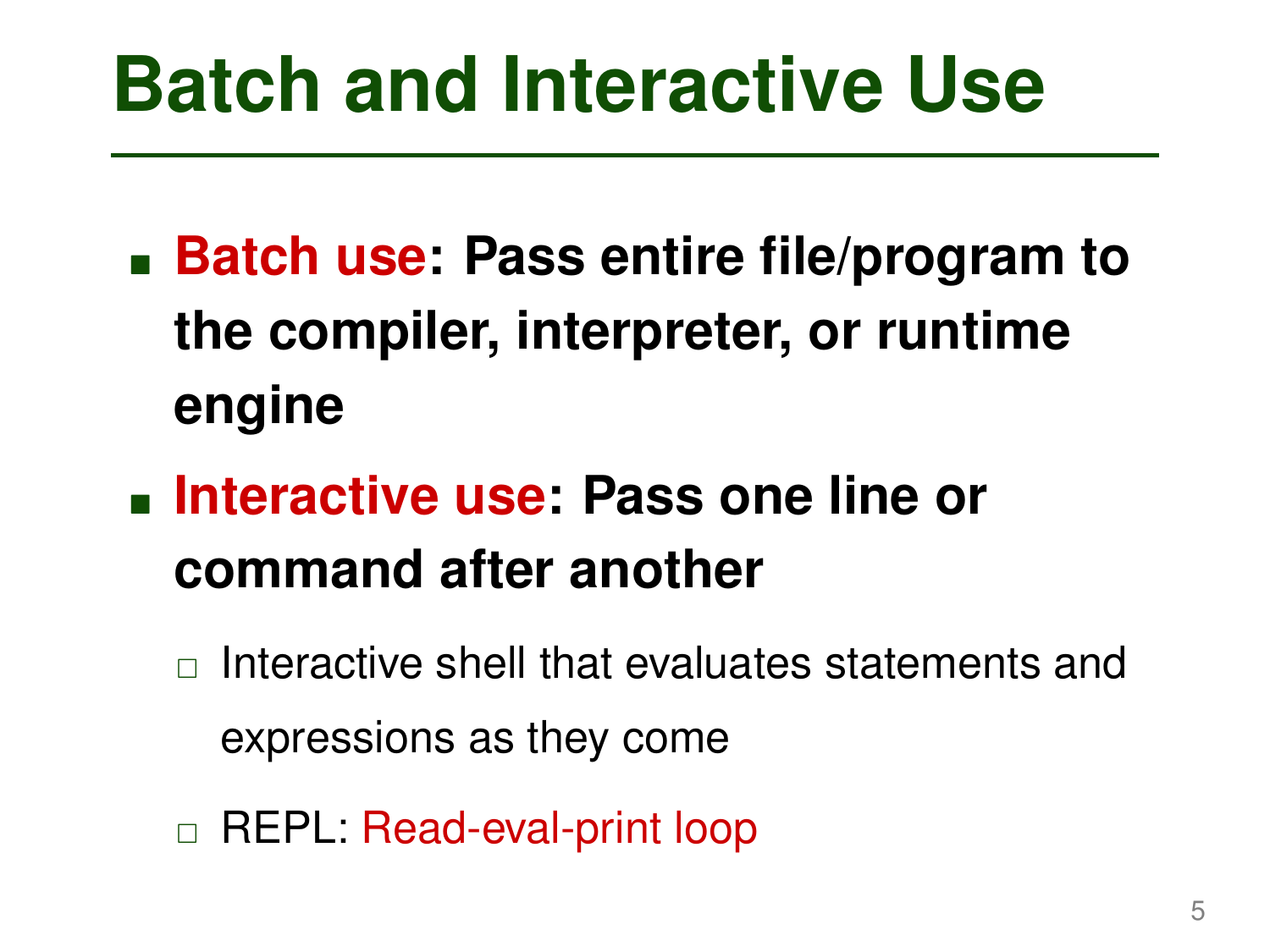

# **Python REPL**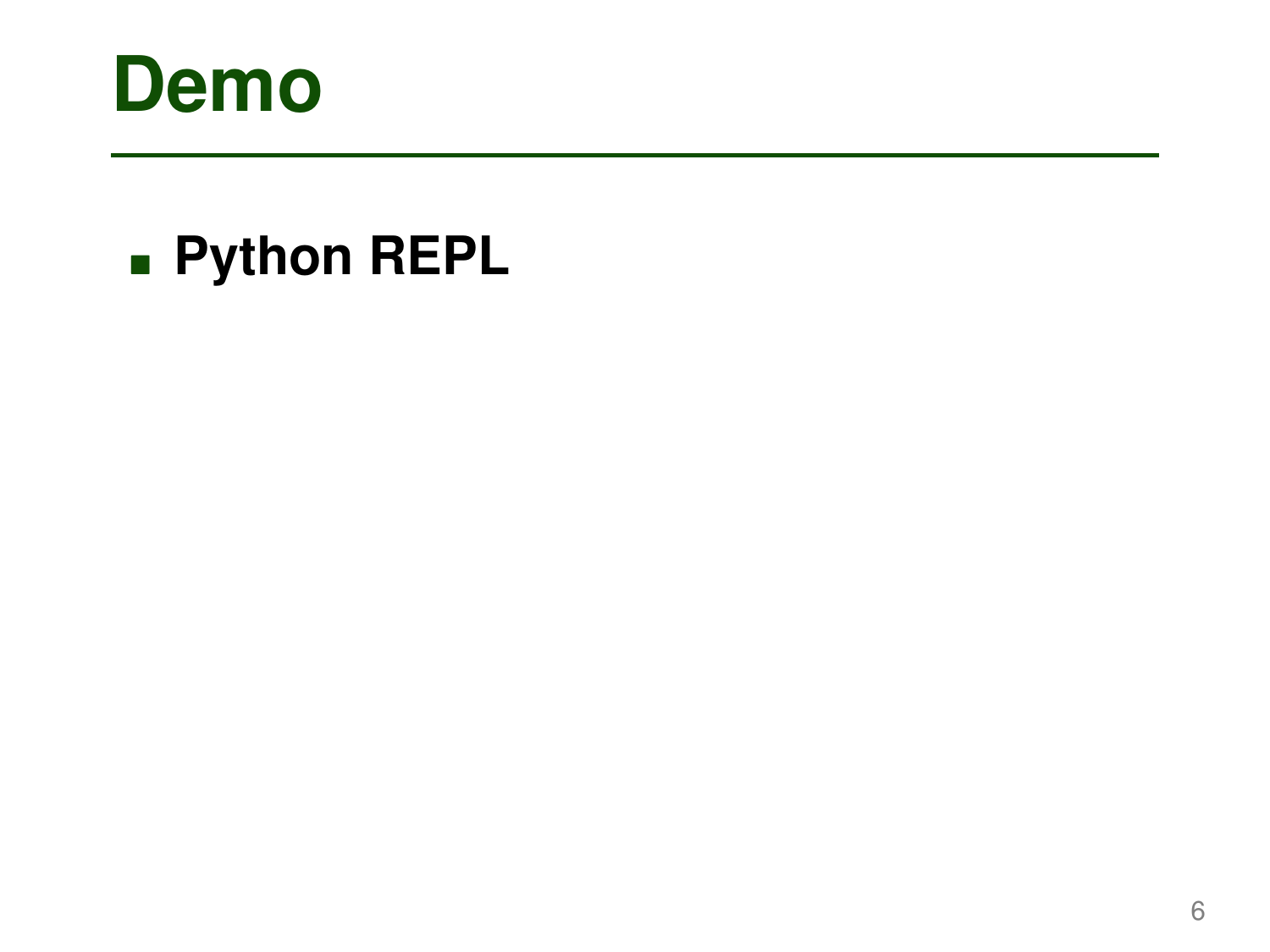# **Economy of Expression**

**Little "boilerplate" code**

# **Example: Hello world**

```
 Java:
□ Perl, Python, Ruby:
    class Hello {
      public static void main(String[] args) {
        System.out.println("Hello, world!");
      }
    }
```
**print "Hello, world!\n"**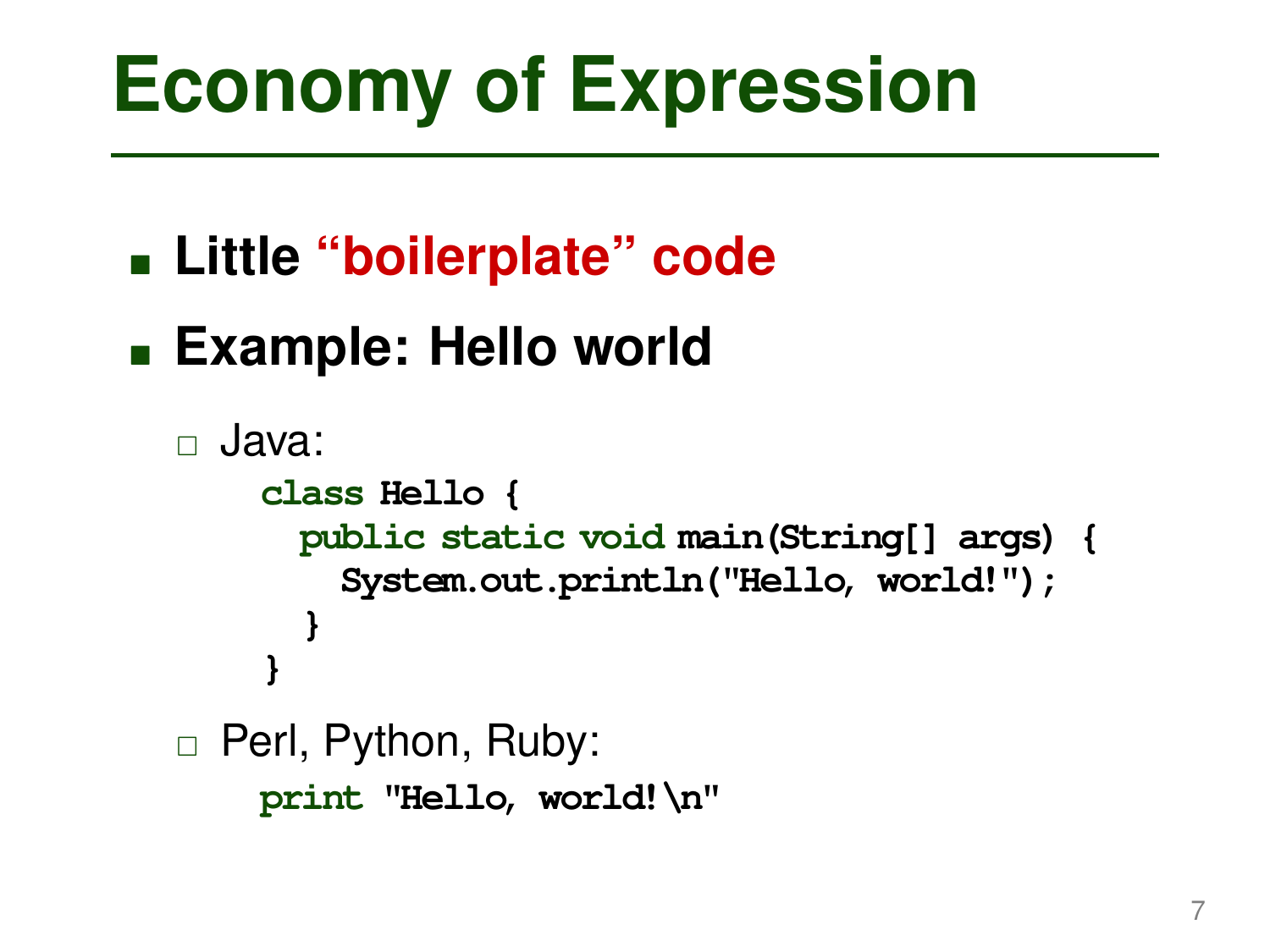- **Do variables have to be declared?**
- **What's the scope of a variable?**
- **Declarations and Scoping**<br>
 Do variables have to be declared?<br>
 What's the scope of a variable?<br>
 Can subroutines be nested, and if yes,<br>
what does it mean?<br>
 Any namespaces for information<br>
hiding? **Can subroutines be nested, and if yes, what does it mean?**
- **Any namespaces for information hiding?**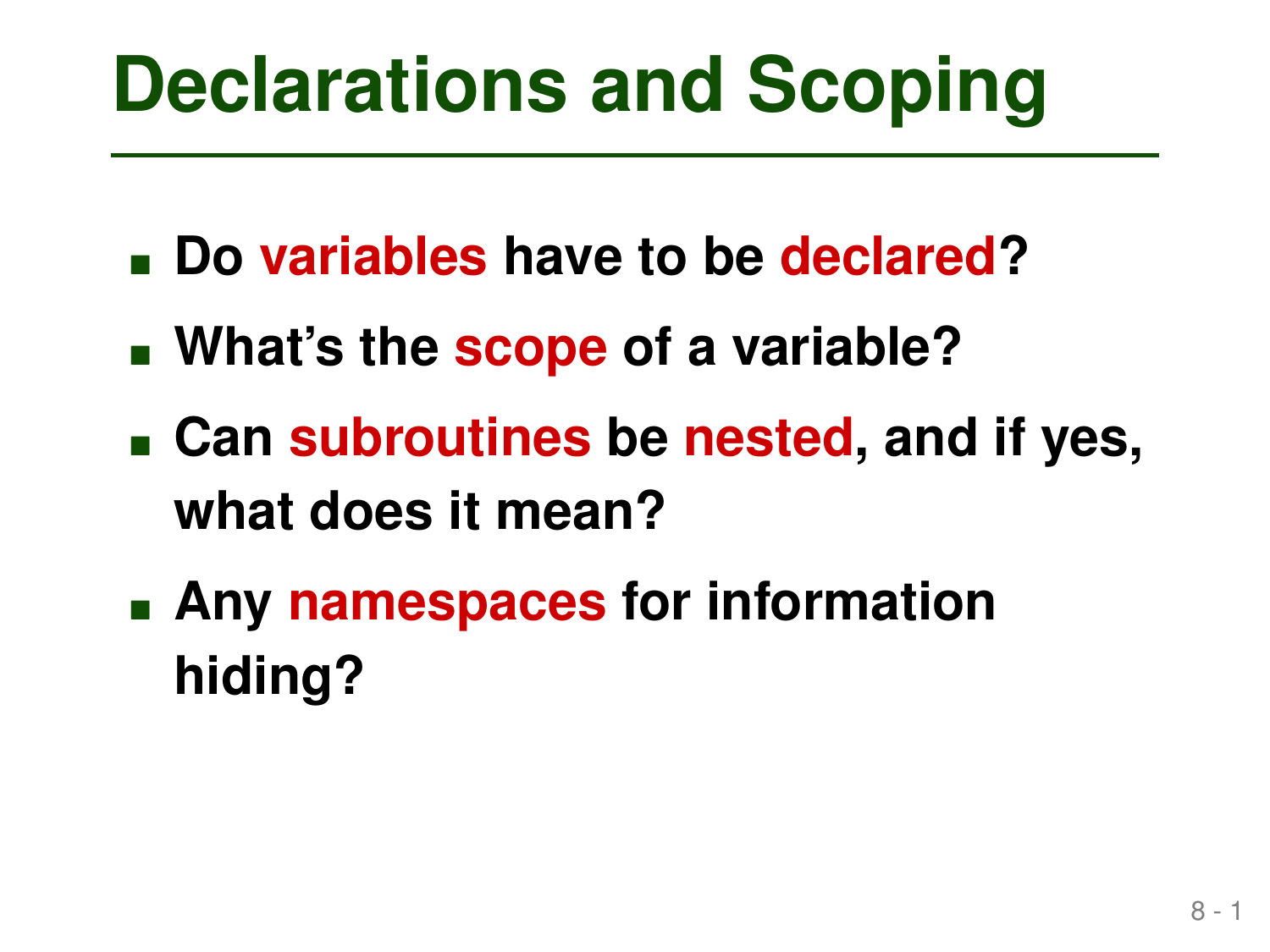- **Do variables have to be declared?**
- **What's the scope of a variable?**
- **Declarations and Scoping**<br>
 Do variables have to be declared?<br>
 What's the scope of a variable?<br>
 Can subroutines be nested, and if yes,<br>
what does it mean?<br>
 Any namespaces for information<br>
hiding?<br>
Different PLs: Di **Can subroutines be nested, and if yes, what does it mean?**
- **Any namespaces for information hiding?**

# **Different PLs: Different answers**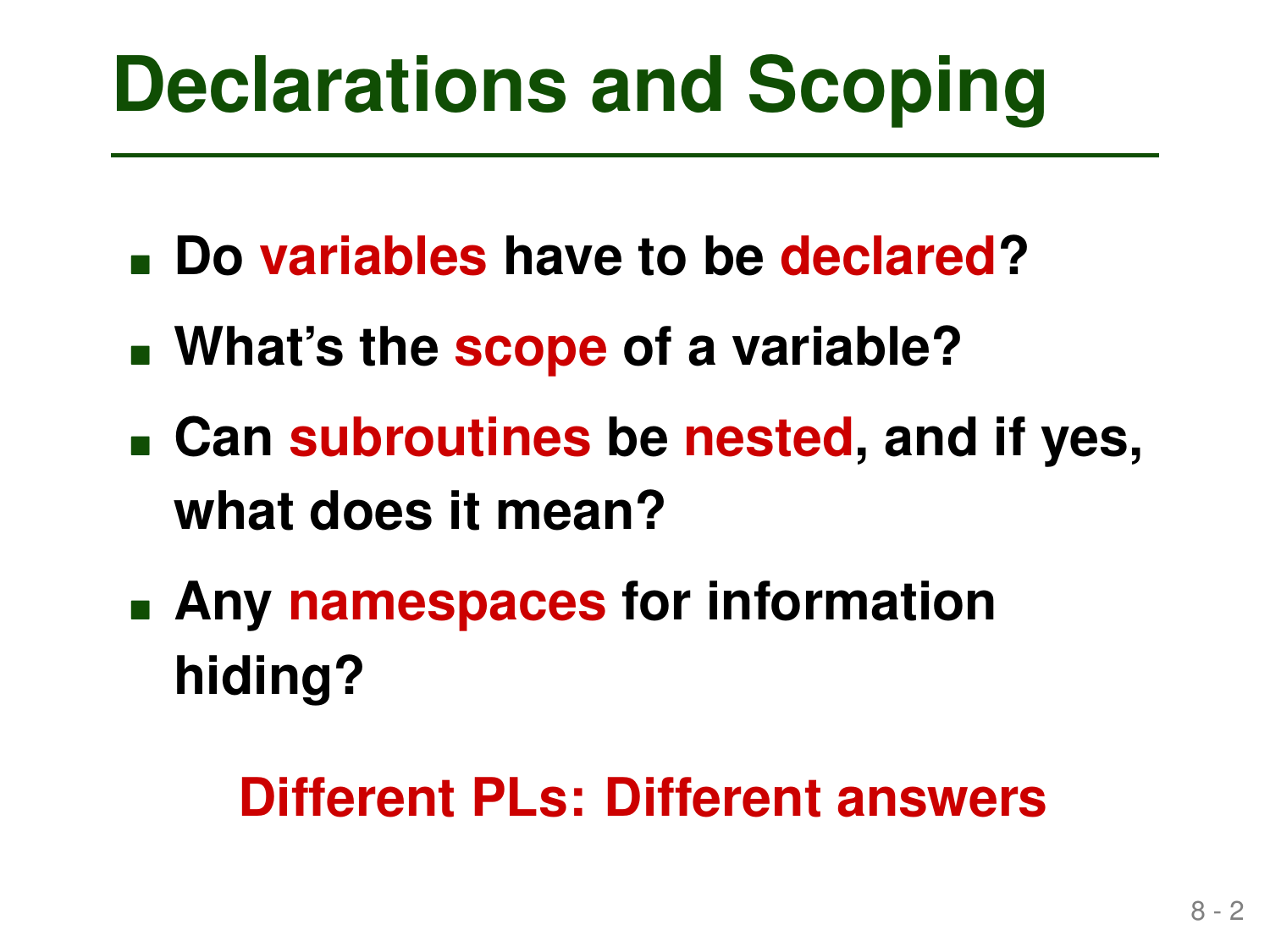# **Variable Declarations**

# **Three popular options:**

- **Nariables are not declared** 
	- □ E.g., Python, Ruby
- Declarations are optional
	- □ E.g., Perl, JavaScript,
- **Must declare variables** 
	- □ E.g., Scheme (and Perl and JavaScript in strict mode)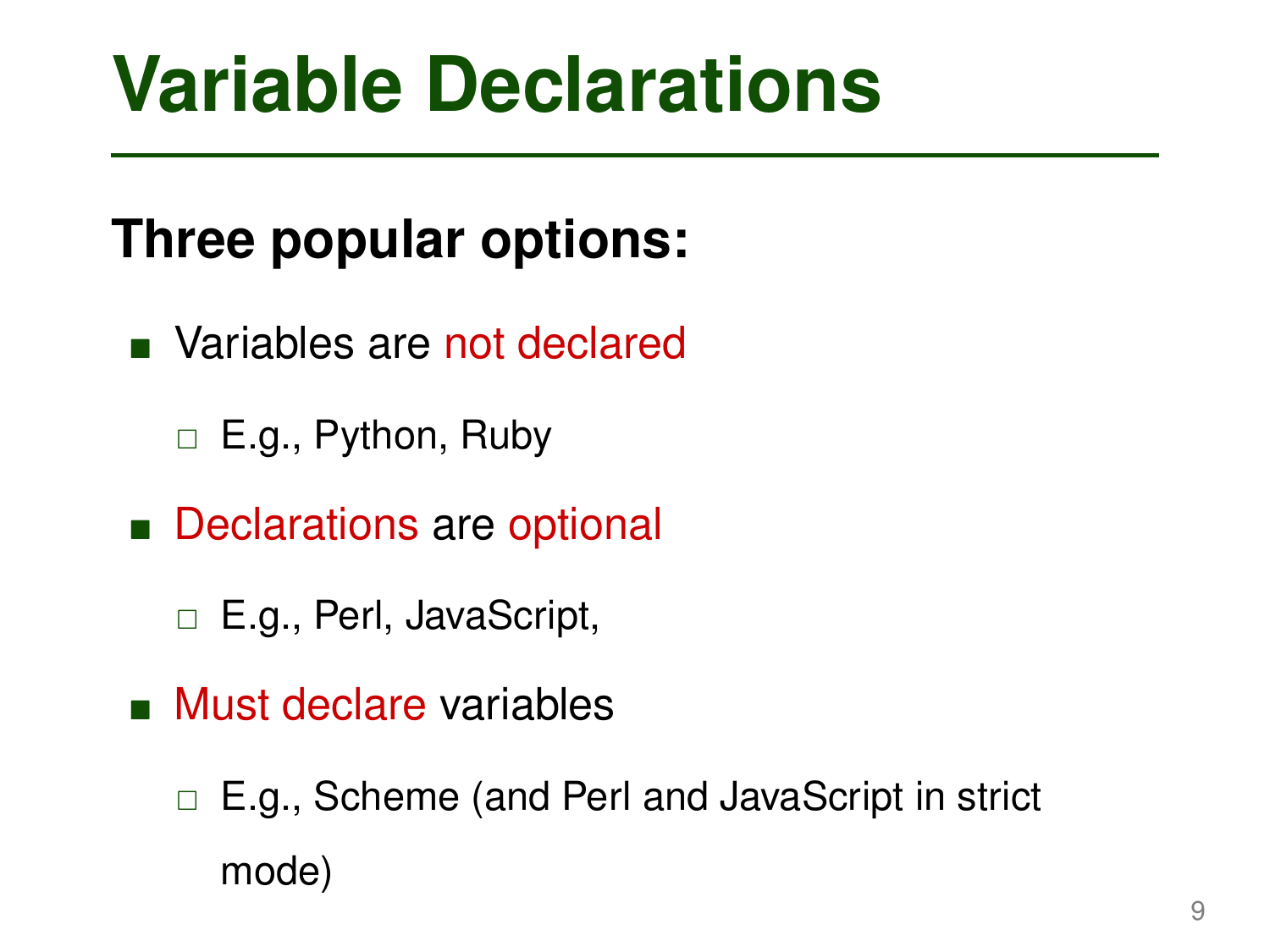

# **Demo**<br>strictMode.js<br>and the contract of the contract of the contract of the contract of the contract of the contract of the contract of the contract of the contract of the contract of the contract of the contract of the c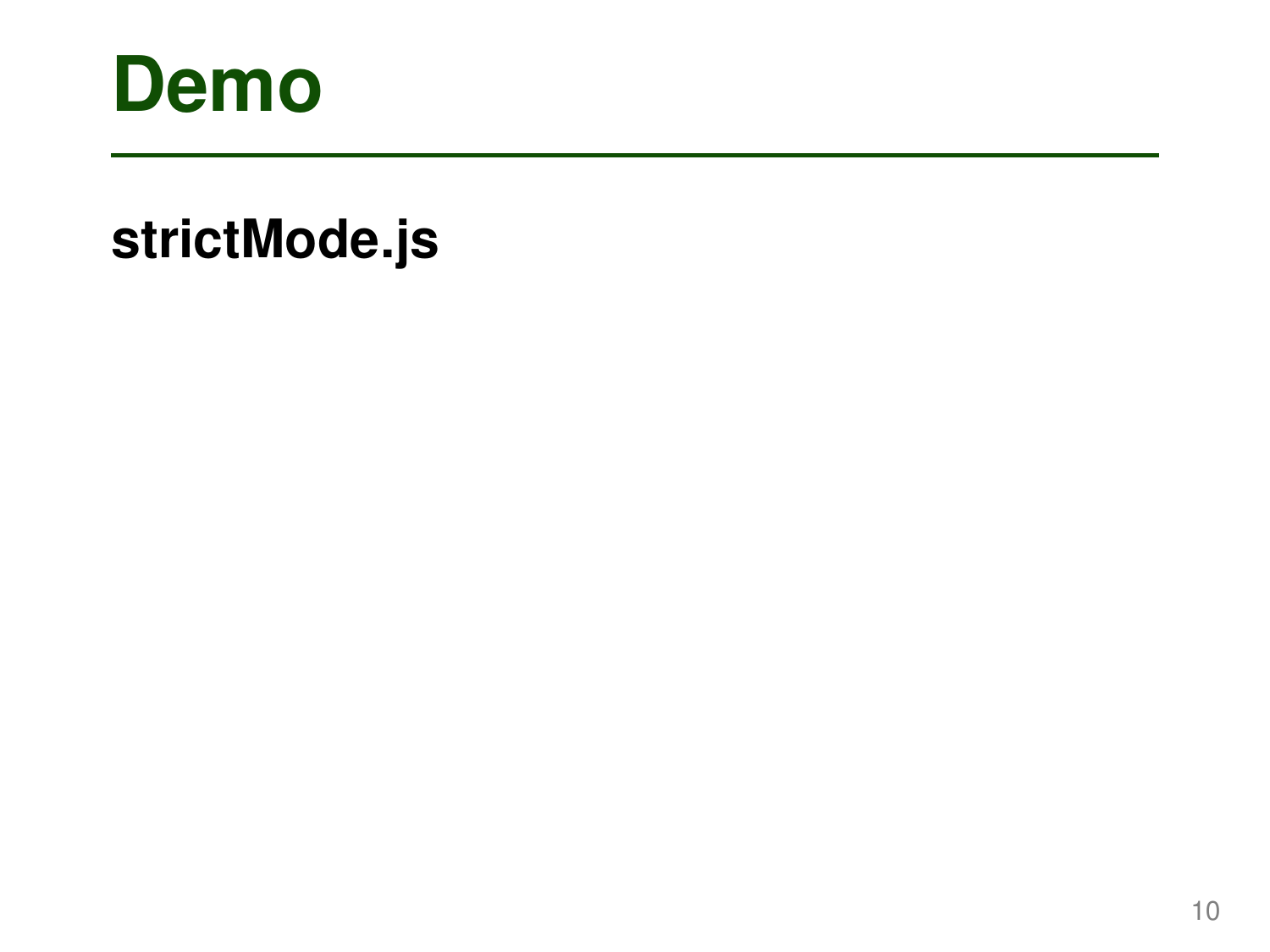- **Scope of Variables: Ruby**<br>
 If a variable is never declared, what's<br>
its scope?<br>
 Ruby's answer: Naming conventions<br>
□ foo: local variable<br>
□ \$foo: global variable<br>
□ @foo: instance variable of current object<br>
□ @foo: **If a variable is never declared, what's its scope?**
- **Ruby's answer: Naming conventions**
	- foo: local variable
	- **Example 3 foo: global variable**
	- $\Box$  @ foo: instance variable of current object
	- $\Box$  @@foo: instance variable of current object's class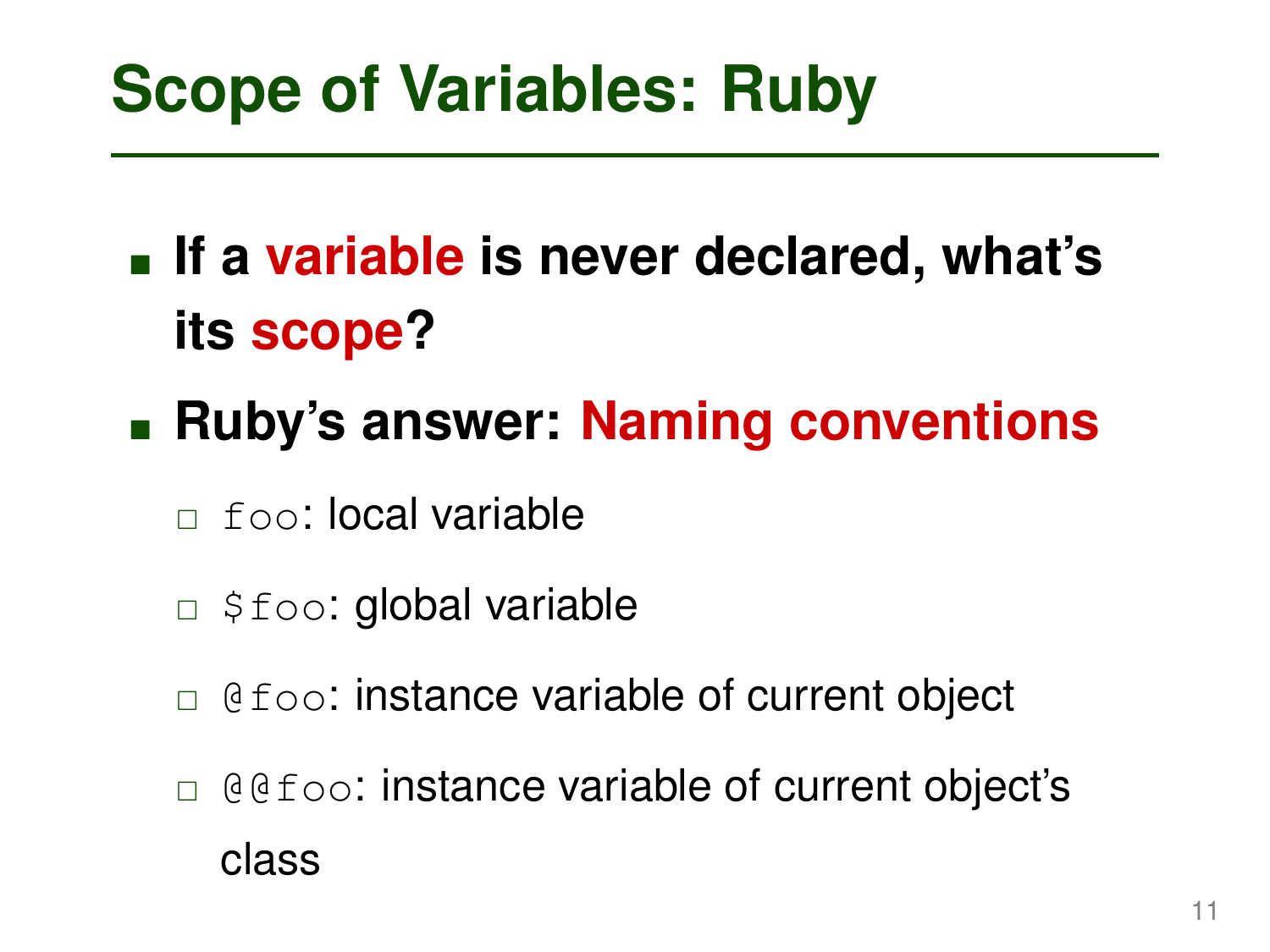# **Scope of Variables Python**<br>
■ Python: Scope depends on location of<br>
variable definition<br>
□ Defined outside of function: Global<br>
□ Defined inside a function: Local<br>
□ Example:<br>  $x = 23$ <br>
def foo() :<br>  $x = x * 2$ <br>
print(x)<br>foo **Python: Scope depends on location of variable definition**

- □ Defined outside of function: Global
- Defined inside a function: Local
- Example:

```
x = 23
def foo():
  x = x \times 2print(x)
foo()
```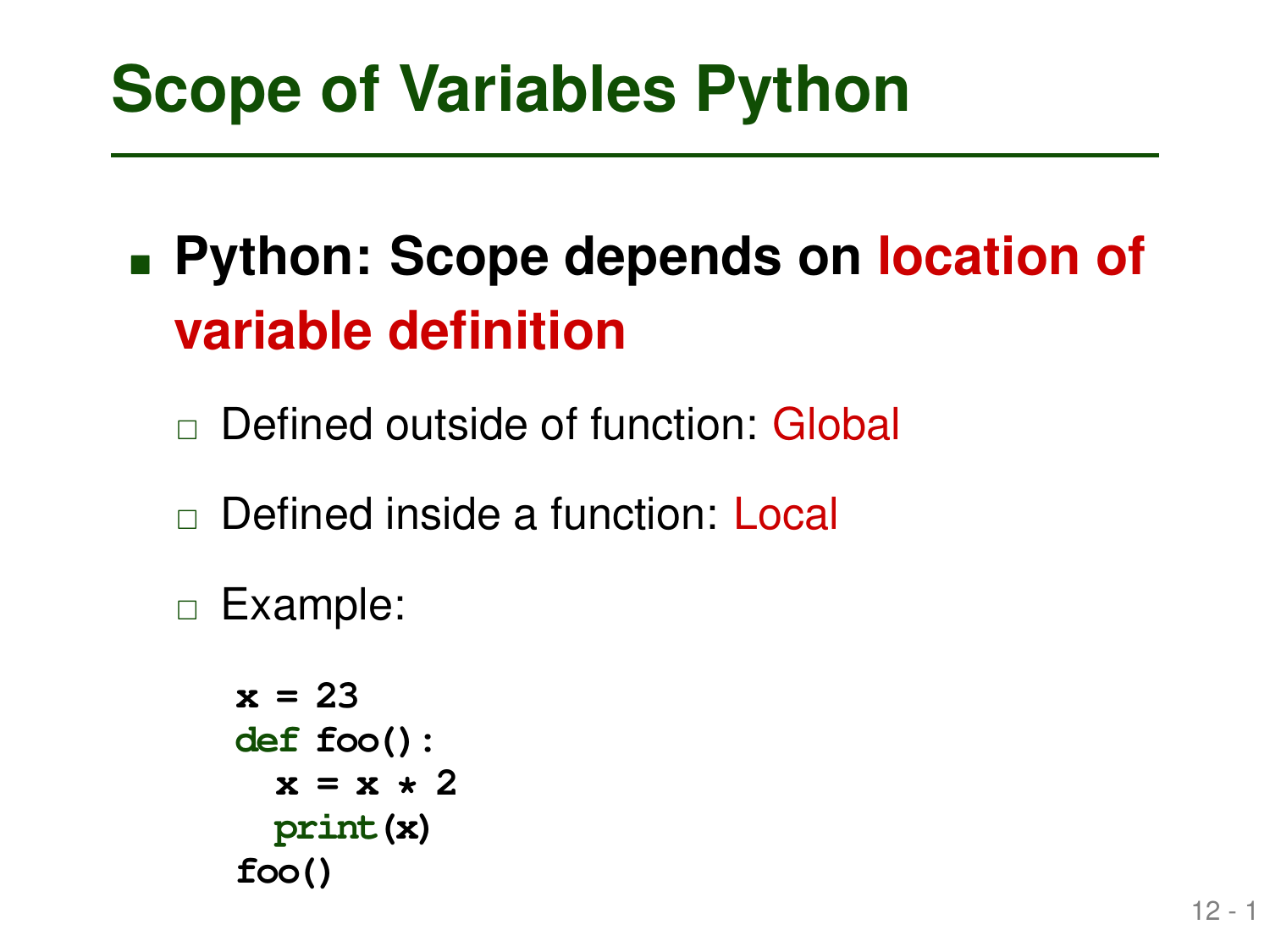# **Python: Scope depends on location of variable definition**

- Defined outside of function: Global
- Defined inside a function: Local

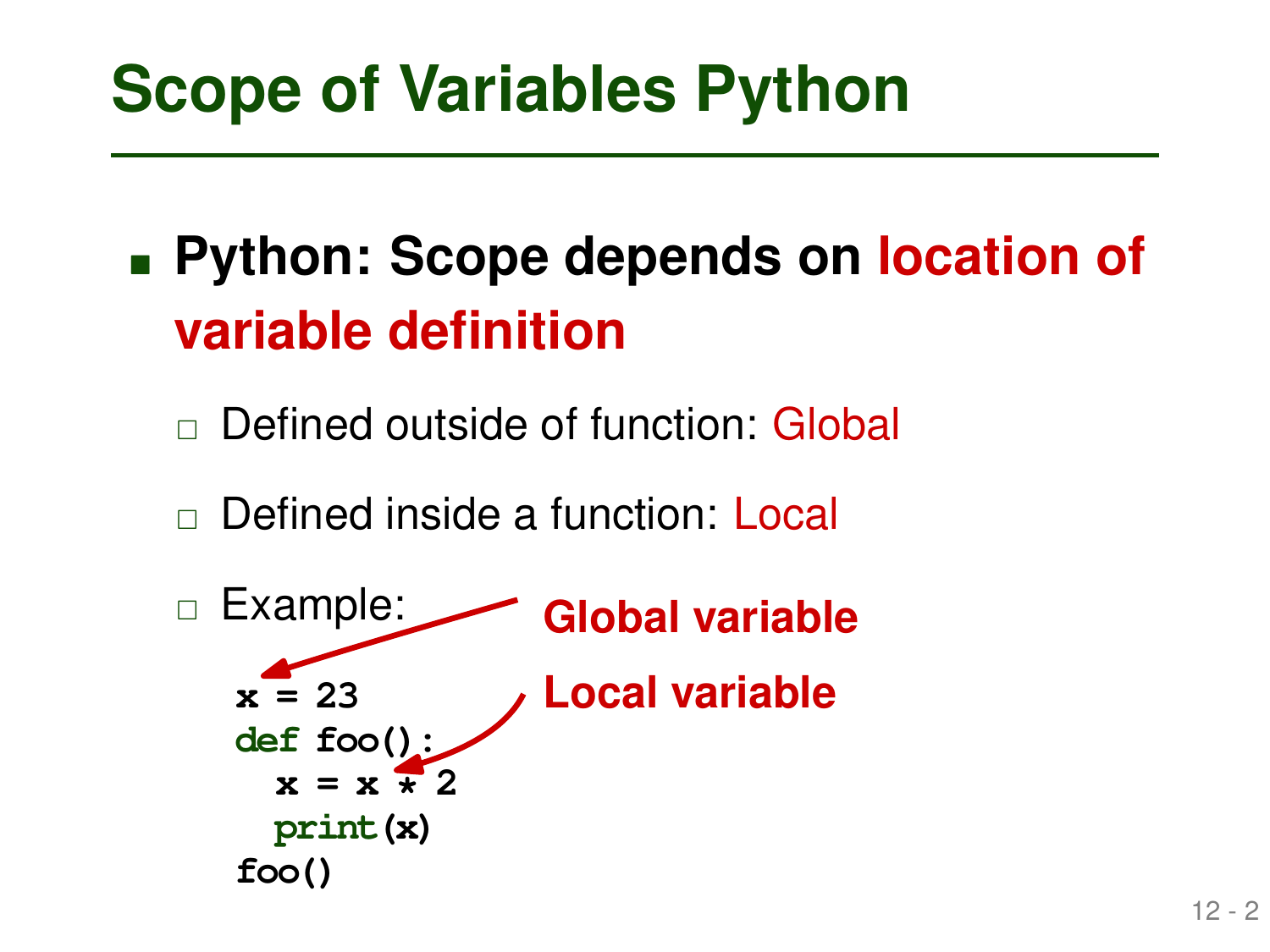# **Python: Scope depends on location of variable definition**

- Defined outside of function: Global
- Defined inside a function: Local

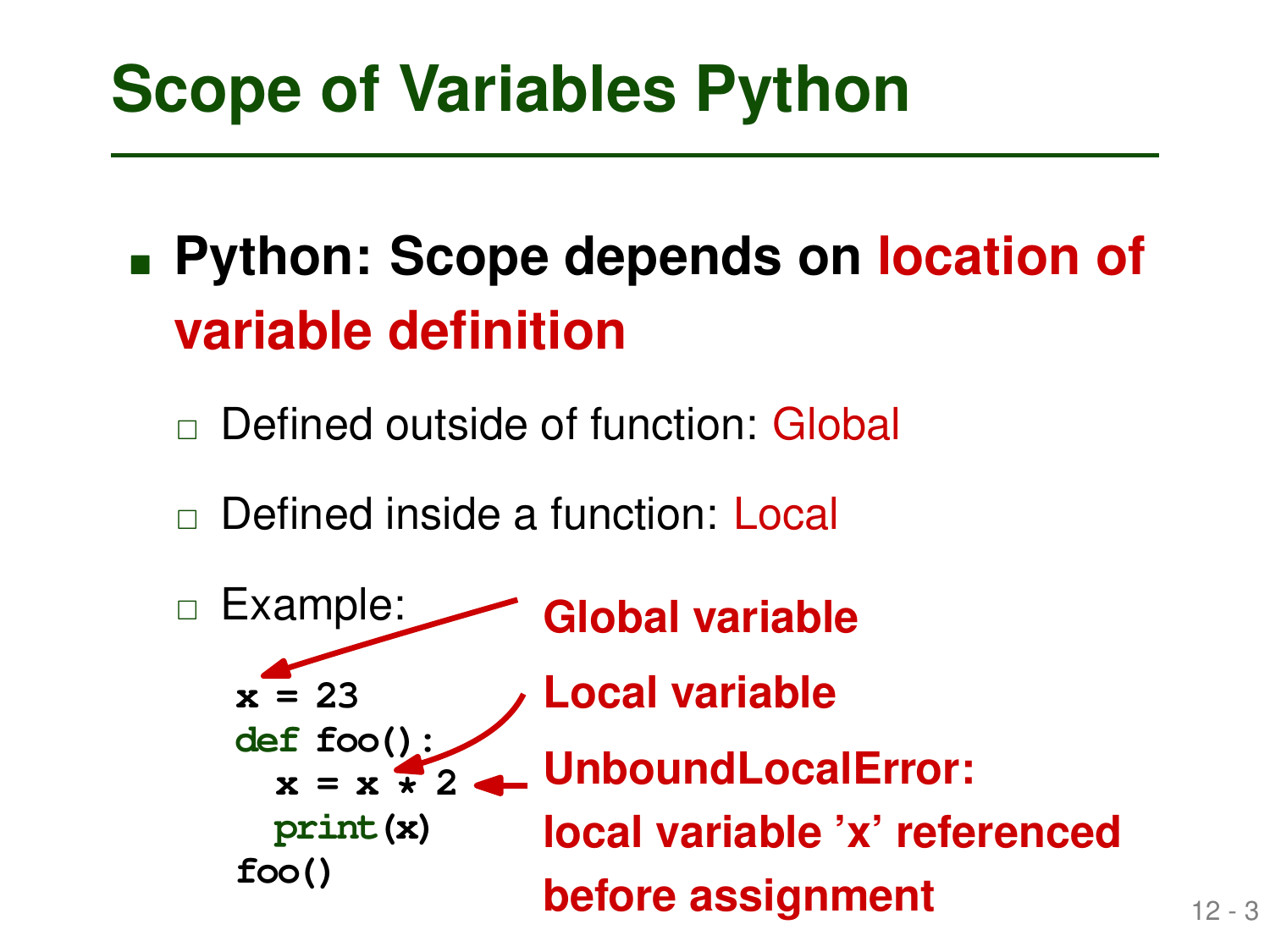- **By default, global variables are readable in functions**
- **Scope of Variables: Python (2)**<br>
 By default, global variables are<br>
readable in functions<br>
 Make global variable writable:<br>
global keyword<br>
□ Example:<br> **x** = 23<br>
def foo():<br>
global x<br> **x** = x \* 2<br>
print(x)<br>
foo() **Make global variable writable: global keyword**
	- Example: **x = 23 def foo(): global x**  $x = x \times 2$ **print(x) foo()**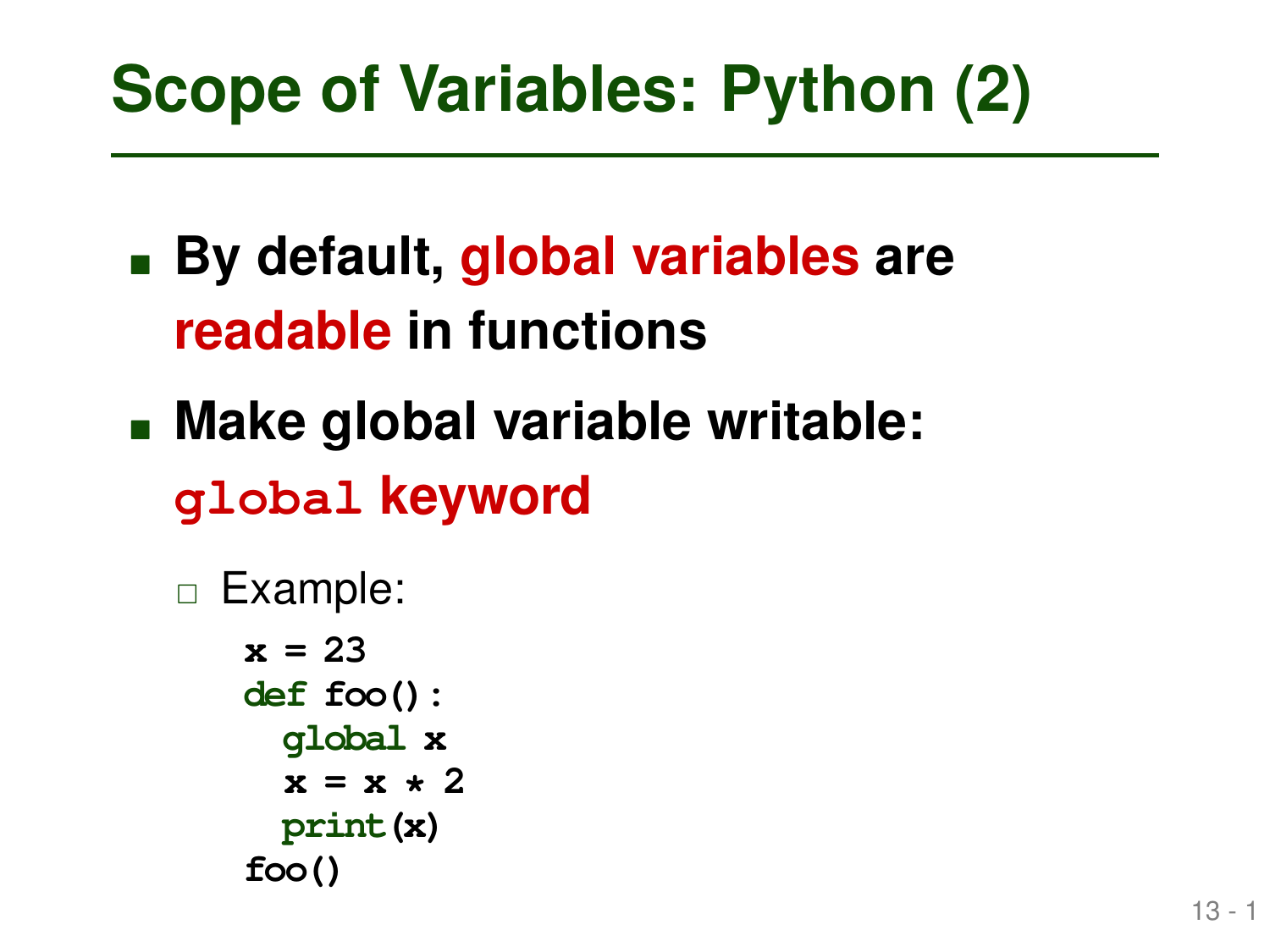- **By default, global variables are readable in functions**
- **Make global variable writable: global keyword**

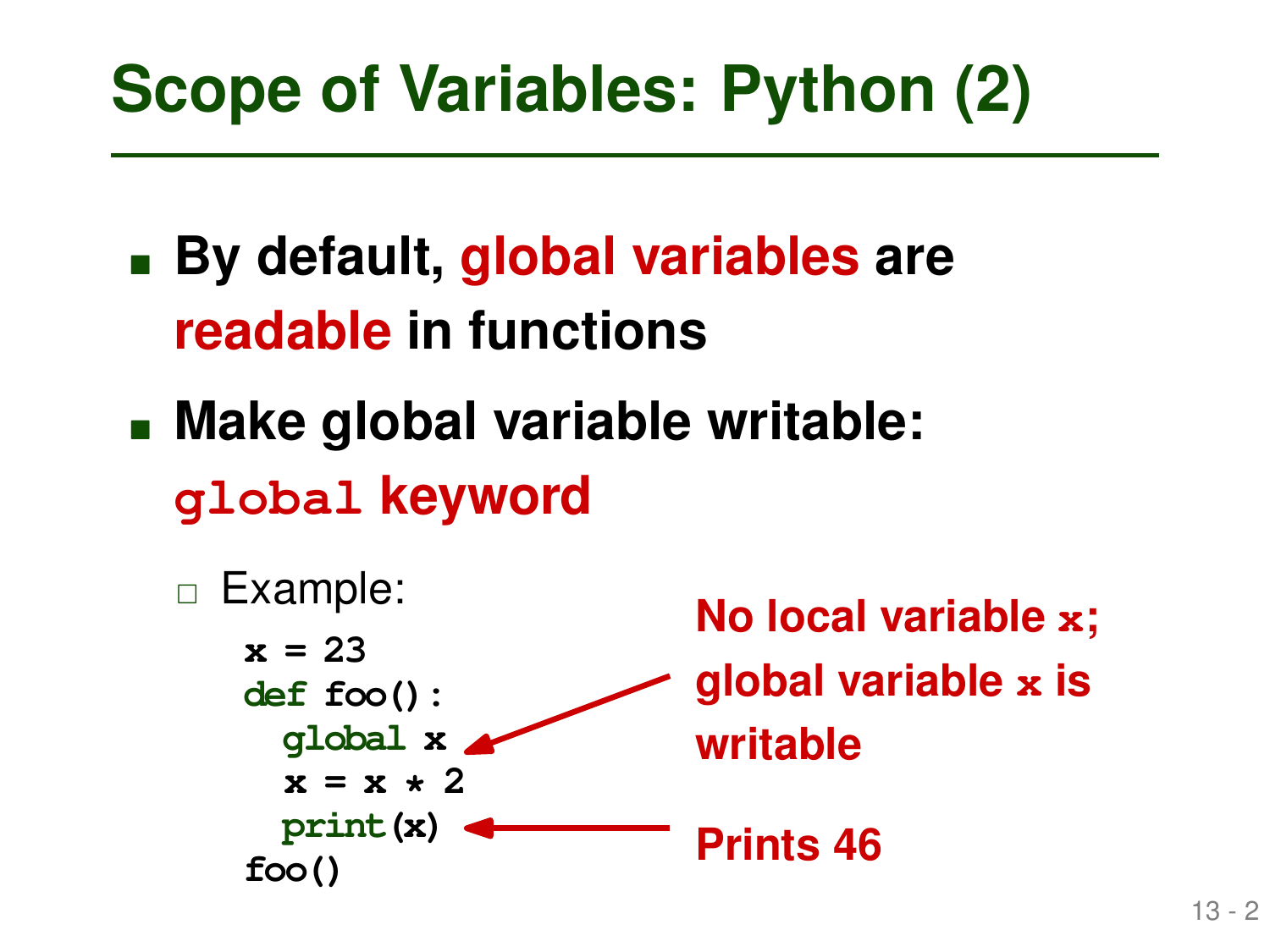**Scope of Variables: Python (3)**<br>
■ Nested functions: Scope of variable is<br>
closest enclosing scope that contains<br>
a write to the variable<br>
□ Example:<br>
def foo():<br>
def bar();<br>
y = x + 2<br>
print(y)<br>
x = 3<br>
bar()<br>
print(x)<br>f **Nested functions: Scope of variable is closest enclosing scope that contains a write to the variable**

```
 Example:
   def foo():
     def bar():
       y = x + 2
       print(y)
     x = 3
     bar()
```
**print(x)**

**foo()**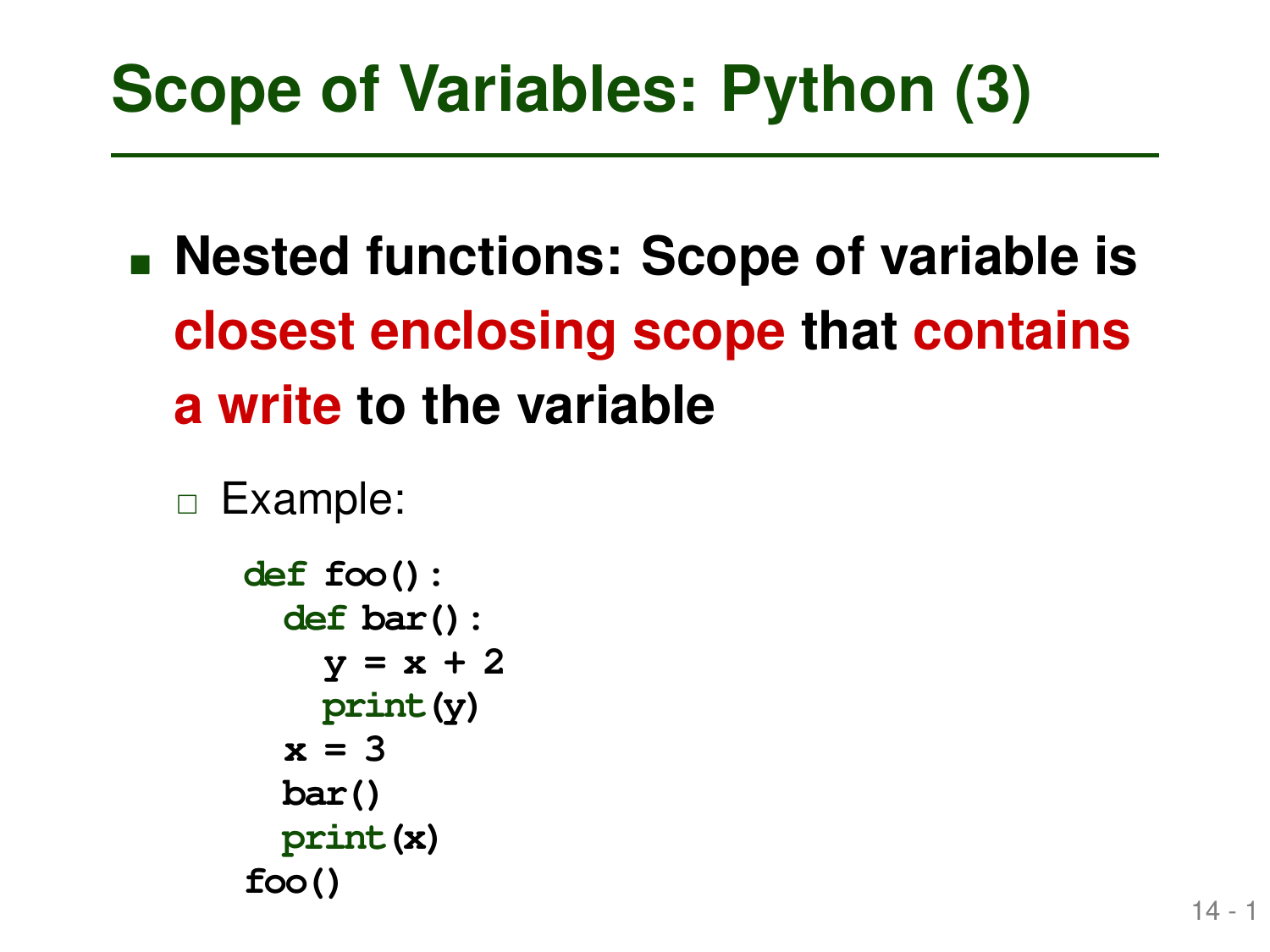**Nested functions: Scope of variable is closest enclosing scope that contains a write to the variable**

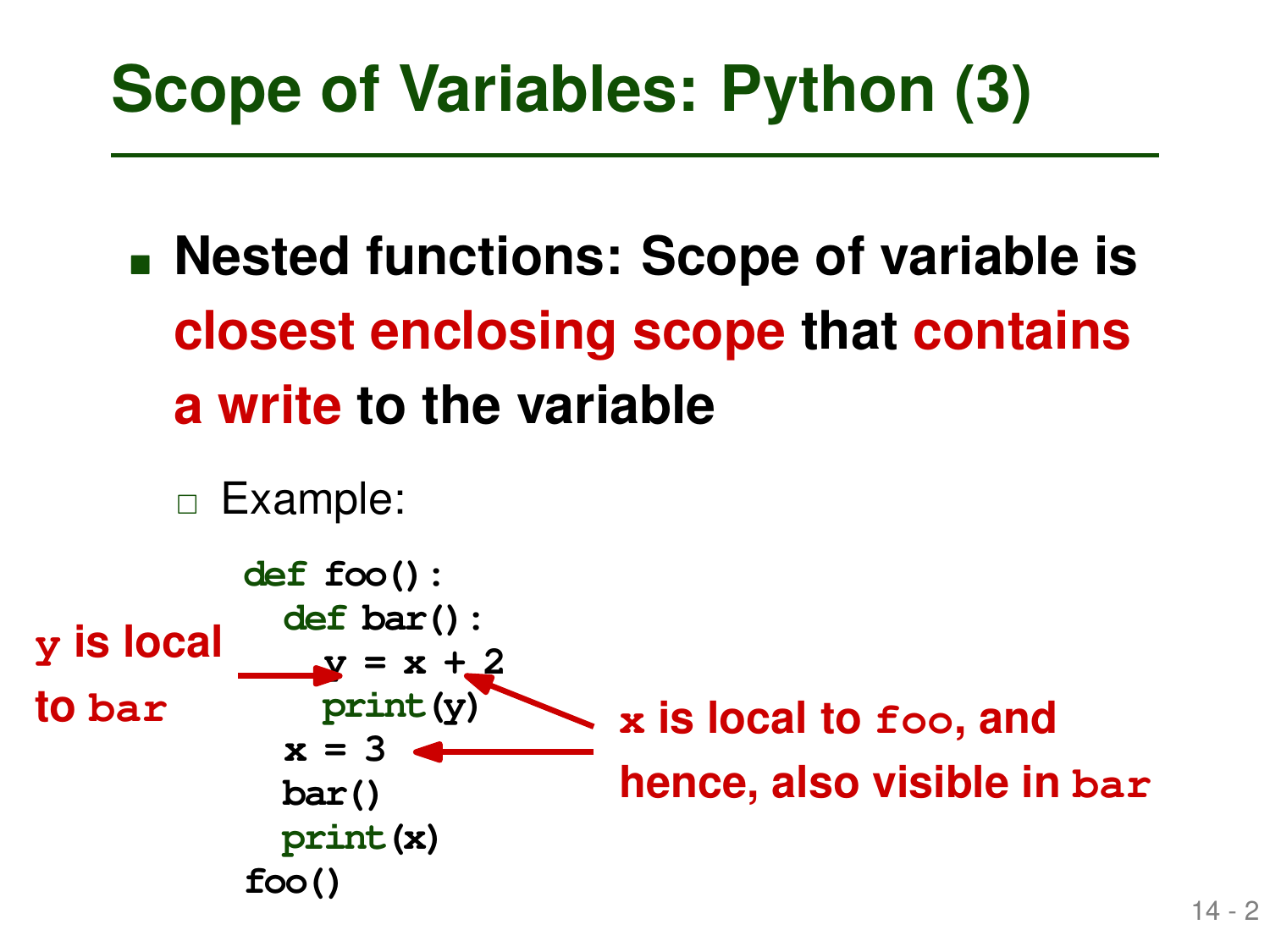**Nested functions: Scope of variable is closest enclosing scope that contains a write to the variable**

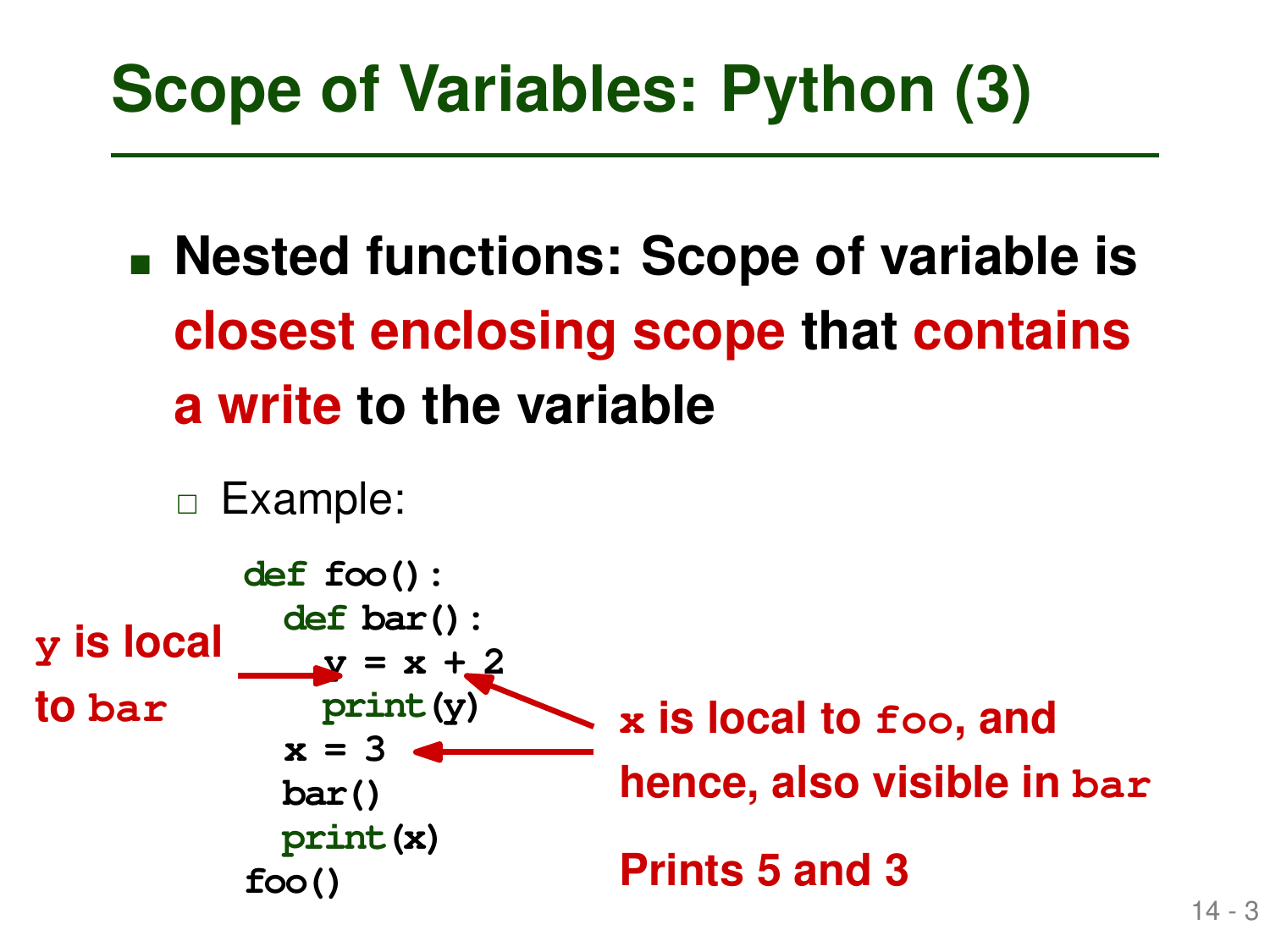```
Quiz: Scopes in Python<br>
What does this Python code print?<br>
i = 1; j = 3<br>
\frac{def \operatorname{outer}(i)}{def \operatorname{middle}(k)}:<br>
\frac{def \operatorname{inner}(i)}{def \operatorname{inner}(i)}<br>
\frac{global i}{i}<br>
i = 4<br>
\operatorname{inner}(i)<br>
return i, j, k<br>
i = 2<br>
return middle(j)<br>
print (outer())<br>
pr
i = 1; j = 3def outer():
     def middle(k):
          def inner():
               global i
                i = 4inner()
          return i, j, k
     i = 2return middle(j)
print(outer())
```

```
print(i, j)
https://ilias3.uni-stuttgart.de/vote/0ZT9
```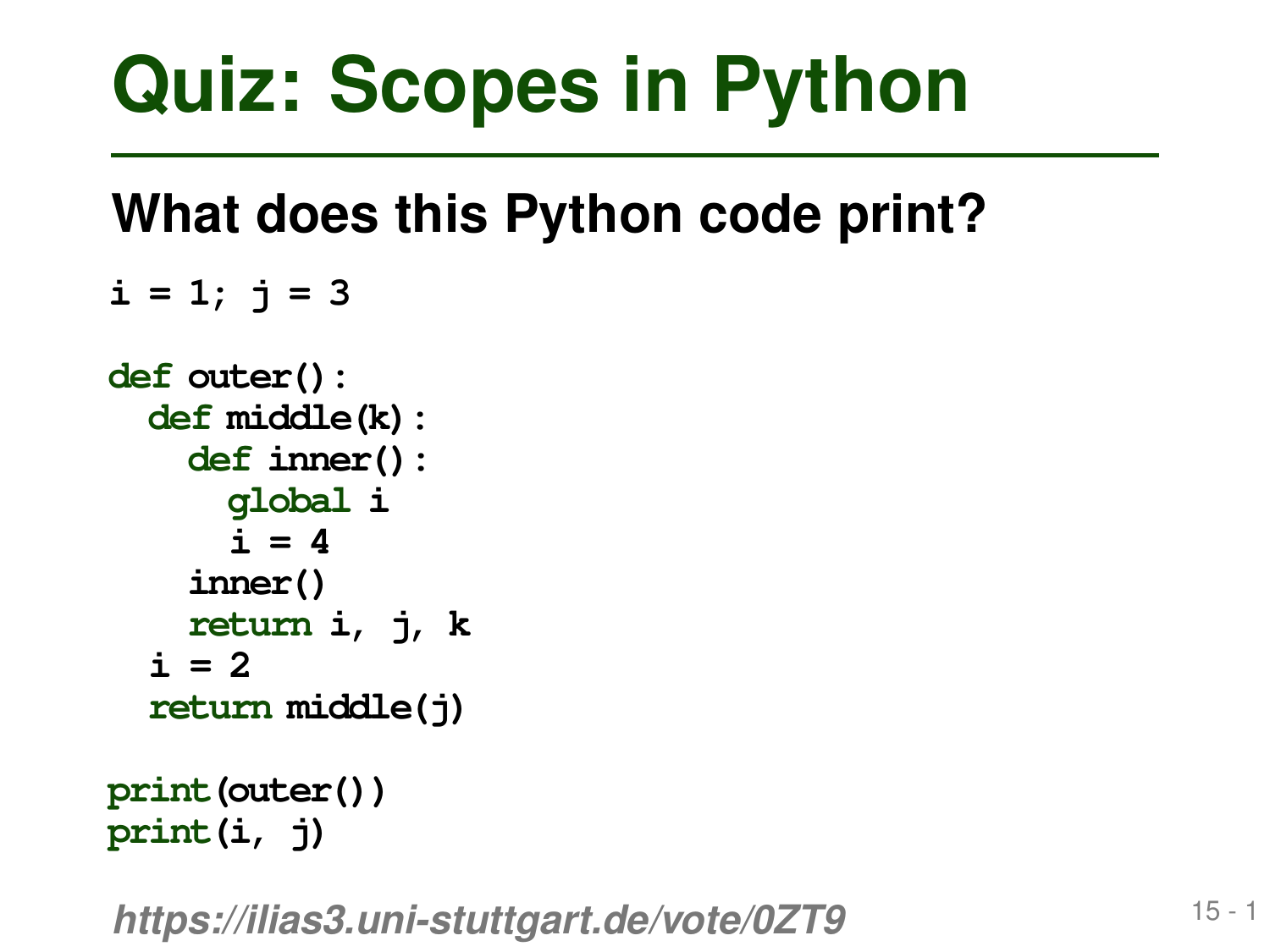```
Quiz: Scopes in Python<br>
What does this Python code print?<br>
i = 1; j = 3<br>
\frac{def \operatorname{outer}(i)}{def \operatorname{middle}(k)}:<br>
\frac{def \operatorname{middle}(k)}{def \operatorname{inner}(i)}<br>
\frac{d\operatorname{total}}{i} i<br>
i = 4<br>
\operatorname{inner}(i)<br>
return i, j, k<br>
i = 2<br>
return middle(j)<br>
print (outer()
i = 1; j = 3def outer():
     def middle(k):
          def inner():
               global i
                i = 4inner()
          return i, j, k
     i = 2return middle(j)
print(outer())
```
**print(i, j)**

*https://ilias3.uni-stuttgart.de/vote/0ZT9* **Output: (2, 3, 3) and 4 3**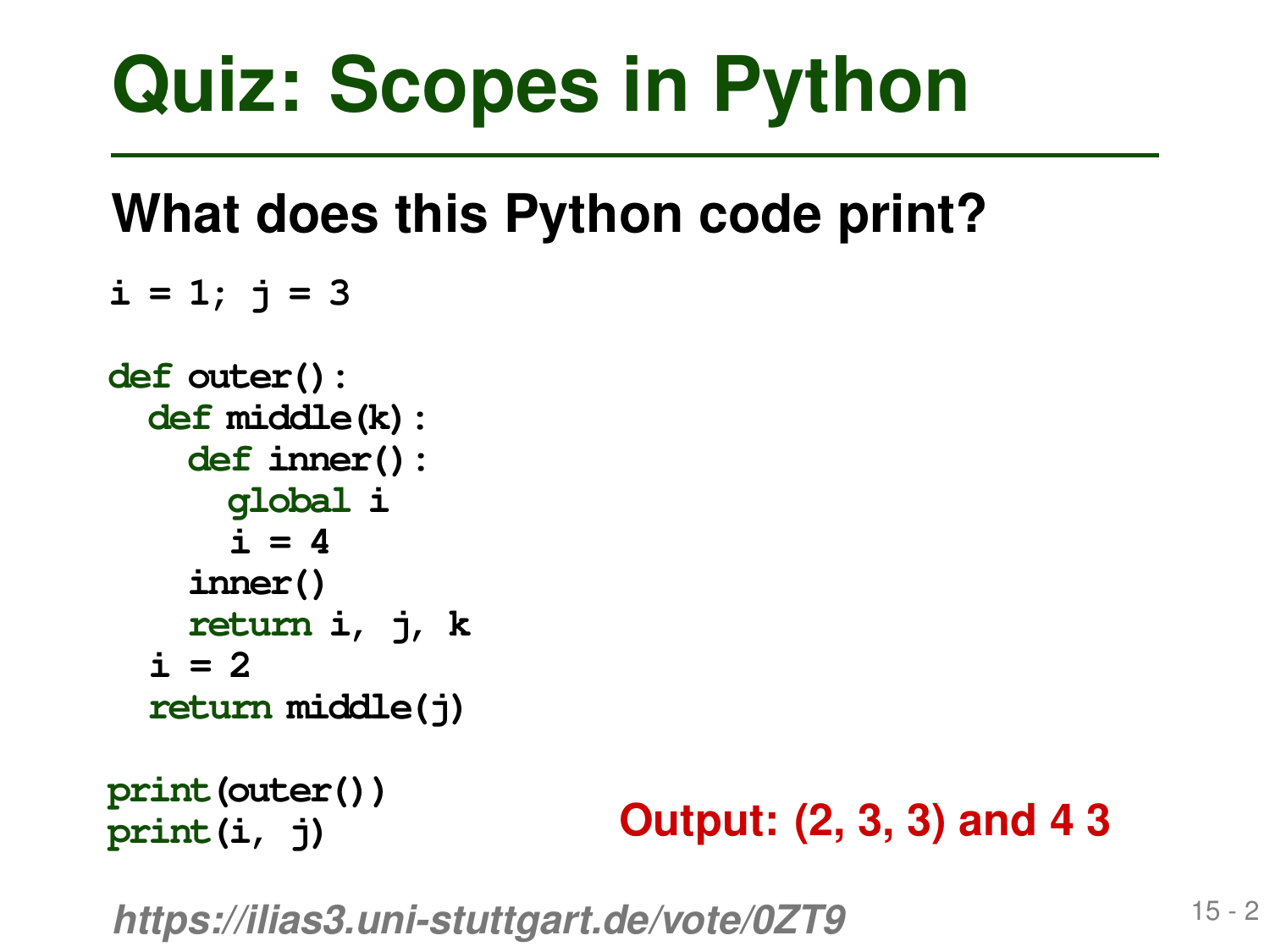$i = 1; j = 3$   $\longleftarrow$  Global variables

```
Quiz: Scopes in Python<br>
What does this Python code print?<br>
i = 1; j = 3 <br>
def outer():<br>
def middle(k):<br>
def middle(k):<br>
def inner():<br>
global i<br>
i = 4<br>
inner()<br>
return i, j, k<br>
i = 2<br>
return middle(j)<br>
print (outer())
def outer():
     def middle(k):
           def inner():
                 global i
                 i = 4inner()
           return i, j, k
      i = 2return middle(j)
i = 1; j = 3<br>
def outer():<br>
def middle(k):<br>
def miner():<br>
global i<br>
i = 4<br>
inner()<br>
return i, j, k<br>
i = 2<br>
return middle(j)<br>
print(outer())<br>
print(i, j)<br>
Output: (2, 3, 3) and 4 3<br>
https://ilias3.uni-stuttgart
```
### **print(outer()) print(i, j)**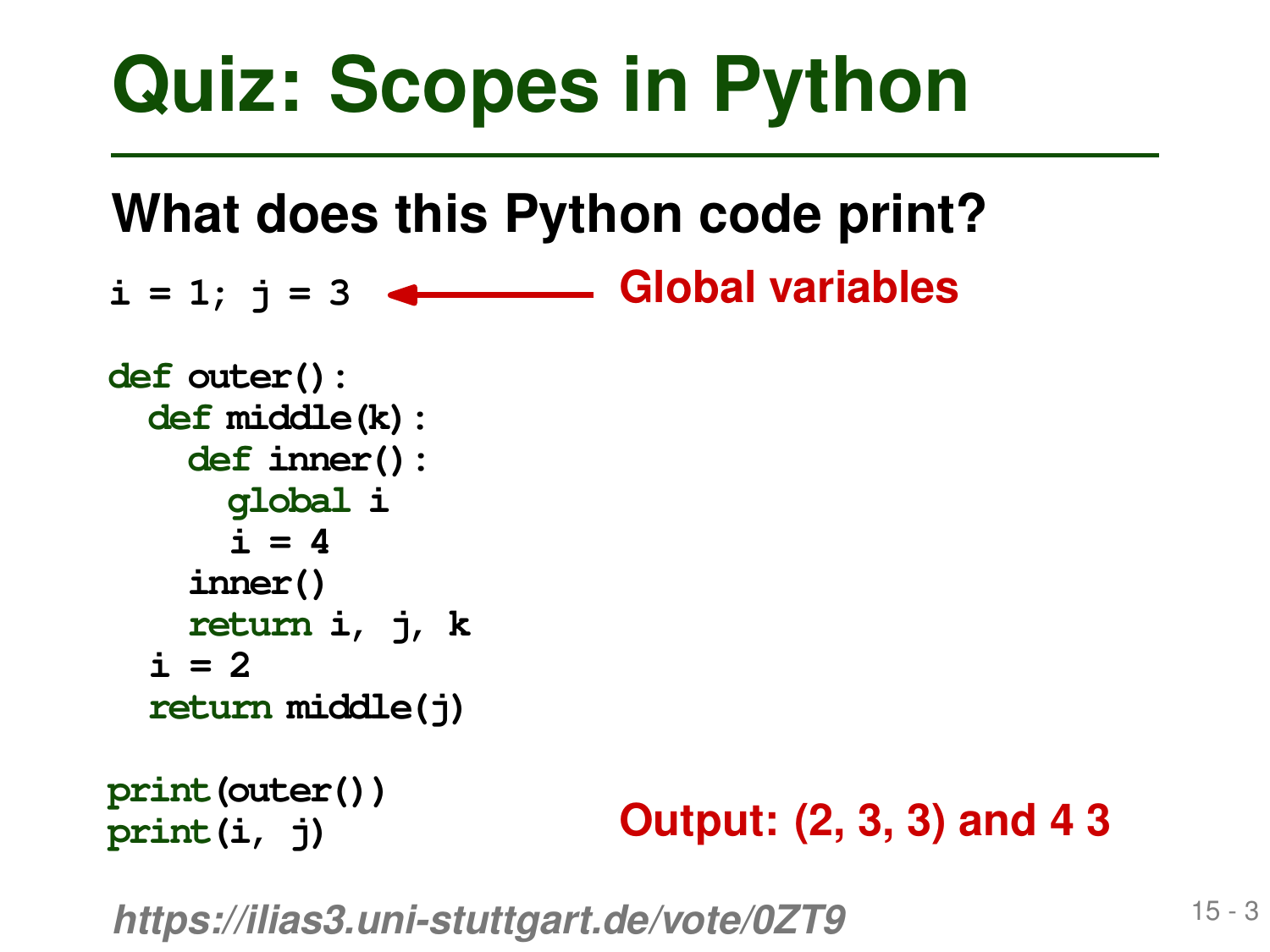$i = 1; j = 3$ 

**Quiz: Scopes in Python**<br>
What does this Python code print?<br>  $i = 1; j = 3$  <br> **Cologies**<br> **Cologies**<br> **Cologies**<br> **Cologies**<br> **Cologies**<br> **Cologies**<br> **Cologies**<br> **Cologies**<br> **Cologies**<br> **Cologies**<br> **Cologies**<br> **Cologies**<br> **C def outer(): def middle(k): def inner(): global i**  $i = 4$ **inner() return i, j, k**  $i = 2$ **return middle(j)**  $\begin{array}{ll}\n\textbf{i} = 1; & \textbf{j} = 3 \quad \textbf{4} \quad \text{Global variables} \\
\text{def outer()}: & \text{Global variable made} \\
\text{def inner()}: & \text{available in inner} \\
\text{global i} & \text{i} = 4 \\
\text{inner()} \\
\text{return i, j, k} \\
\text{i = 2} \\
\text{return middle(j)} \\
\text{print(outer())} & \text{Output: (2, 3, 3) and 4 3} \\
\text{https://liias3.uni-stutigart.de/vote/0ZT9}\n\end{array}$ **Global variable made available in inner**

**print(outer()) print(i, j)**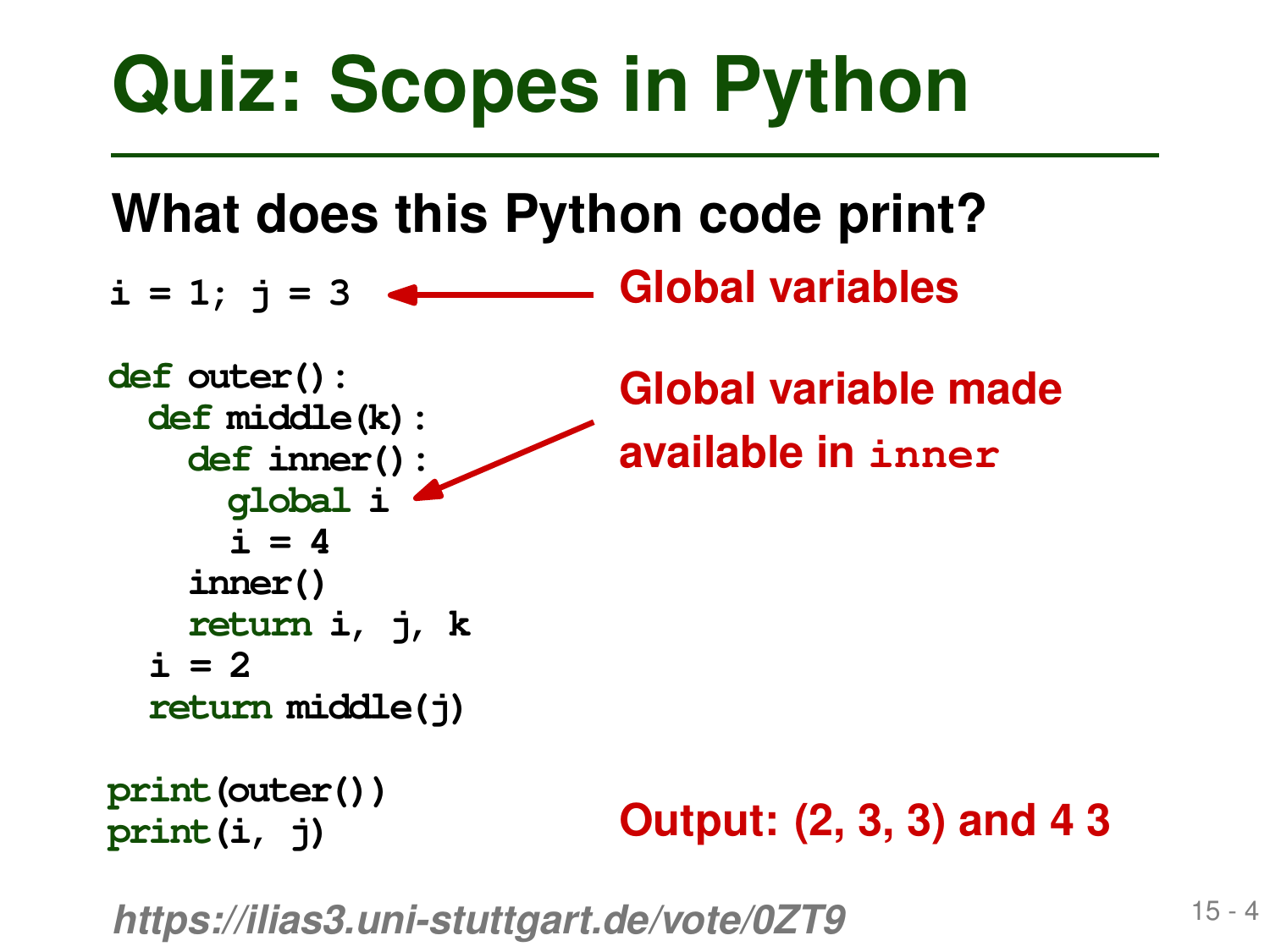**i = 1; j = 3**



**print(outer()) print(i, j)**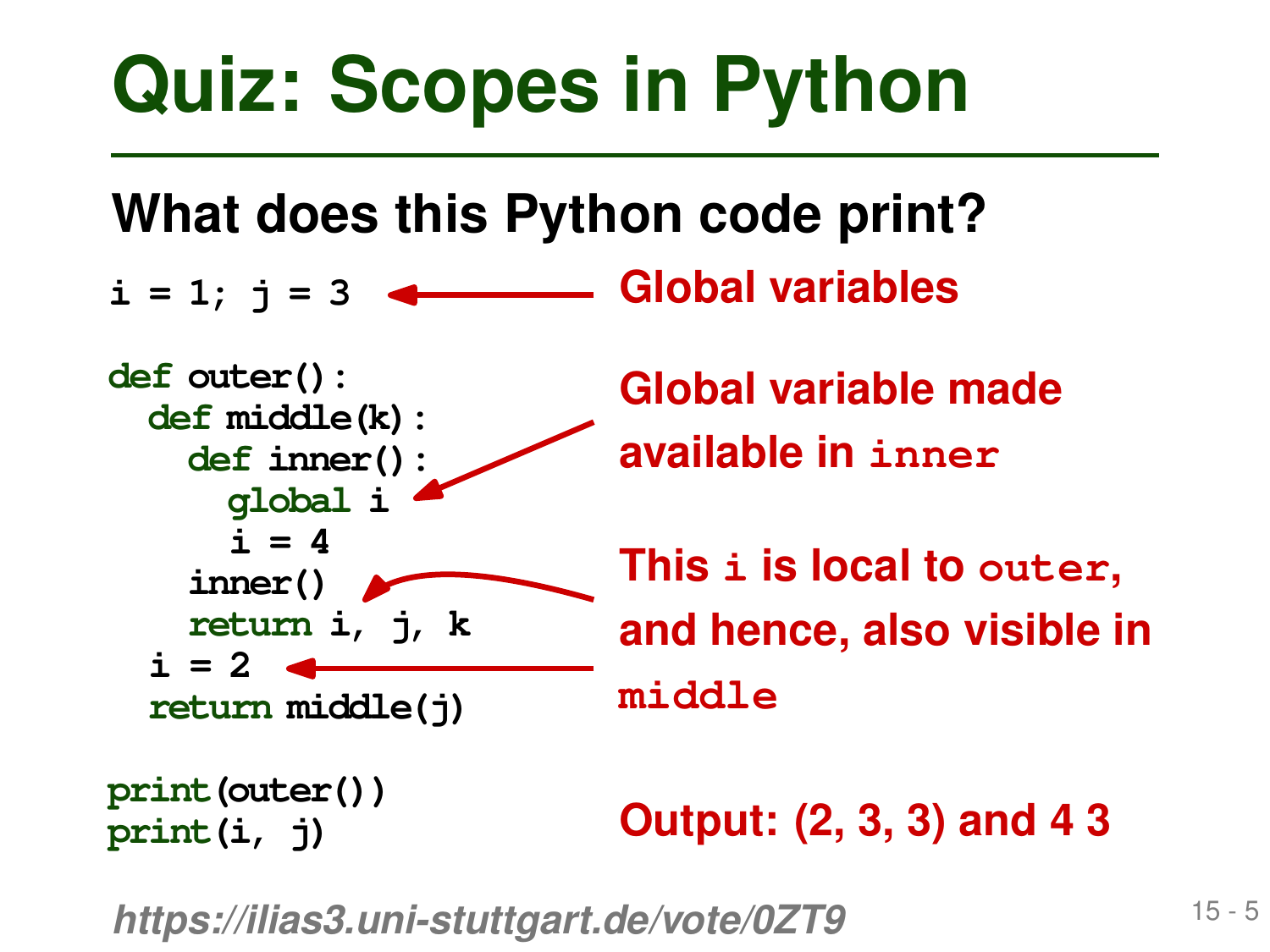- **Dynamically typed, i.e., no type annotations**
- 16 1 **Flexible Dynamic Typing Type coercions: Same variable interpreted differently depending on context**

```
 Example (Perl):
    $a = "4";
    print $a . 3 . "\n"; # prints 43
    print $a + 3 . "\n"; # prints 7
```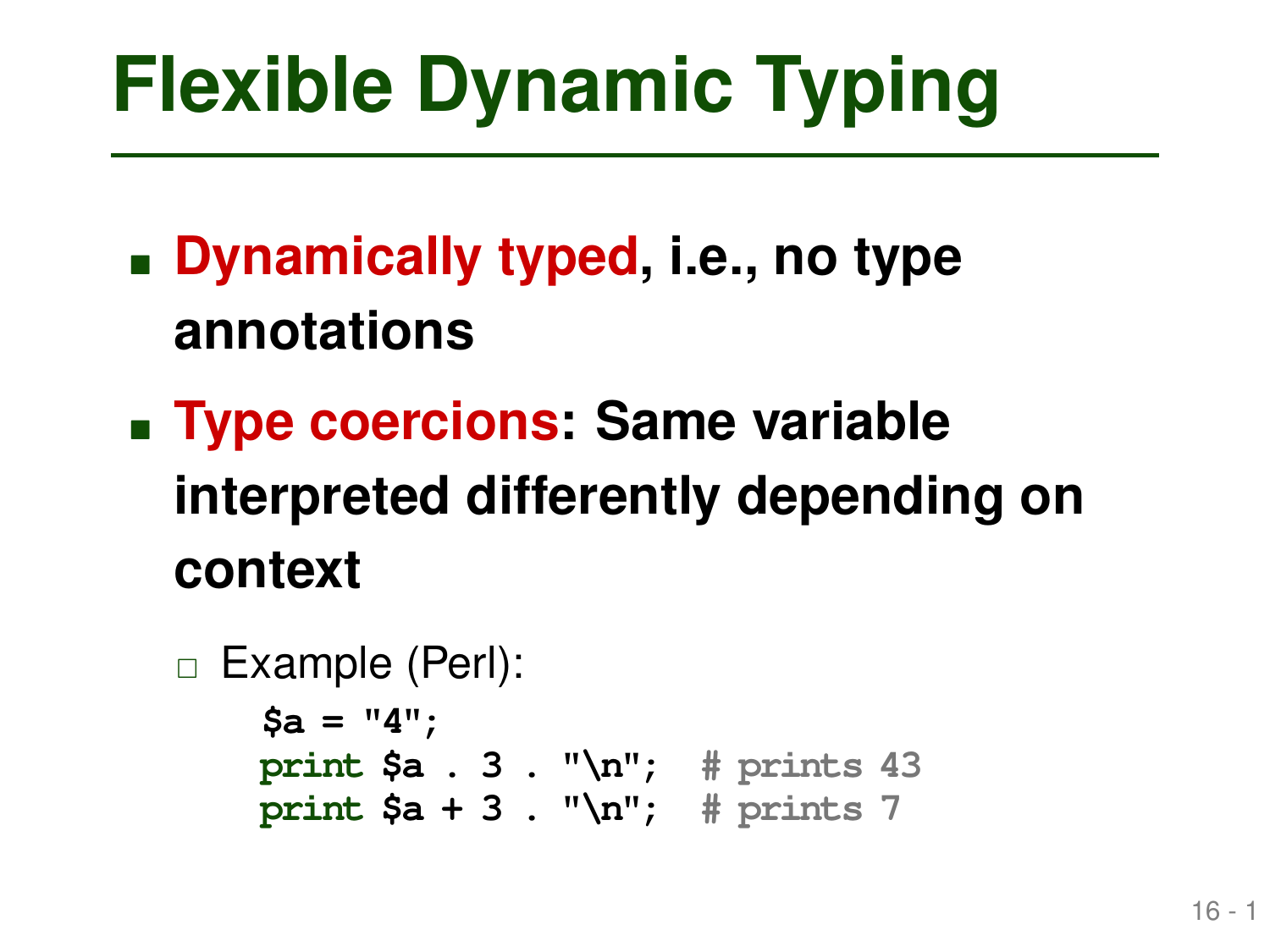- **Dynamically typed, i.e., no type annotations**
- **Type coercions: Same variable interpreted differently depending on context**

**Flexible Dynamic Typing**<br> **Example 19 - 2 16 - 2 16 - 2 16 - 2 16 - 2 16 - 2 16 - 2 16 - 2 16 - 2 16 - 2 16 - 2 16 - 2 16 - 2 16 - 2 16 - 2 16 - 2 16 - 2 16 - 2 16 - 2 16 - 2 16 - 2 16 - 2 16 - 2 16 - 2 16 - 2 16 - 2 16 -** Example (Perl): **\$a interpreted as a string \$a = "4"; print \$a . 3 . "\n"; # prints 43 print \$a + 3 . "\n"; # prints 7 \$a interpreted as an integer**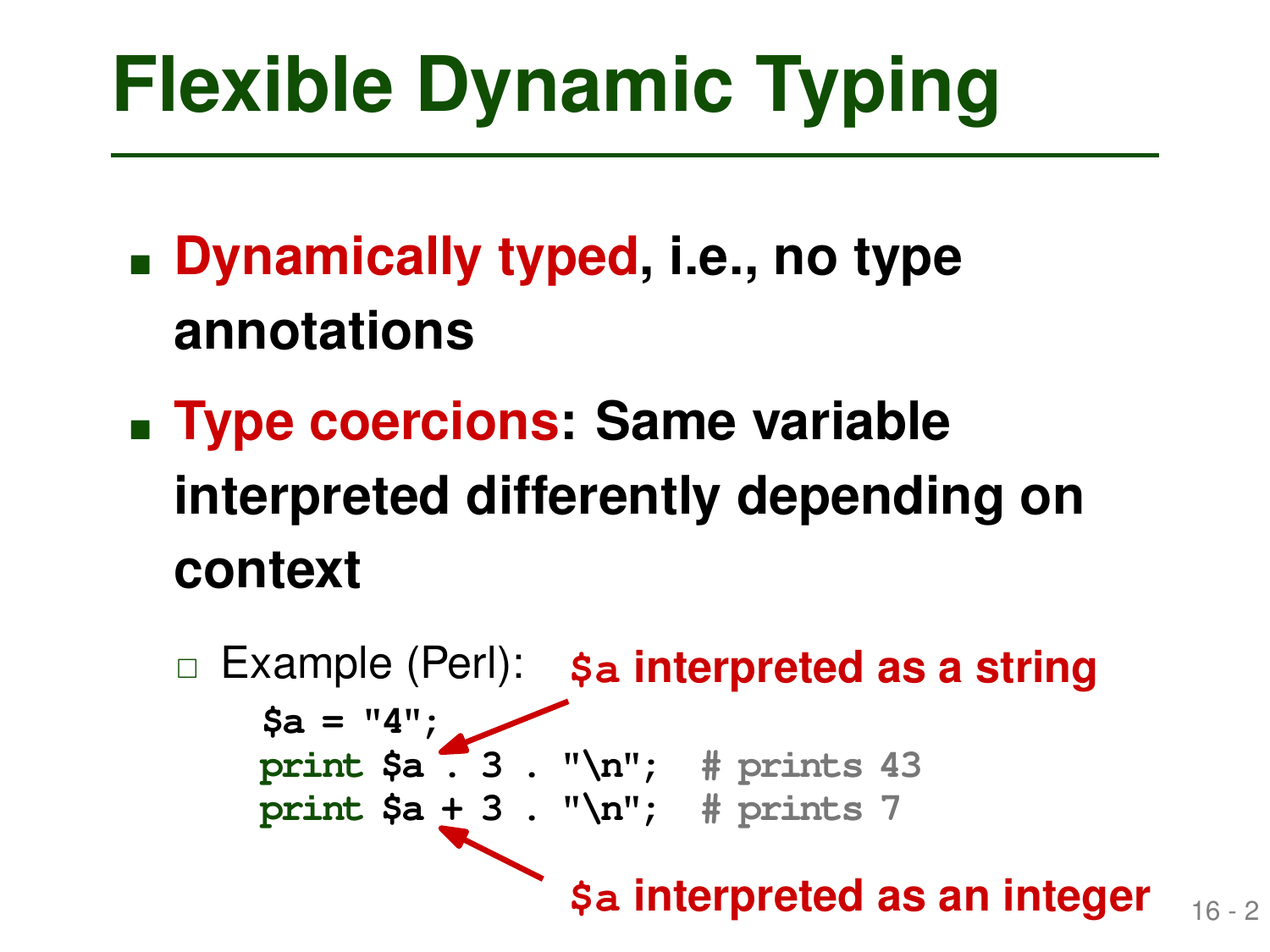- 17 1 **Access to Other Programs Syntax and lightweight APIs to interact with underlying operating system, e.g.,**
	- $\Box$  Launch other commands
	- $\Box$  File manipulation
	- $\Box$  Process management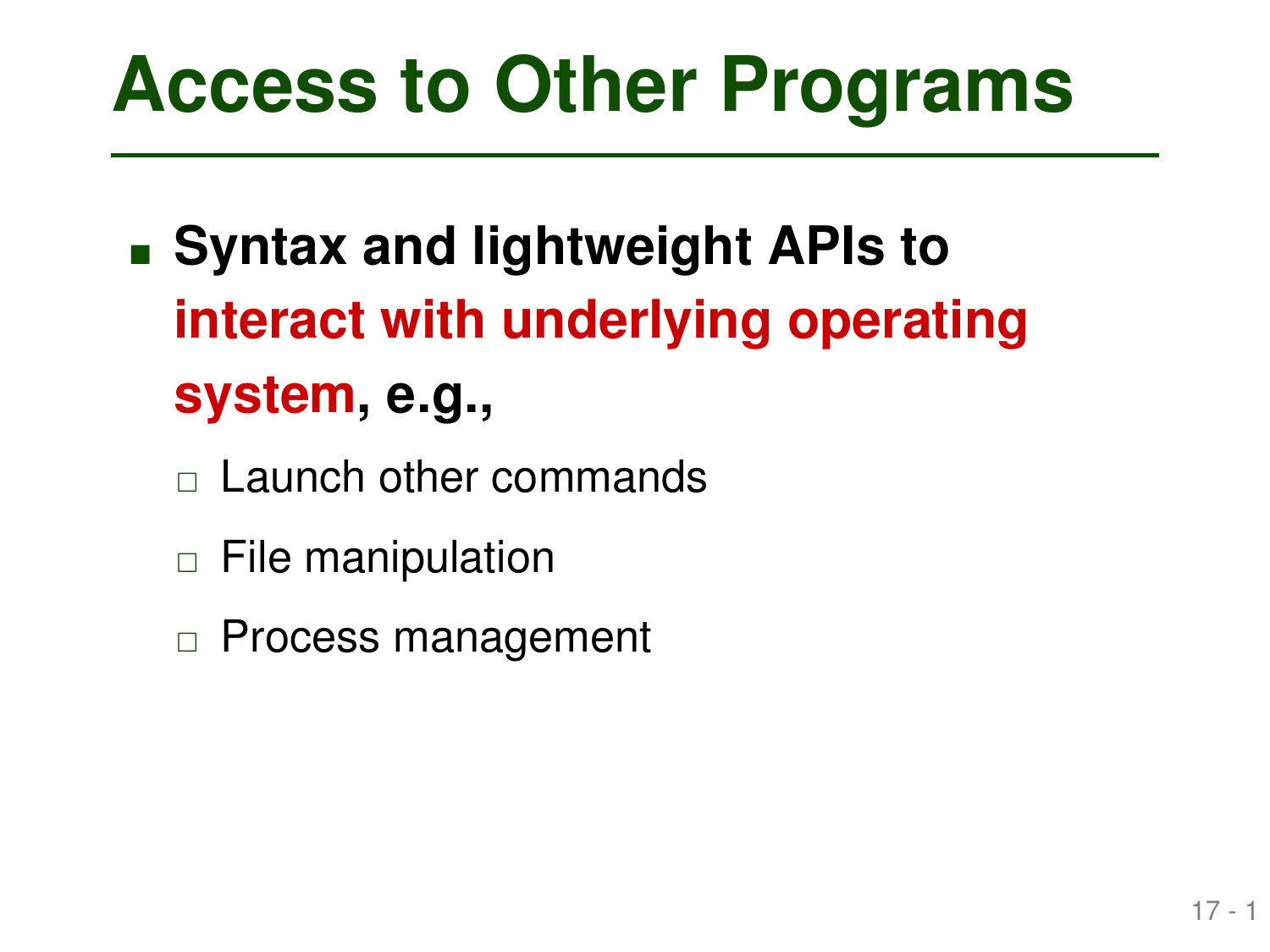- 17 2 **Access to Other Programs Syntax and lightweight APIs to interact with underlying operating system, e.g.,**
	- $\Box$  Launch other commands
	- $\Box$  File manipulation
	- □ Process management
	- **# Bash: for fig in \*.eps do ps2pdf \$fig done**

```
# Python:
proc = ...
os.kill(proc, 9)
```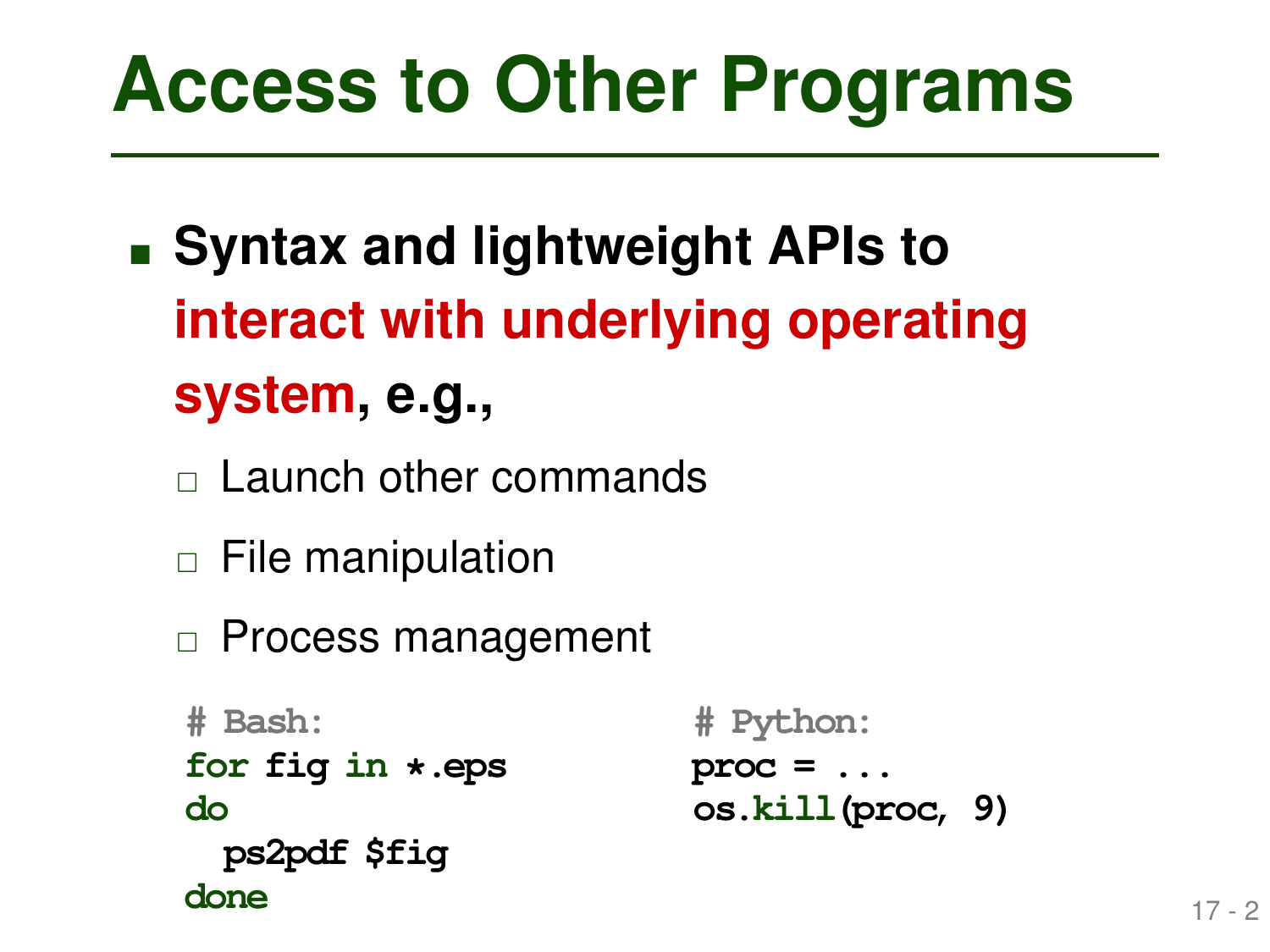# **Built-in support for sophisticated**

- □ pattern matching
- □ ... search within text
- $\Box$  ... string manipulation

# **Useful, e.g., for**

- □ ... text processing and report generation
- **Pattern Matching & String Manip.**<br>
 **Built-in support for sophisticated**<br>
 ... pattern matching<br>
 ... search within text<br>
 ... string manipulation<br>
 **Useful, e.g., for**<br>
 ... text processing and report generation<br>  $\Box$  ... manipulating textual input and output of external programs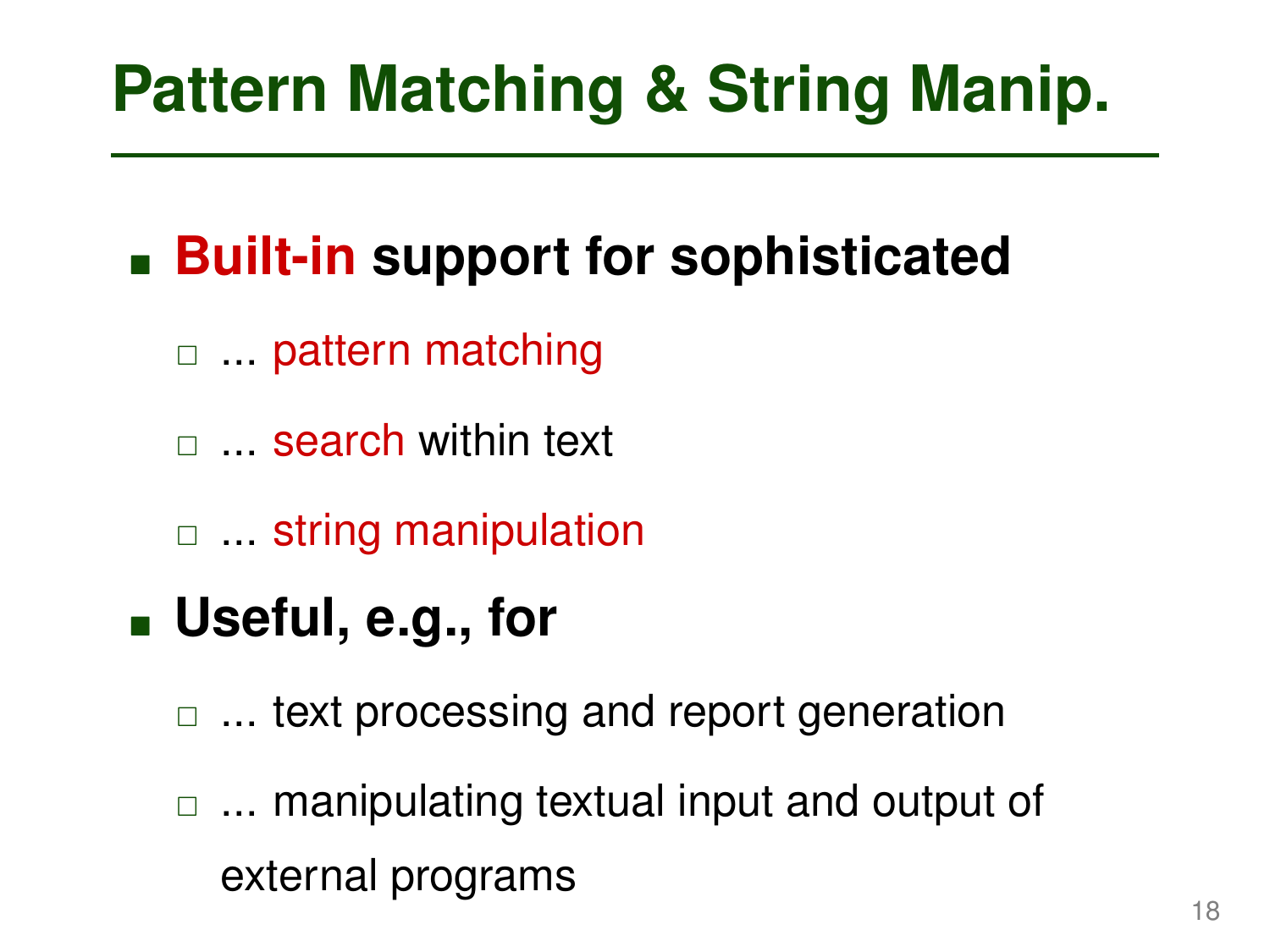- **Extended Regular Expressions**<br>
 **Formal language theory: Regular expressions (regexs) describe regular languages**<br>
 **Practical PLs: Various non-regular extensions of regular expressions**<br>
 **E.g., backreference**<br>
 /x( **Formal language theory: Regular expressions (regexs) describe regular languages**
- **Practical PLs: Various non-regular extensions of regular expressions**
	- □ E.g., backreference
		- $/x(a|b)x\1/meansx$ , following by a or b, following by x, and then followed by the same character as before (a or b)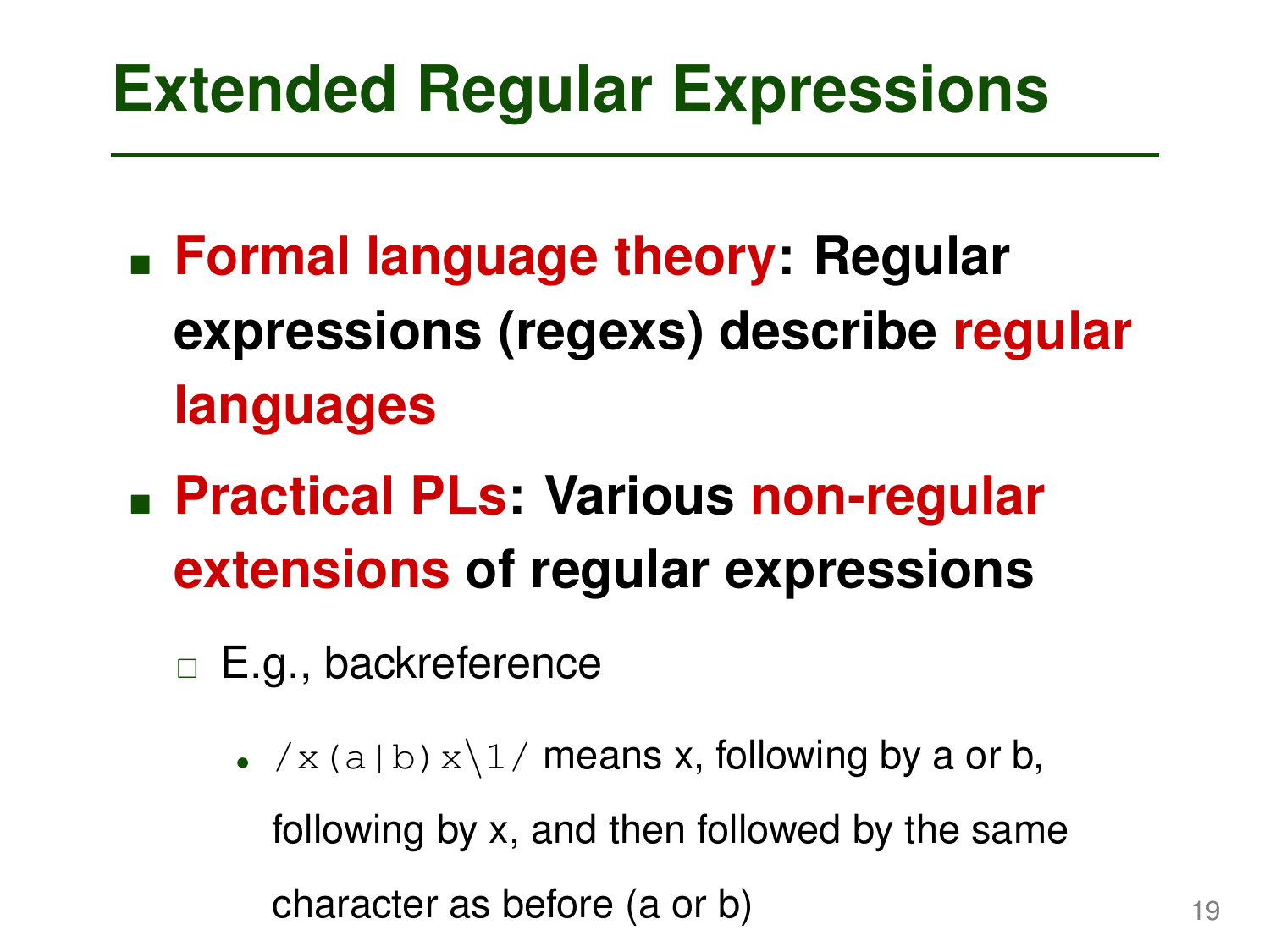- **POSIX Regexs**<br>
 **Concatenation, alternation (1), Kleene**<br> **closure (\*)**<br>
 **Parentheses for grouping**<br>
 **Repetitions**<br>
 ? for zero or one<br>
 + for one or more<br>
 {n} for n<br>
 {n,} for n or more<br>
 {n,} for n or more<br> **Concatenation, alternation (|), Kleene closure (\*)**
- **Parentheses for grouping**

# **Repetitions**

- $\Box$  ? for zero or one
- $\Box$  + for one or more
- $\Box$  {n} for n
- $\Box$  {n, } for n or more
- $\Box$  {n, m} for n to m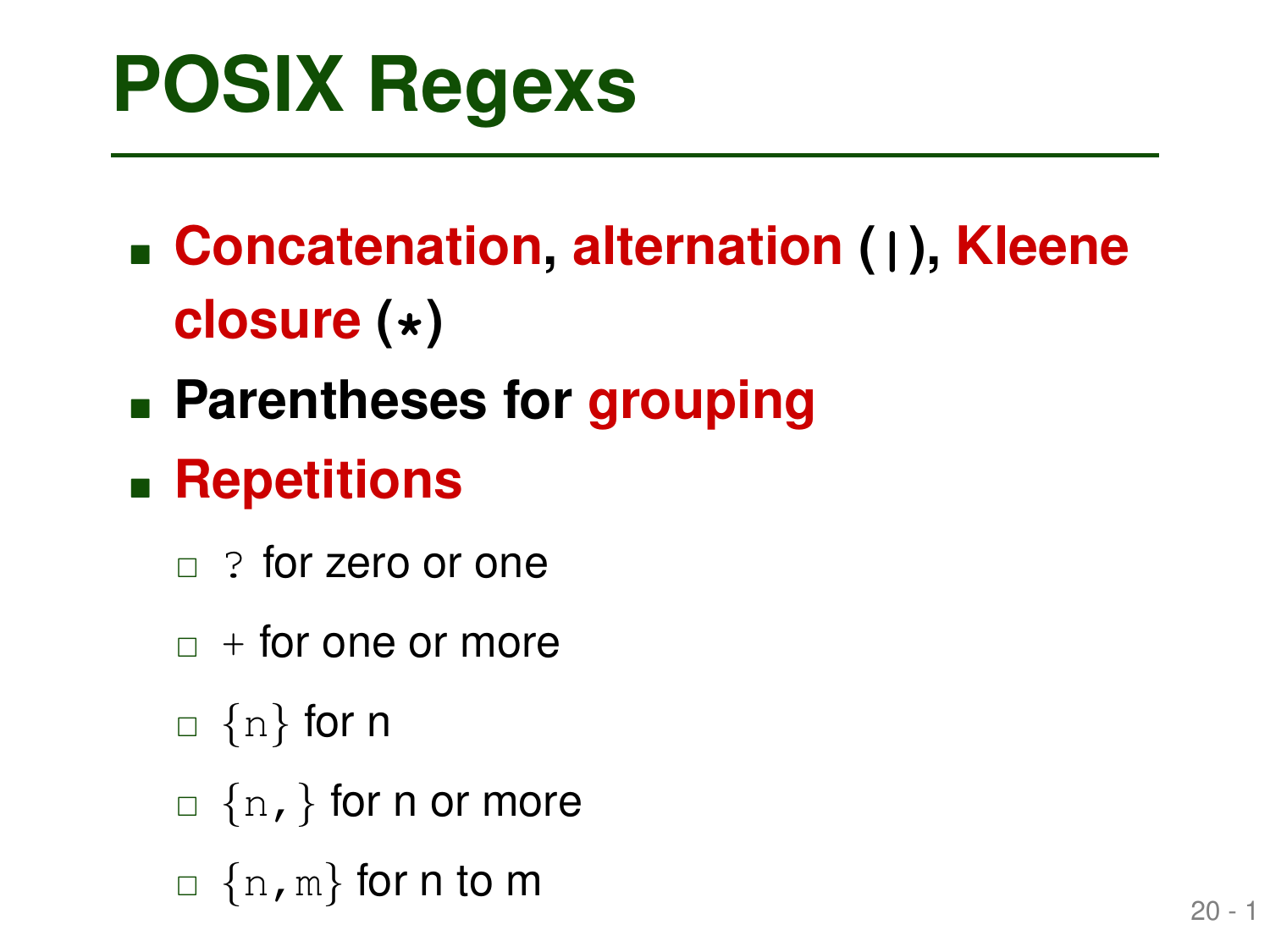- **POSIX Regexs**<br> **Examples:**<br> **Concatenation, alternation (1), Kleene**<br> **closure (\*)**<br> **Parentheses for grouping<br>
<b>Examples:**<br>  $\frac{1}{2}$  ? for zero or one<br>  $\frac{1}{2}$  + for one or more<br>  $\frac{1}{2}$  + for one or more<br>  $\frac{1}{2}$  **Concatenation, alternation (|), Kleene closure (\*)**
- **Parentheses for grouping**

# **Repetitions**

- $\Box$  ? for zero or one
- $\Box$  + for one or more
- $\Box$  {n} for n
- $\Box$  {n, } for n or more
- $\Box$  {n, m} for n to m

# **Examples:**

- $\blacksquare$  /ab(cd|ef)q\*/ matches abcdg, abefg, abcdgggg, etc.
- $\blacksquare$  /a (bc)  $\{2, \}$ / matches abcbc, abbcbcbc, etc.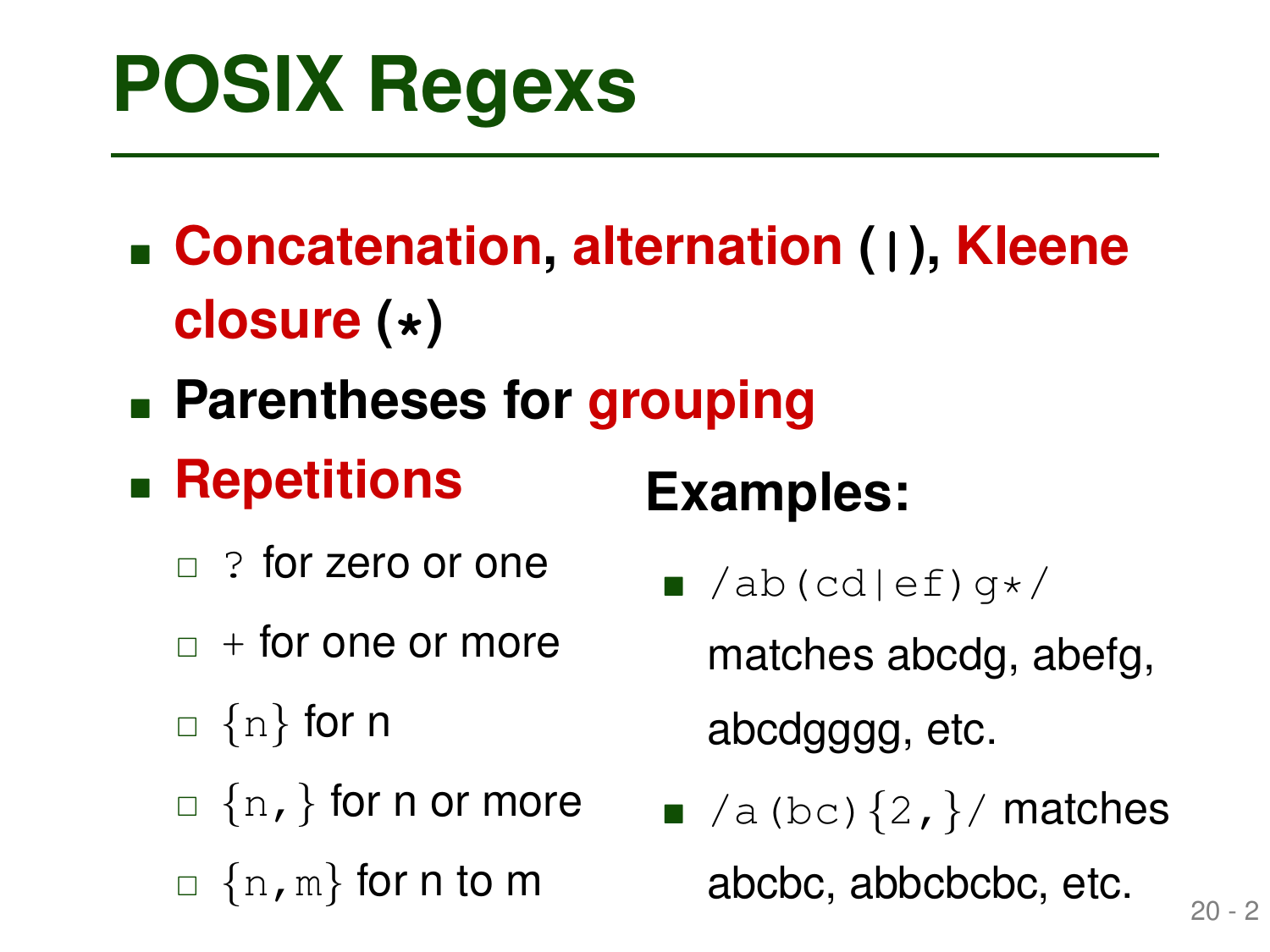- **ˆ and \$: beginning and end of string**
- **POSIX Regexs (2)**<br>
 ^ and \$: beginning and end of string<br>
 [ ... ] describes character classes,<br>
i.e., set of possible characters<br>
□ Negation: Prepend with ^<br>
 Dot ( . ): Any character except newline **[ ... ] describes character classes, i.e., set of possible characters**
	- $\Box$  Negation: Prepend with  $\hat{ }$
- **Dot (.): Any character except newline**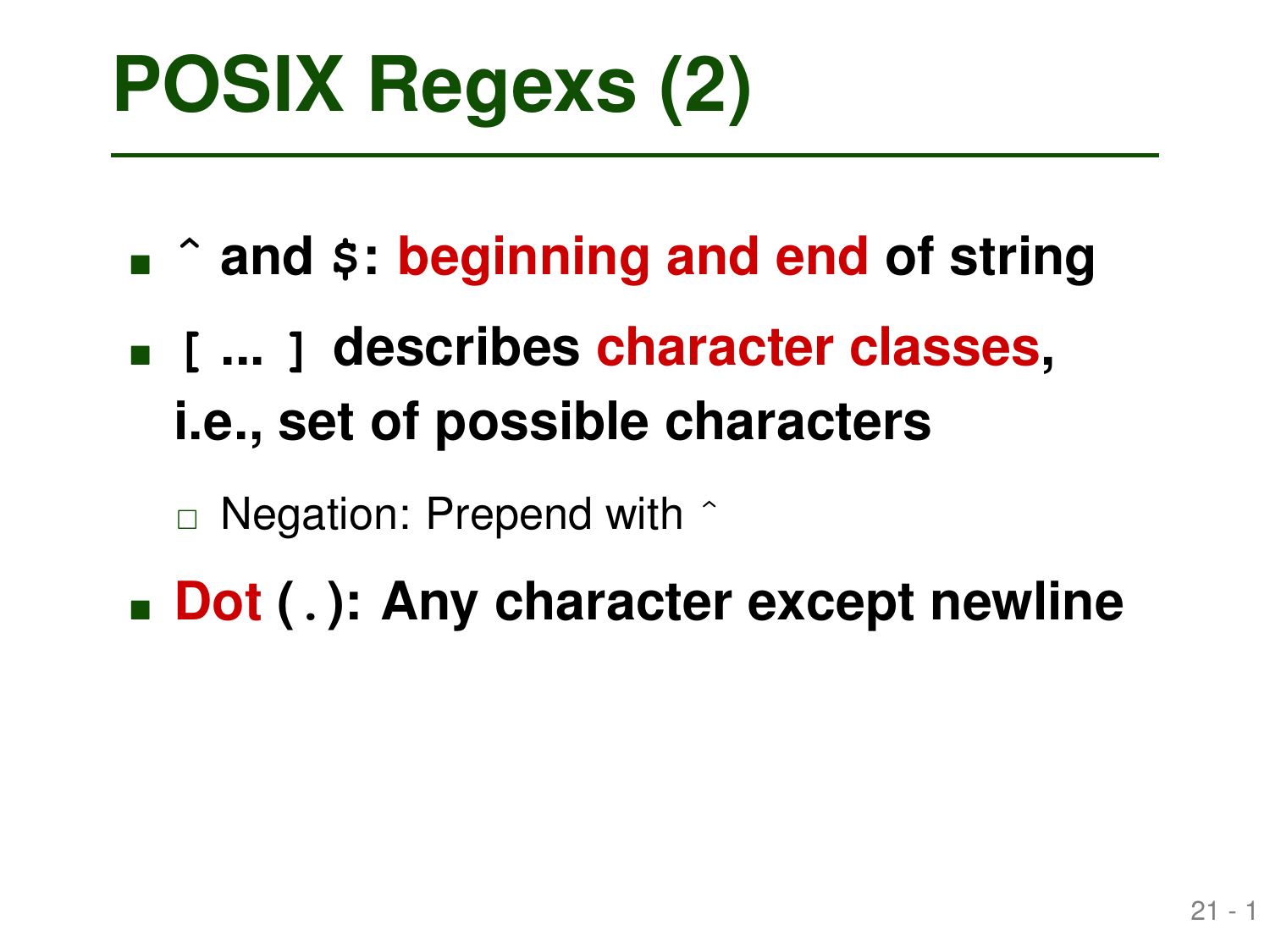- **ˆ and \$: beginning and end of string**
- **POSIX Regexs (2)**<br>
 ^ and \$: beginning and end of string<br>
 [ ... ] describes character classes,<br>
i.e., set of possible characters<br>  **Negation: Prepend with ^**<br>
 Dot (.): Any character except newline<br>
Examples:<br>
 /[^a **[ ... ] describes character classes, i.e., set of possible characters**
	- $\Box$  Negation: Prepend with  $\hat{ }$
- **Dot (.): Any character except newline**

# **Examples:**

 $\blacksquare$  / [^aq] / means neither a nor q

 $\blacksquare$  / ^b.d/ matches bxda and bqd, but neither abxd nor bd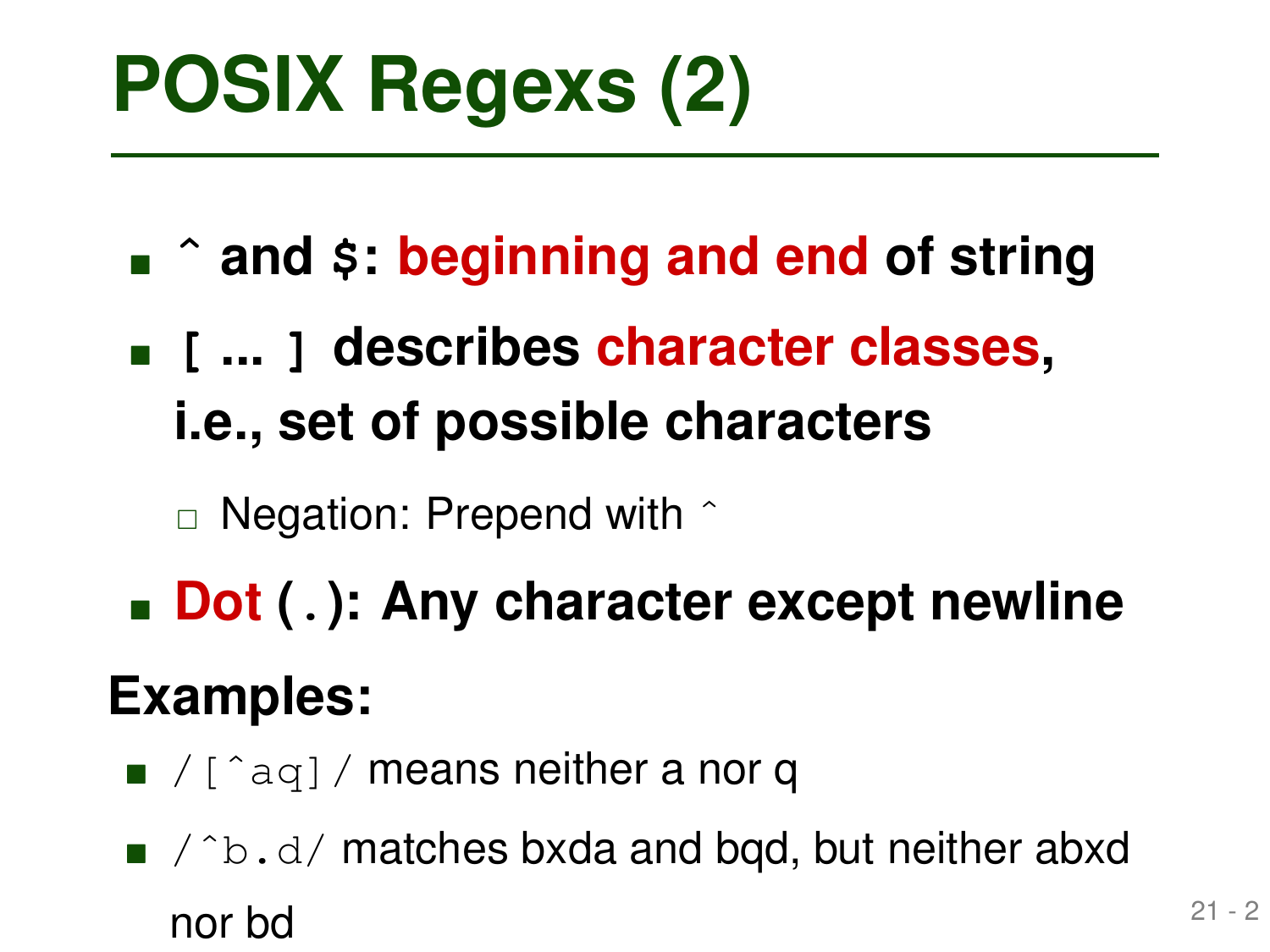- **Before matching a regex against a string: Compile it into**
	- $\Box$  deterministic finite automaton
	- $\Box$  ... non-deterministic finite automaton with backtracking
- **Implementation of Regexs**<br>
 Before matching a regex against a<br>
string: Compile it into<br> **a** ... deterministic finite automaton<br> **a** ... non-deterministic finite automaton with<br>
backtracking<br>
 Reusing compiled regex: Eff **Reusing compiled regex: Efficient when matching against it multiple times**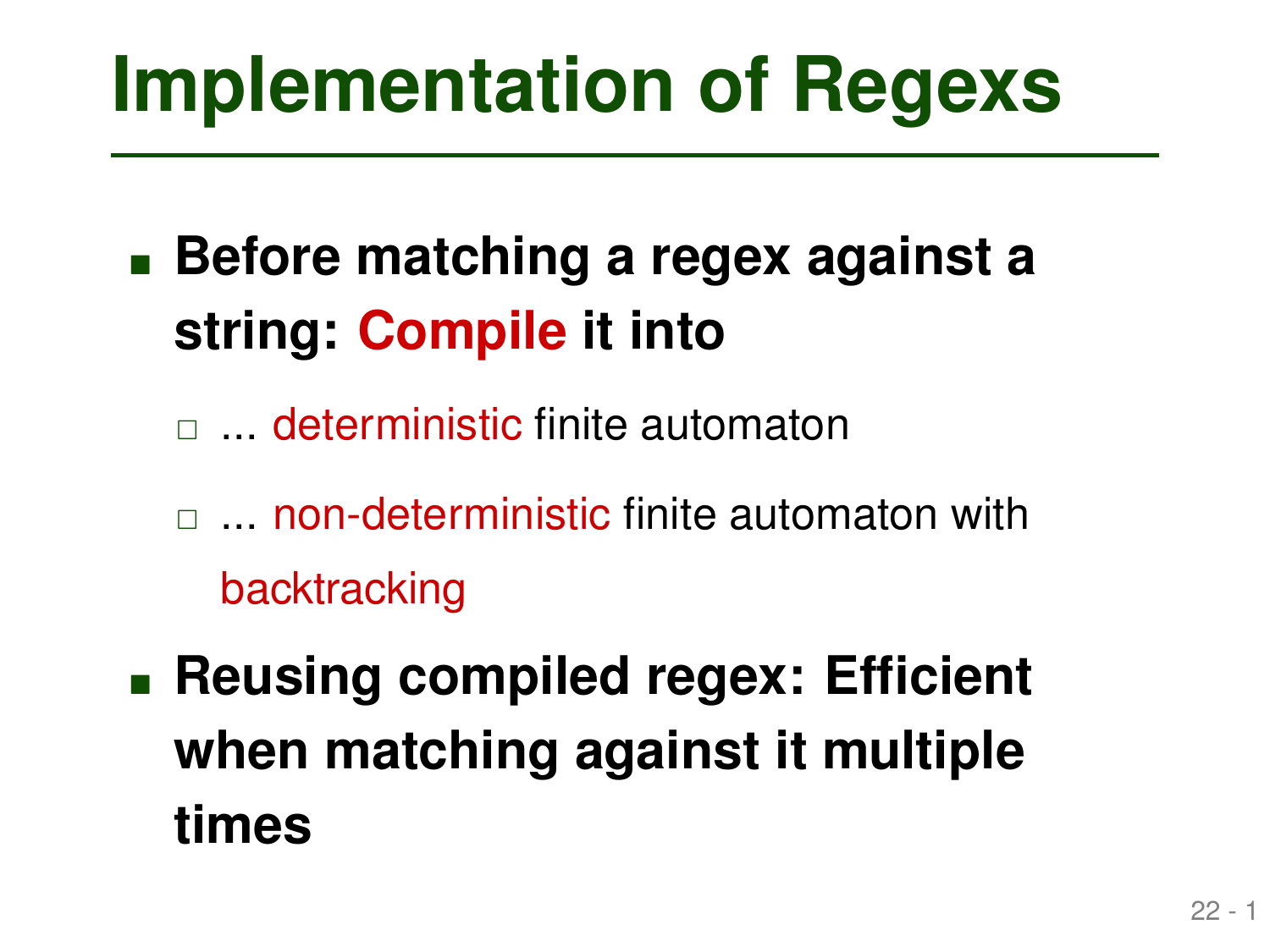**Before matching a regex against a string: Compile it into For regexs that describe a regular**

 $\Box$  deterministic finite automaton **language**

**Implementation of Regexs**<br> **Exercise 3 Assumption**<br> **Exercise 3 Assumption**<br> **Exercise 3 Assumption**<br> **Exercise 4 Assumption**<br> **Exercise 4 Assumption**<br> **Exercise 4 Assumption**<br> **Exercise 4 Assumption**<br> **Examptementation**<br>  $\Box$  ... non-deterministic finite automaton with backtracking **Reusing compiled regex: Efficient when matching against it multiple times For extended regular expressions, e.g., using backreferences**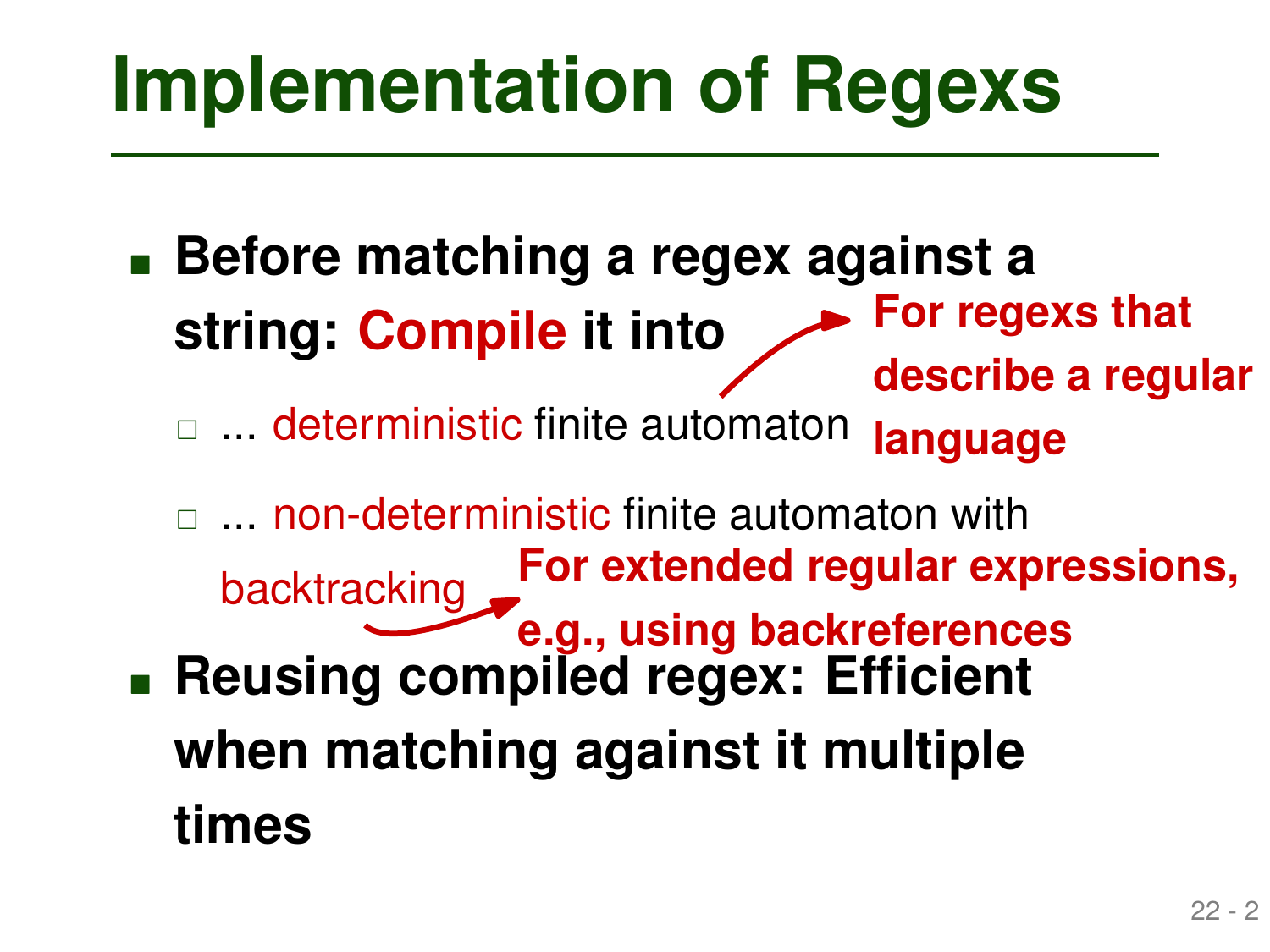- **Example: ReDoS Vulnerabilities**<br>
 **Understanding regexs: Important,<br>
e.g., to prevent vulnerabilities**<br>
 **ReDoS: Regular expression denial of**<br> **service**<br>
□ Matching against potentially malicious input<br>
takes super-lin **Understanding regexs: Important, e.g., to prevent vulnerabilities**
- **ReDoS: Regular expression denial of service**
	- $\Box$  Matching against potentially malicious input takes super-linear time
	- $\Box$  E.g., regex / (a+) +b/ in JavaScript
		- 30x 'a': 15 seconds; 35x 'a': 8 minutes

**More details:** *Freezing the Web: A Study of ReDoS Vulnerabilities in JavaScript-based Web Servers***. Staicu & Pradel. USENIX Security '18**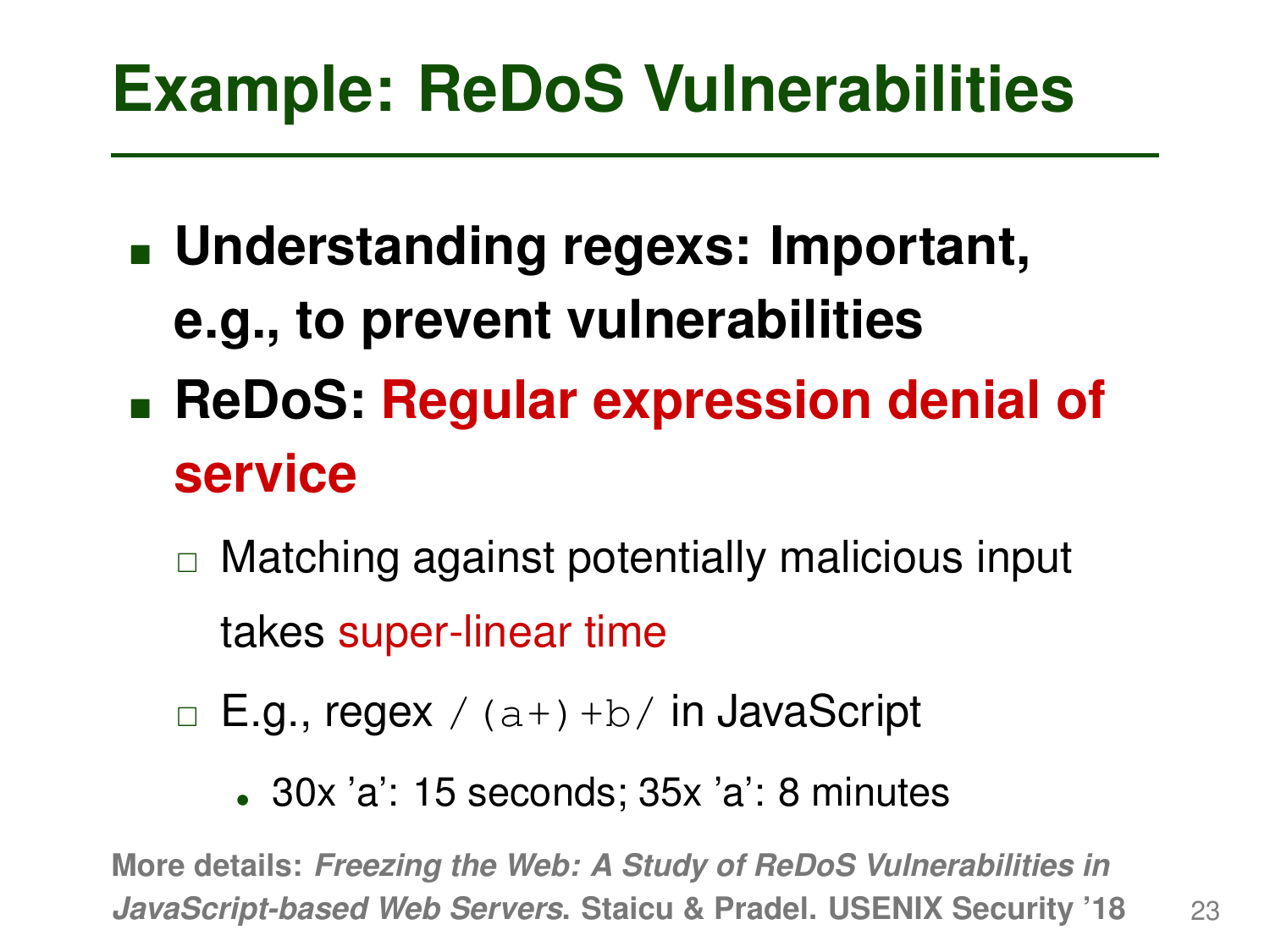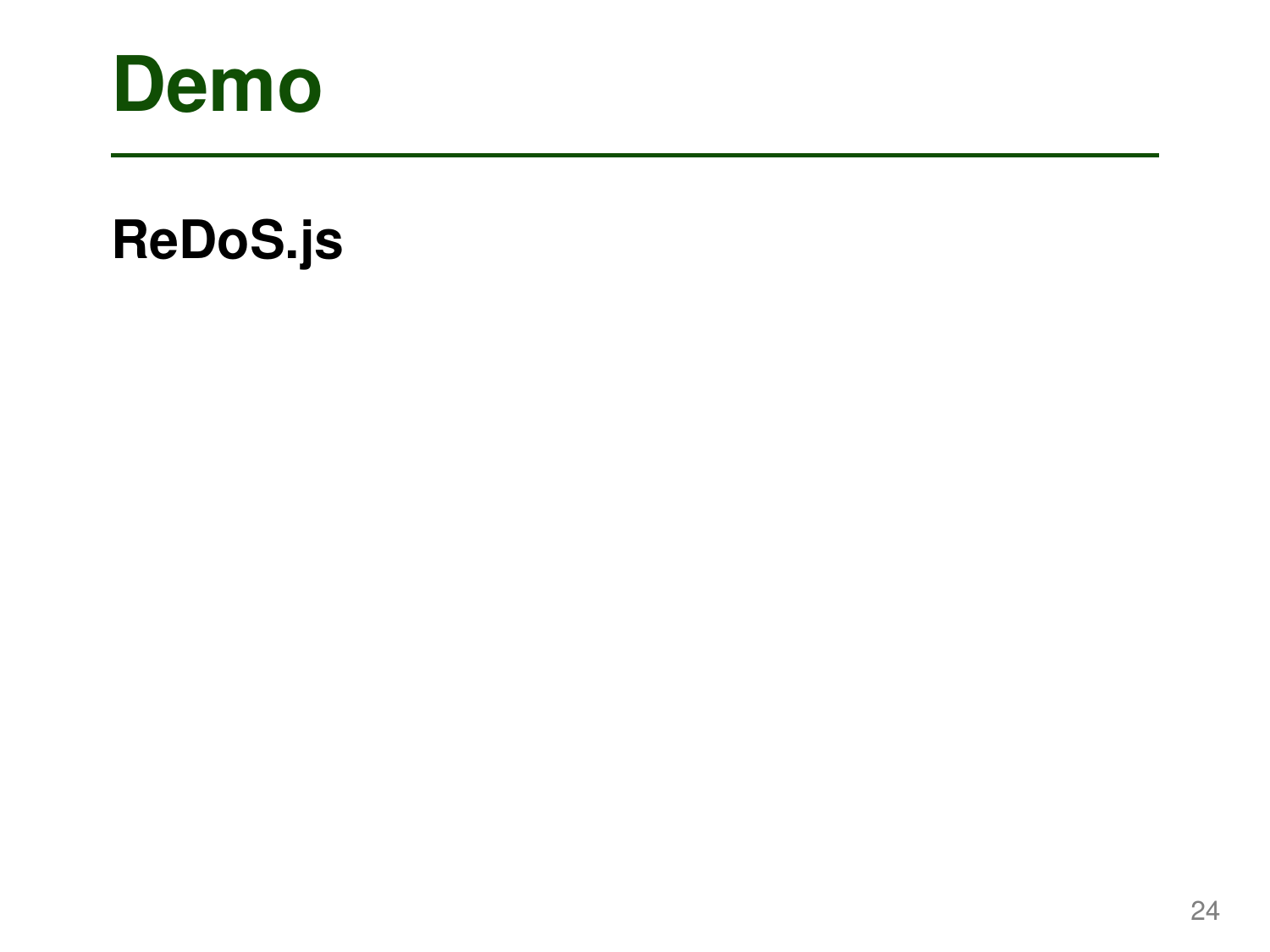# **Quiz: POSIX Regexs**<br>
<br> **Example 10 - 1 / A** Philosopher and the following is correct?<br>
<br>  $\frac{1}{2}$  / (ab?) +c/ matches ababcc<br>  $\frac{1}{2}$  / (ab?) +c/ matches ababcc<br>  $\frac{1}{2}$  / (xyz] +. [^xyz] +/ matches xxxa<br>  $\frac{1}{2}$  **Which of the following is correct?**

- $\Box$  /a?b{1,2}c\$/ matches bbcc
- $\Box$  / (ab?) +c/ matches ababcc
- $\Box$  / [xyz] +. [^xyz] +/ matches yxx
- $\Box$  / [xyz] +. [ ^xyz] +/ matches xxxa
- $\Box$  /(x.\*|yz){2}/ matches xxyzyz

*https://ilias3.uni-stuttgart.de/vote/0ZT9*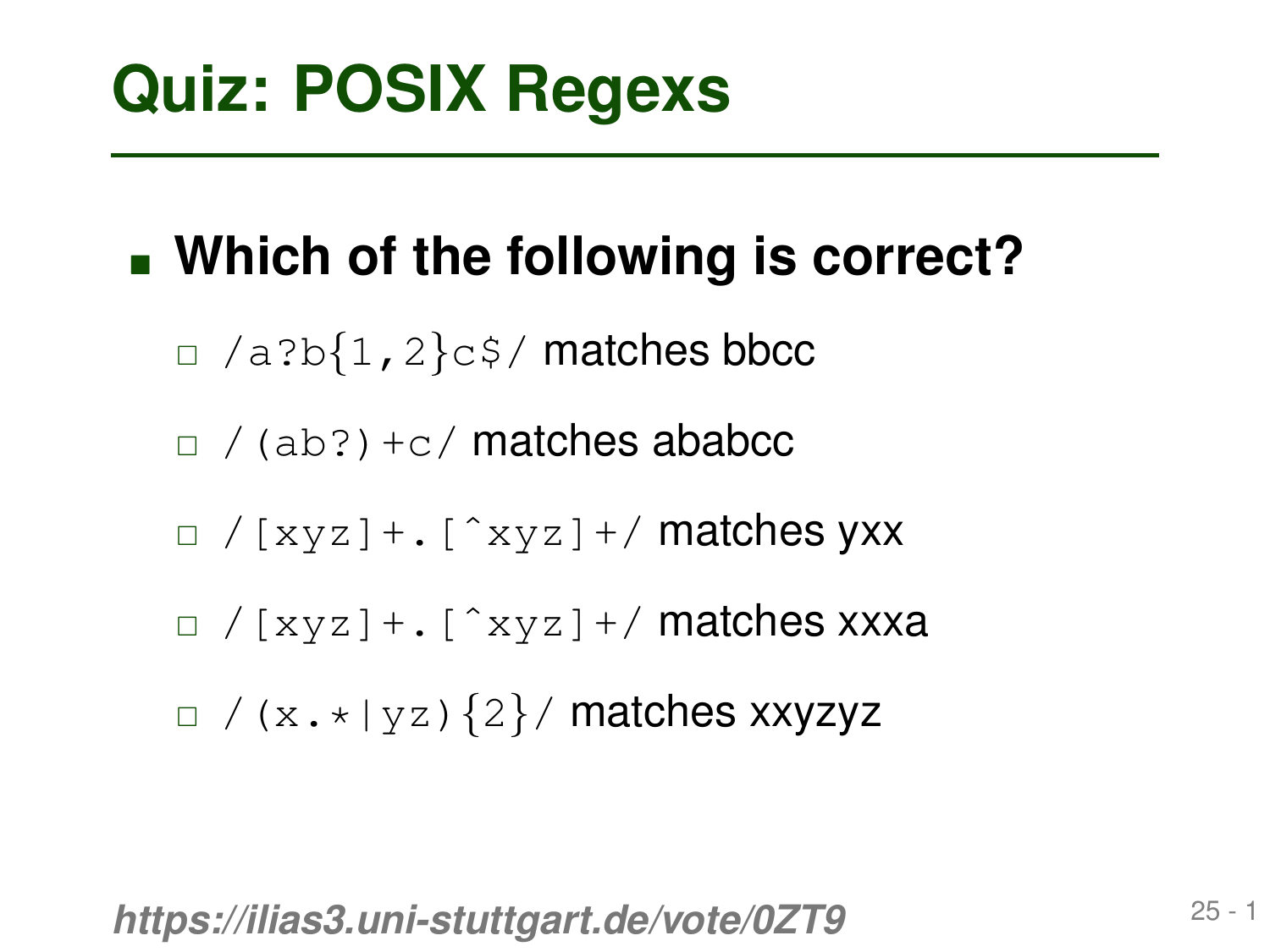# **Quiz: POSIX Regexs**<br>
<br> **Example 1998 - 2 / Which of the following is correct?**<br>
<br>  $\frac{1}{2}$  / (ab?) +c/ matches ababcc **/**<br>  $\frac{1}{2}$  / (ab?) +c/ matches ababcc **/**<br>  $\frac{1}{2}$  / (xyz] + . [^xyz] +/ matches xxxa **/**<br>  $\frac{$ **Which of the following is correct?**

- $\Box$  /a?b{1,2}c\$/ matches bbcc X
- $\Box$  /(ab?) +c/ matches ababcc  $\vee$
- $\Box$  / [xyz] +. [^xyz] +/ matches yxx  $\bm{x}$
- $\Box$  / [xyz] +. [^xyz] +/ matches xxxa  $\blacktriangleright$
- $\Box$  /(ab?)+c/ **matches ababcc**  $\blacktriangleright$ <br> $\Box$ /(ab?)+c/ **matches ababcc**  $\blacktriangleright$ <br> $\Box$ /[xyz]+. [^xyz]+/ **matches xx**<br> $\Box$ /(x.\*|yz){2}/ **matches xxyzyz** ✔

*https://ilias3.uni-stuttgart.de/vote/0ZT9*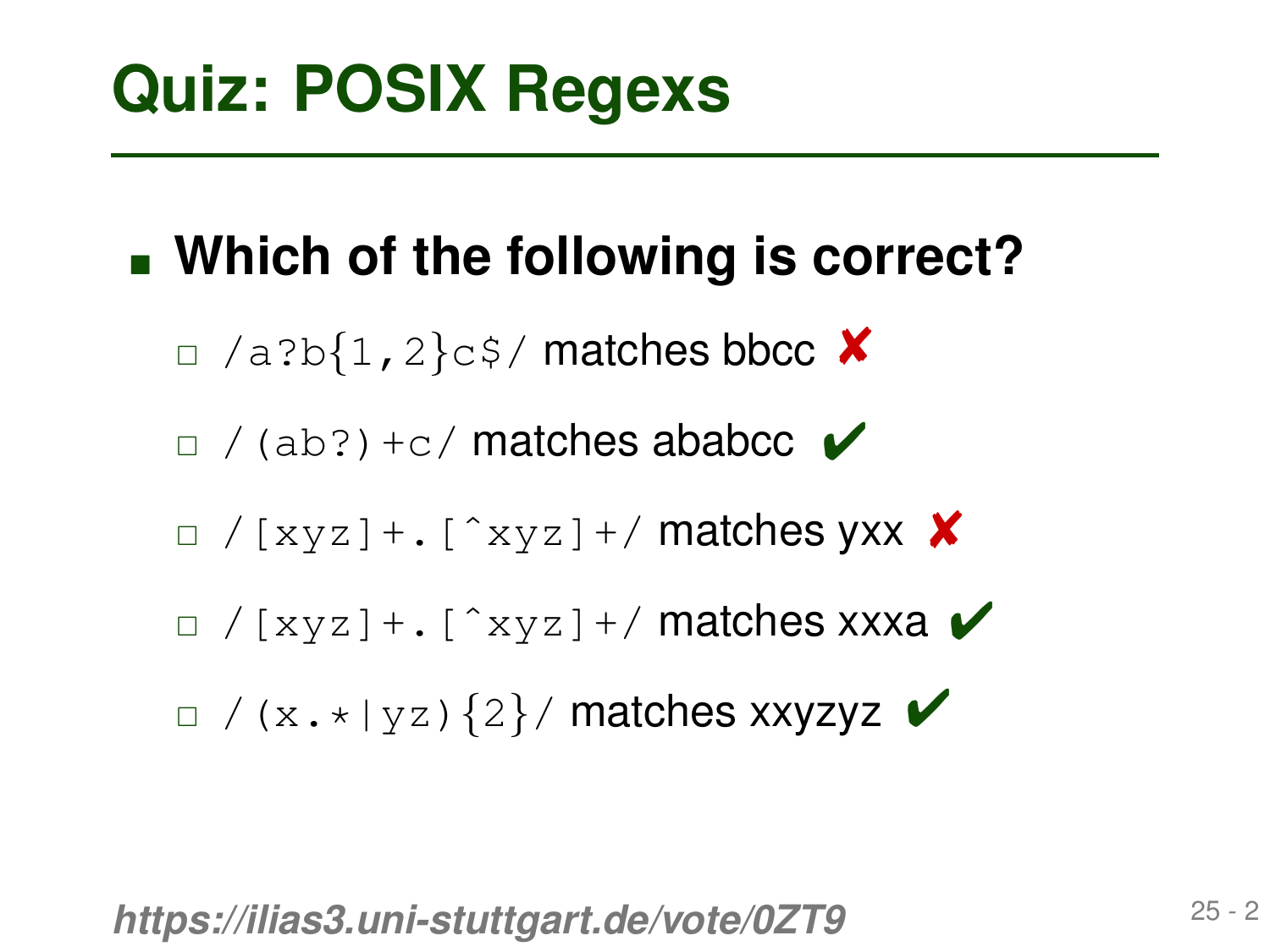# **Many built-in data types**

 $\Box$  Sets, lists, tuples, dictionaries, etc.

# **Not in a library, but part of syntax and semantics of the PL**

```
 Example: JavaScript
```

```
26 - 1 High-level Data Types
     var john = {
       "age": 23,
       "address": "1024 Oxford St"
      }
      var people =[]
     people.push(john)
```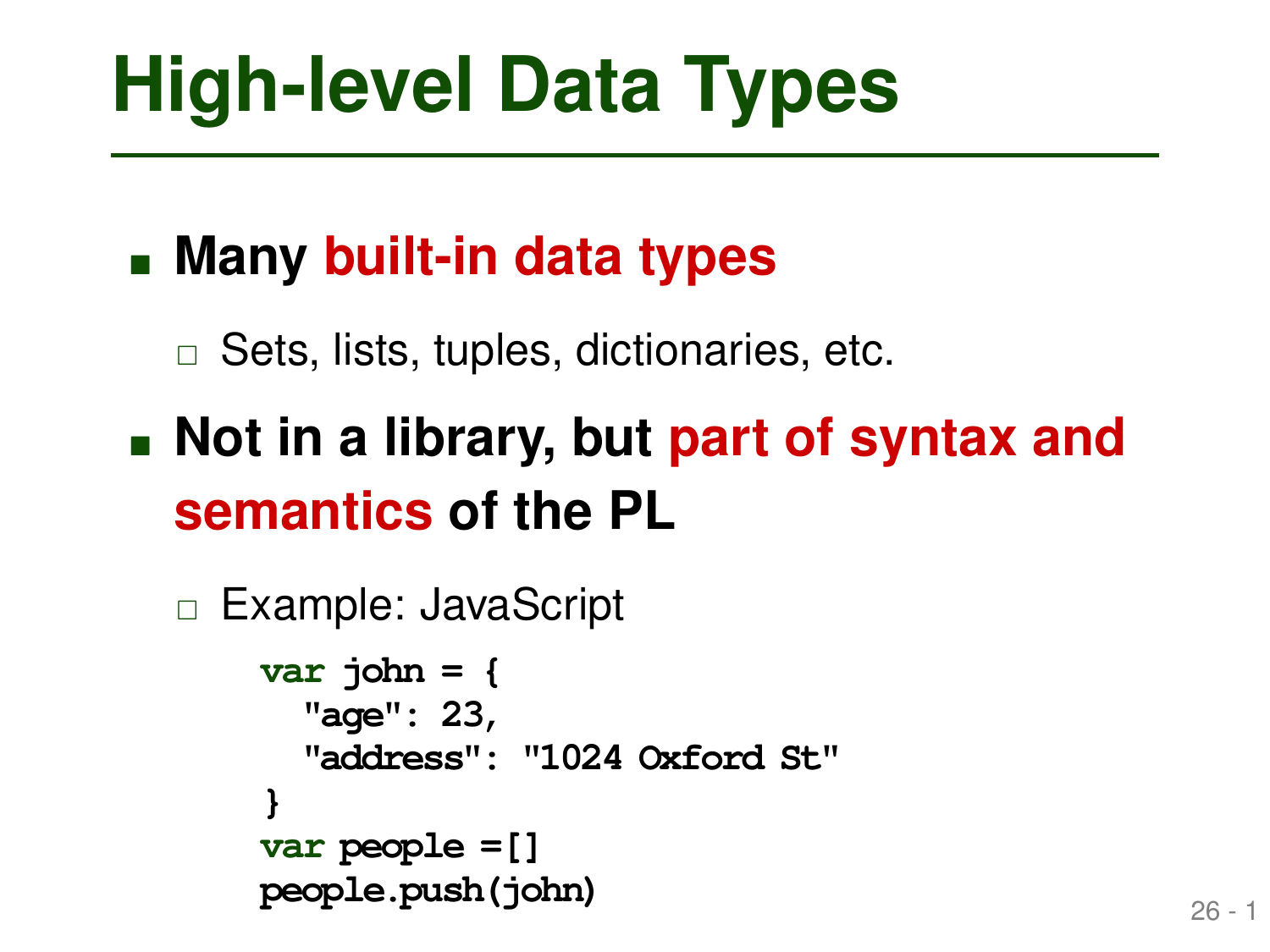# **Many built-in data types**

 $\Box$  Sets, lists, tuples, dictionaries, etc.

 **Not in a library, but part of syntax and semantics of the PL**

```
High-level Data Types<br>
Example 10 - 2 11:<br>
Example: JavaScript<br>
Example: JavaScript<br>
Example: JavaScript<br>
PL<br>
Example: JavaScript<br>
PL<br>
Example: JavaScript<br>
PL<br>
PL<br>
PEXAMPLE: PL<br>
PEXAMPLE: PL<br>

     □ Example: JavaScript
             var john = {
                  "age": 23,
                  "address": "1024 Oxford St"
              }
             var people =[]
             people.push(john)
                                                           Objects are
                                                            dictionaries Array or list
```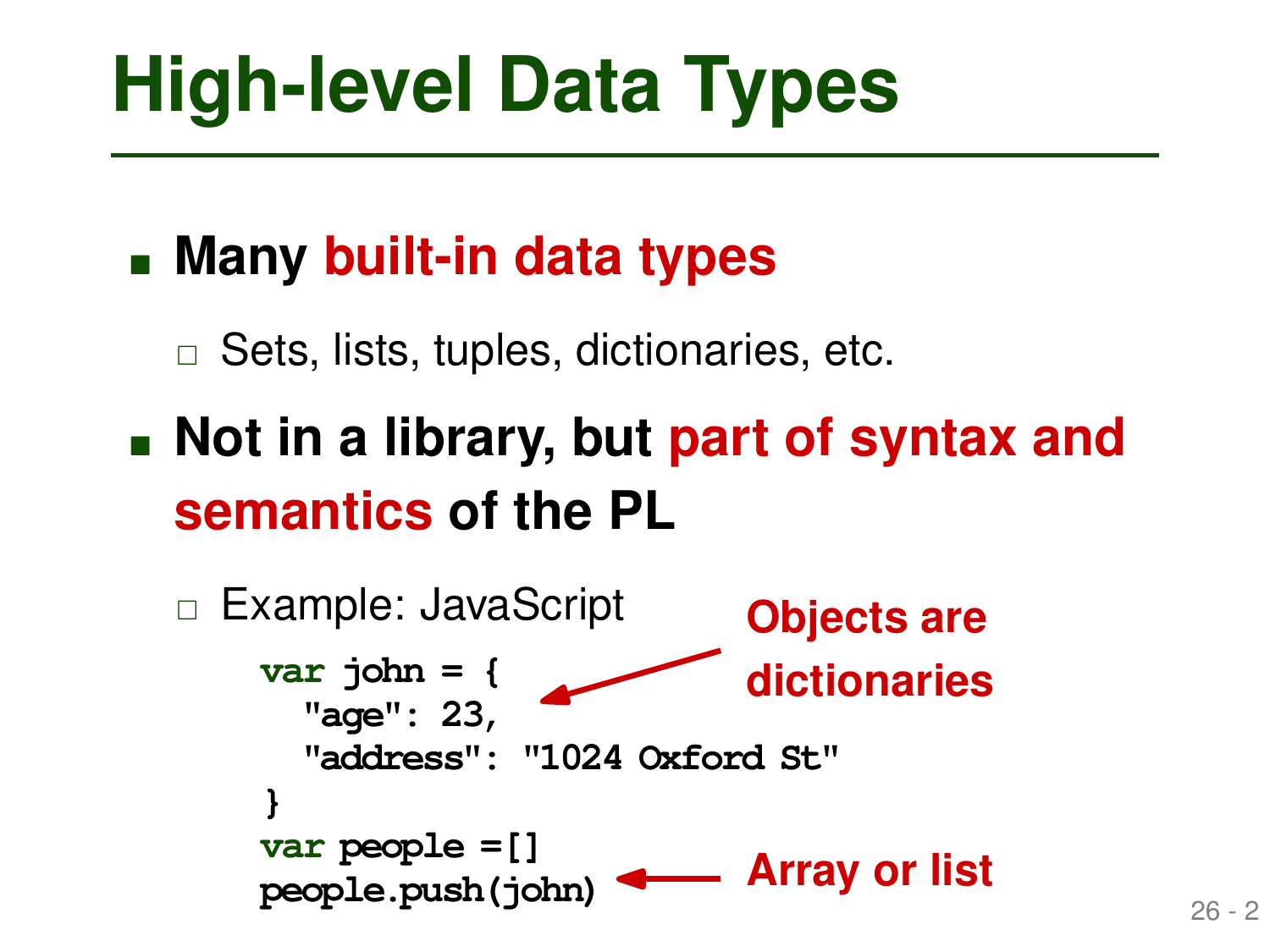# **Prototype-based object-orientation**

- □ Alternative to class-based object-orientation
- □ E.g., in Self and JavaScript
- **Constructor functions create objects**
- **Prototypes**<br>
 Prototype-based object-orientation<br>
 Alternative to class-based object-orientation<br>
 E.g., in Self and JavaScript<br>
 Constructor functions create objects<br>
 Prototype: Object that stores<br>
properties avai **Prototype: Object that stores properties available in all objects created with a constructor**
	- $\Box$  E.g., methods of the created objects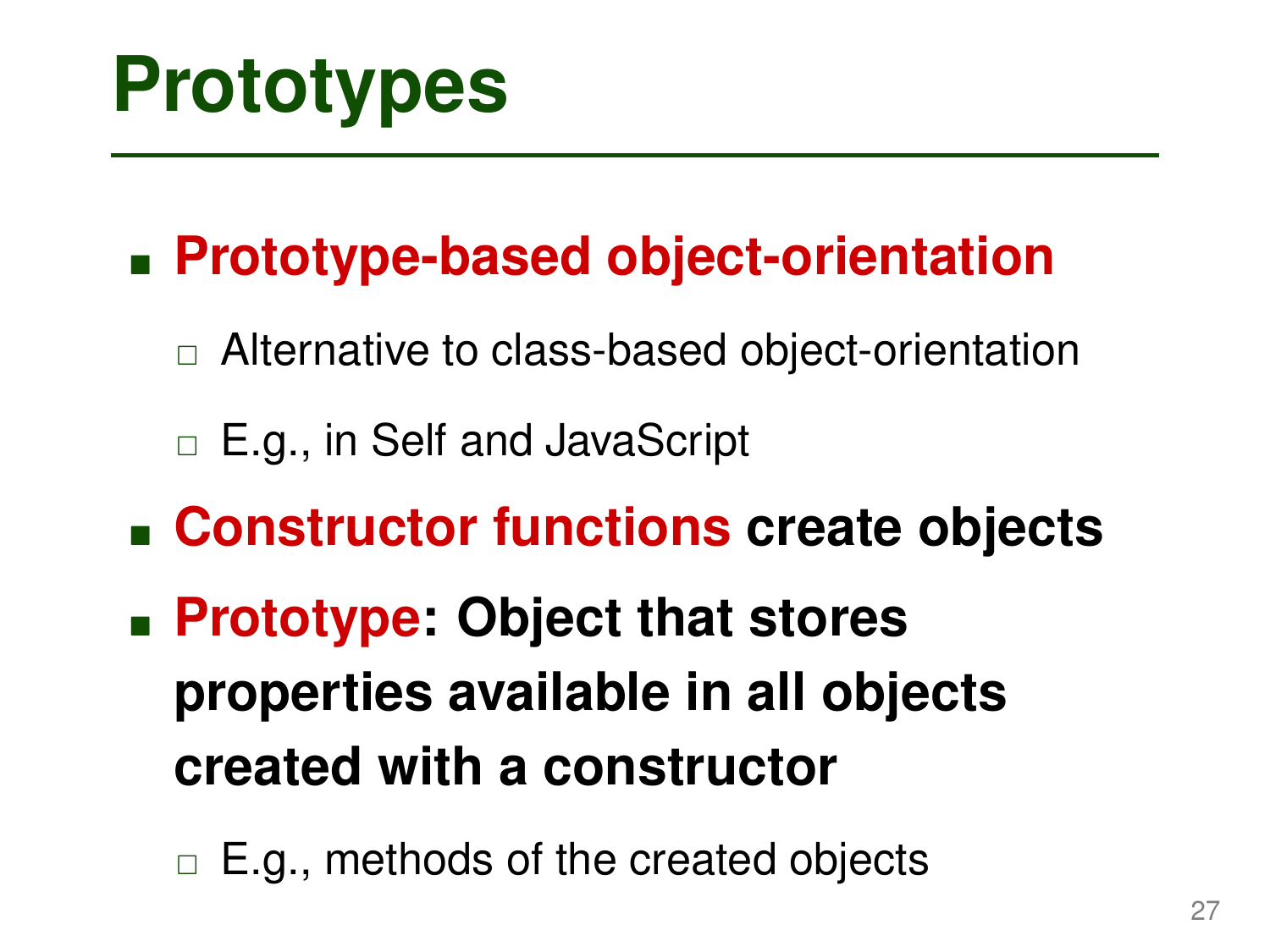```
Example: JavaScript<br>
function Cat (name) {<br>
this.name = name;<br>
}<br>Cat.prototype = {<br>
sayHello: function() {<br>
console.log("Miau – I'm " + this.name);<br>
}<br>
}<br>
yar myCat = new Cat ("Catty");<br>
myCat.sayHello();<br>
28-1
function Cat(name) {
       this.name = name;
 }
Cat.prototype = {
       sayHello: function() {
               console.log("Miau - I'm " + this.name);
        }
};
var myCat = new Cat("Catty");
myCat.sayHello();
```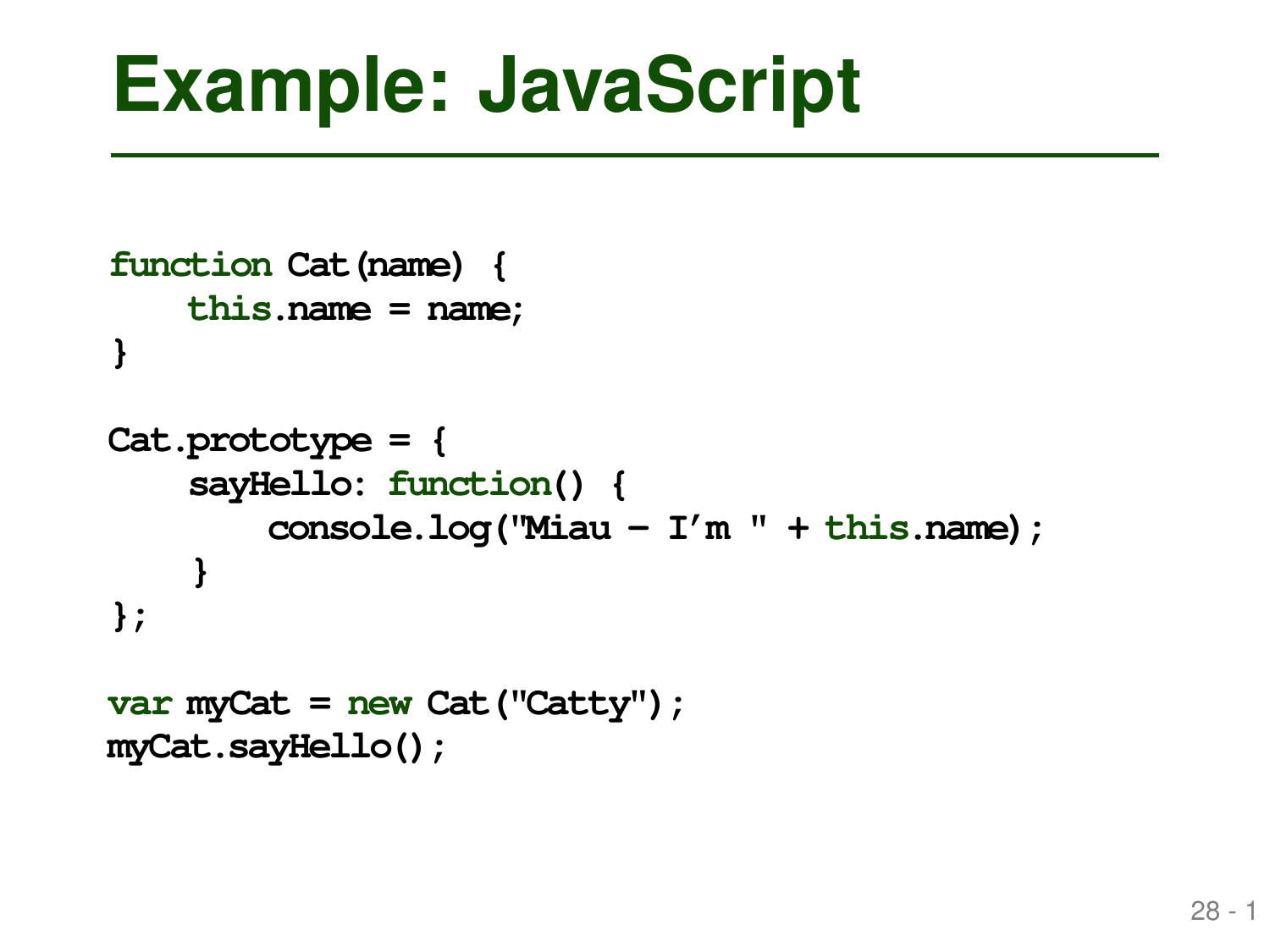```
28 - 2 Example: JavaScript
function Cat(name) {
   this.name = name;
}
Cat.prototype = {
   sayHello: function() {
       console.log("Miau - I'm " + this.name);
    }
};
var myCat = new Cat("Catty");
myCat.sayHello();
                          Function that serves
                          as a constructor
```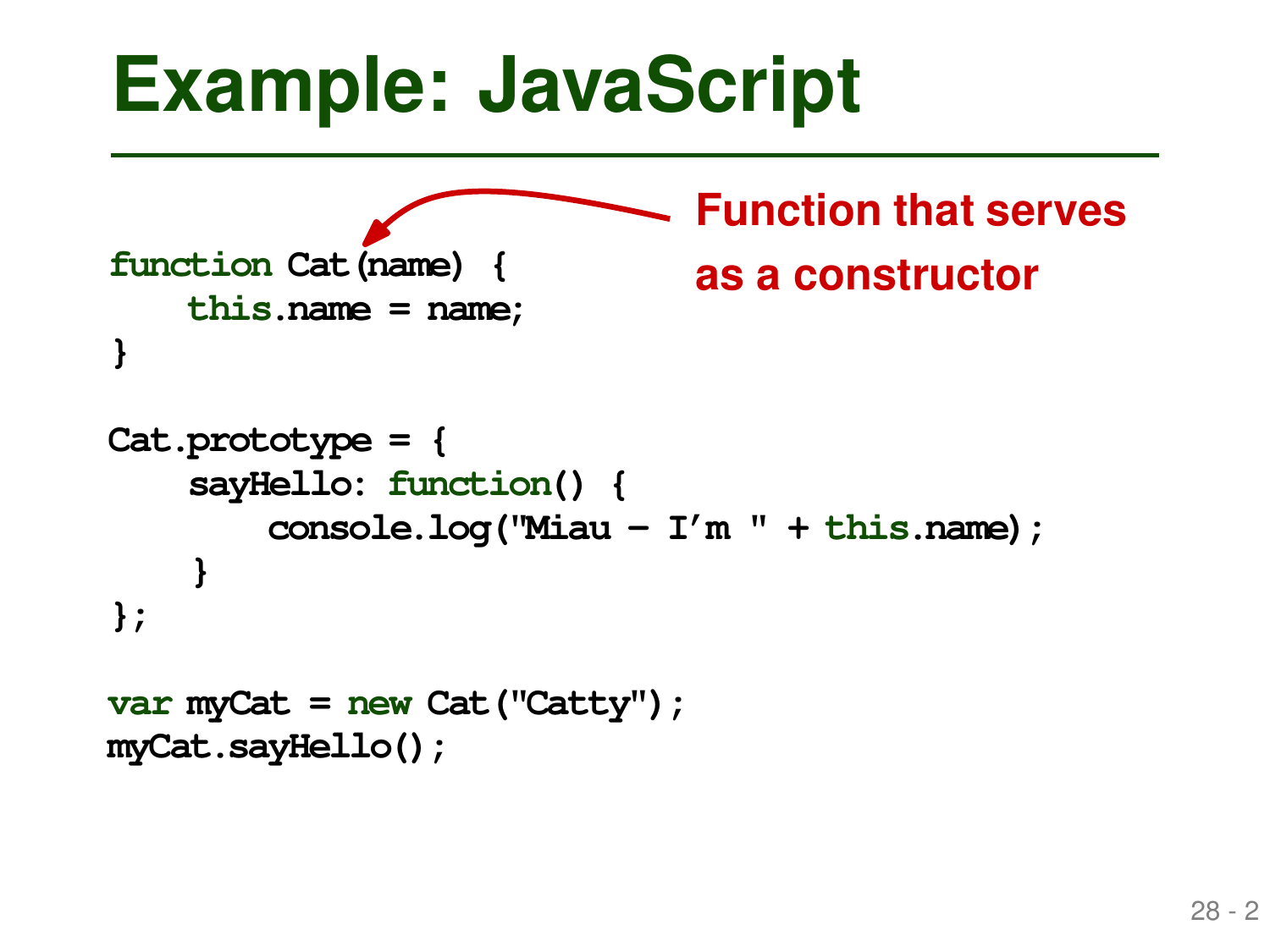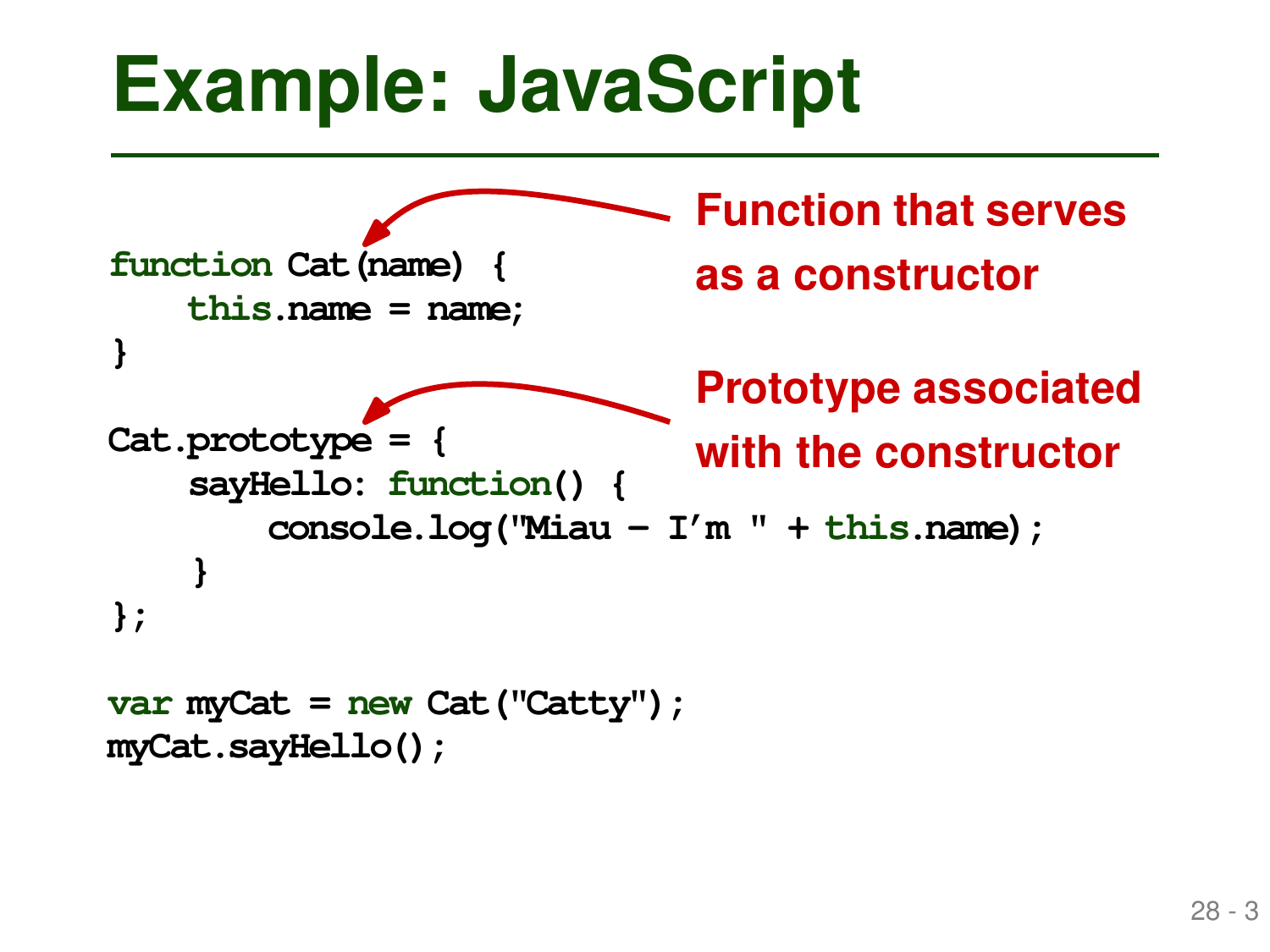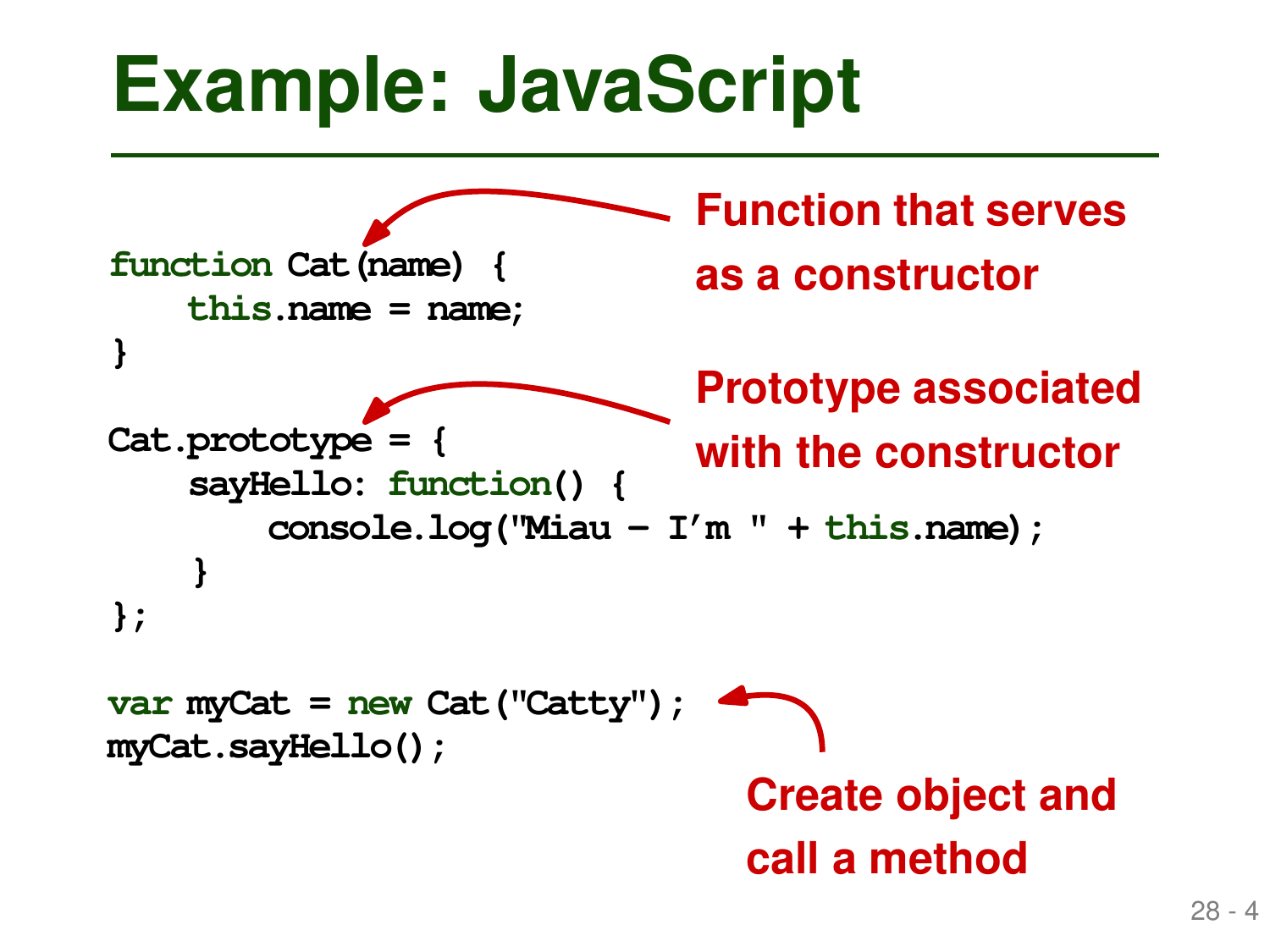- **Prototype Chains**<br>
 Chaining multiple prototypes to<br>
Inplement inheritance-like code reuse<br>
 Property access<br>
 At first, lookup in object itself<br>
 If not found: Go up prototype chain of object<br>
until found **Chaining multiple prototypes to implement inheritance-like code reuse**
- **Property access**
	- □ At first, lookup in object itself
	- $\Box$  If not found: Go up prototype chain of object until found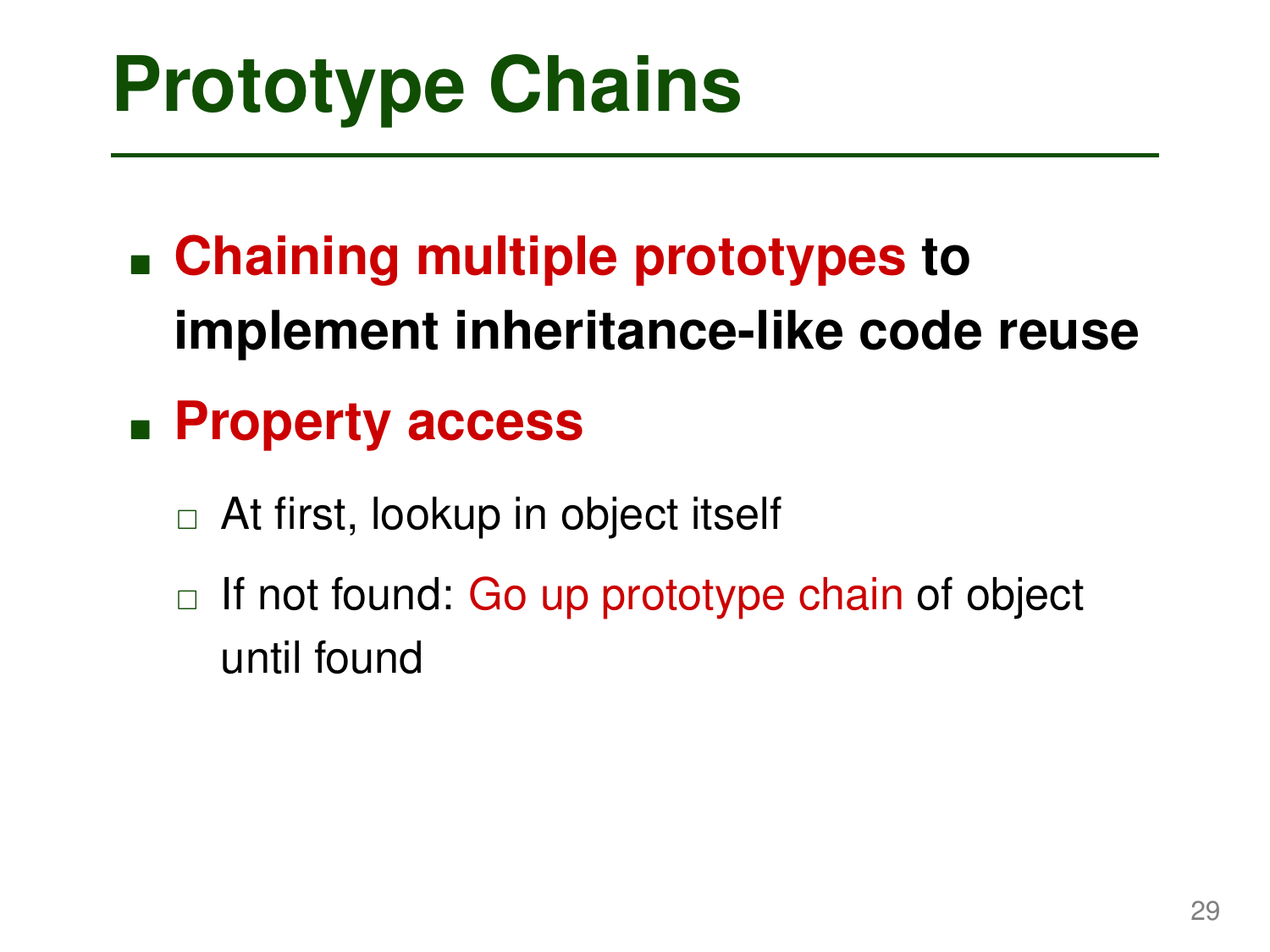```
Example: JavaScript<br>
var animalPrototype = {<br>
eat: function() {<br>
console.log("Eating...");<br>
}<br>
function Cat (name) {<br>
this.name = name;<br>
}<br>
Cat.prototype = Object.create(animalPrototype);<br>
Cat.prototype.sayHello = functi
var animalPrototype = {
      eat: function() {
            console.log("Eating...");
      }
};
function Cat(name) {
      this.name = name;
}
Cat.prototype = Object.create(animalPrototype);
Cat.prototype.sayHello = function() {
      console.log("Miau - I'm " + this.name);
};
var myCat = new Cat("Catty");
myCat.sayHello();
myCat.eat();
```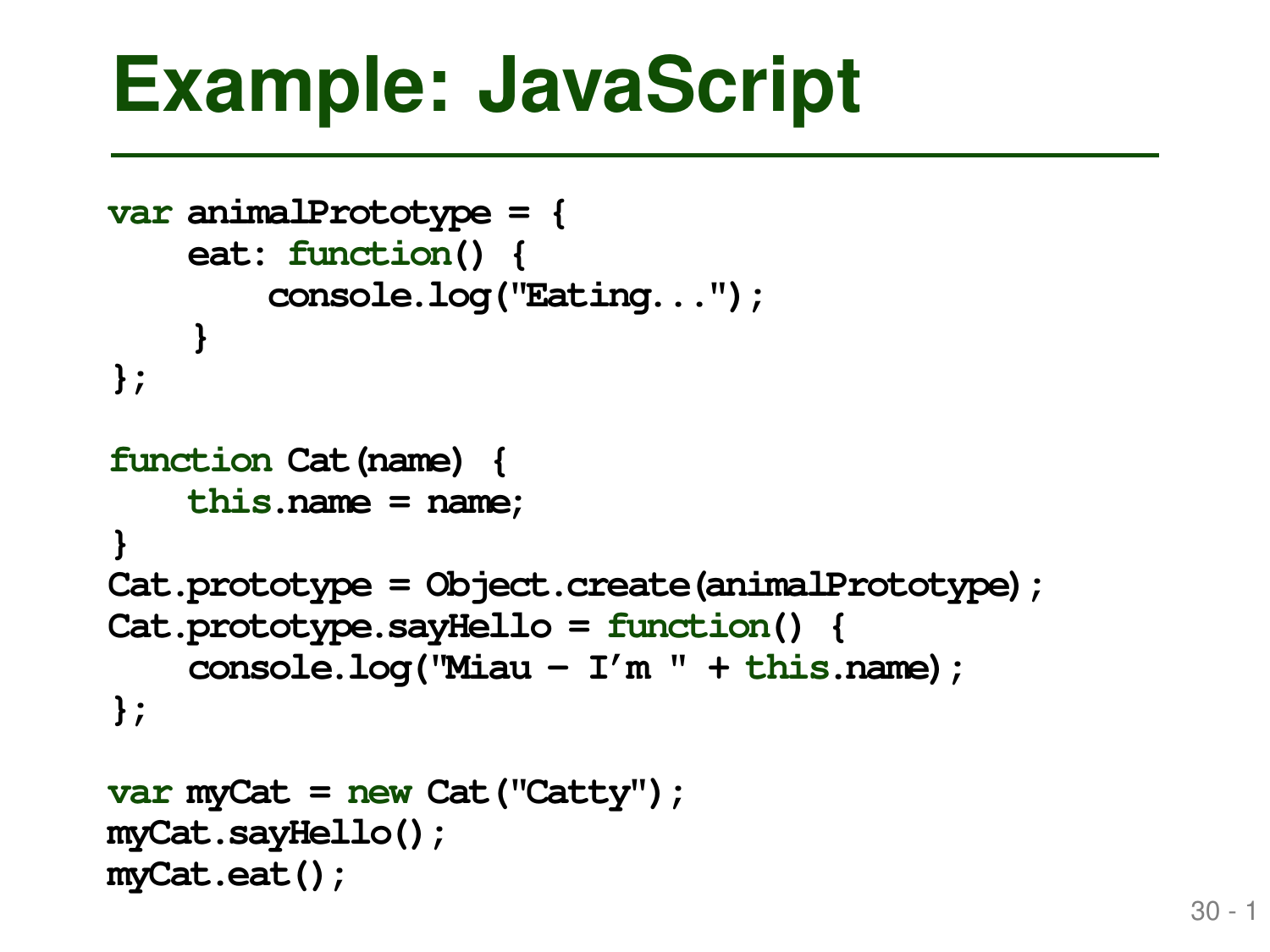```
Example: JavaScript<br>
var animalPrototype = { 4 Prototype for<br>
eat: function() {<br>
console.log("Eating...");<br>
}<br>
function Cat (name) {<br>
this.name = name;<br>
}<br>
Cat.prototype = Object.create(animalPrototype);<br>
Cat.prototype
var animalPrototype = {
      eat: function() {
            console.log("Eating...");
      }
};
function Cat(name) {
      this.name = name;
}
Cat.prototype = Object.create(animalPrototype);
Cat.prototype.sayHello = function() {
      console.log("Miau - I'm " + this.name);
};
var myCat = new Cat("Catty");
myCat.sayHello();
myCat.eat();
                                                          Prototype for
                                                          animals
```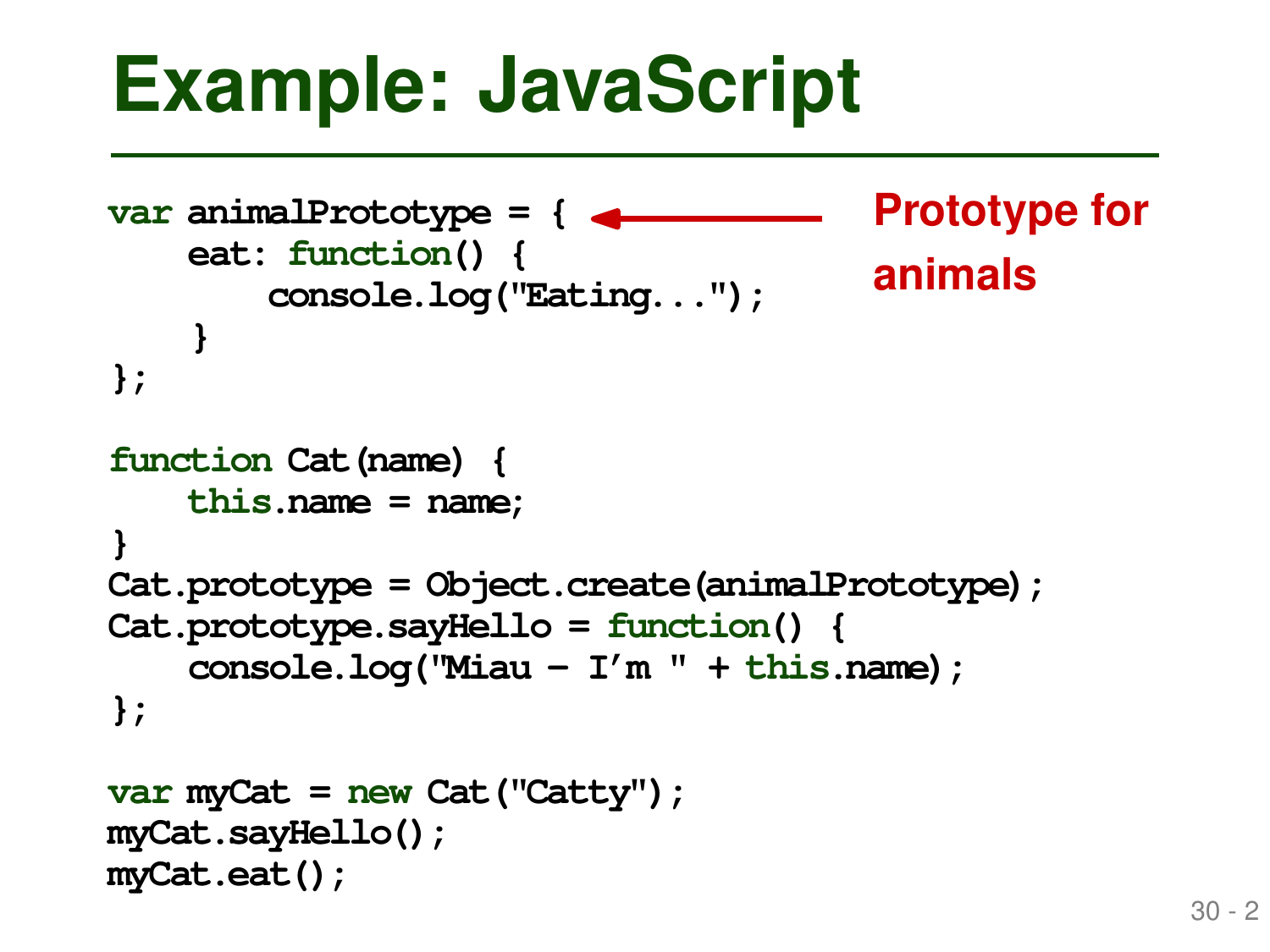```
Example: JavaScript<br>
var animalPrototype = { 4 Prototype for<br>
eat: function() {<br>
console.log("Eating..."); animals<br>
}<br>
}<br>
function Cat (name) {<br>
<br>
a imalPrototype<br>
this.name = name;<br>
Cat.prototype = Object.create(ani
var animalPrototype = {
     eat: function() {
           console.log("Eating...");
      }
};
function Cat(name) {
     this.name = name;
}
Cat.prototype = Object.create(animalPrototype);
Cat.prototype.sayHello = function() {
     console.log("Miau - I'm " + this.name);
};
var myCat = new Cat("Catty");
myCat.sayHello();
myCat.eat();
                                                       Prototype for
                                                       animals
                                              Creates object with
                                              animalPrototype
                                              as its prototype
```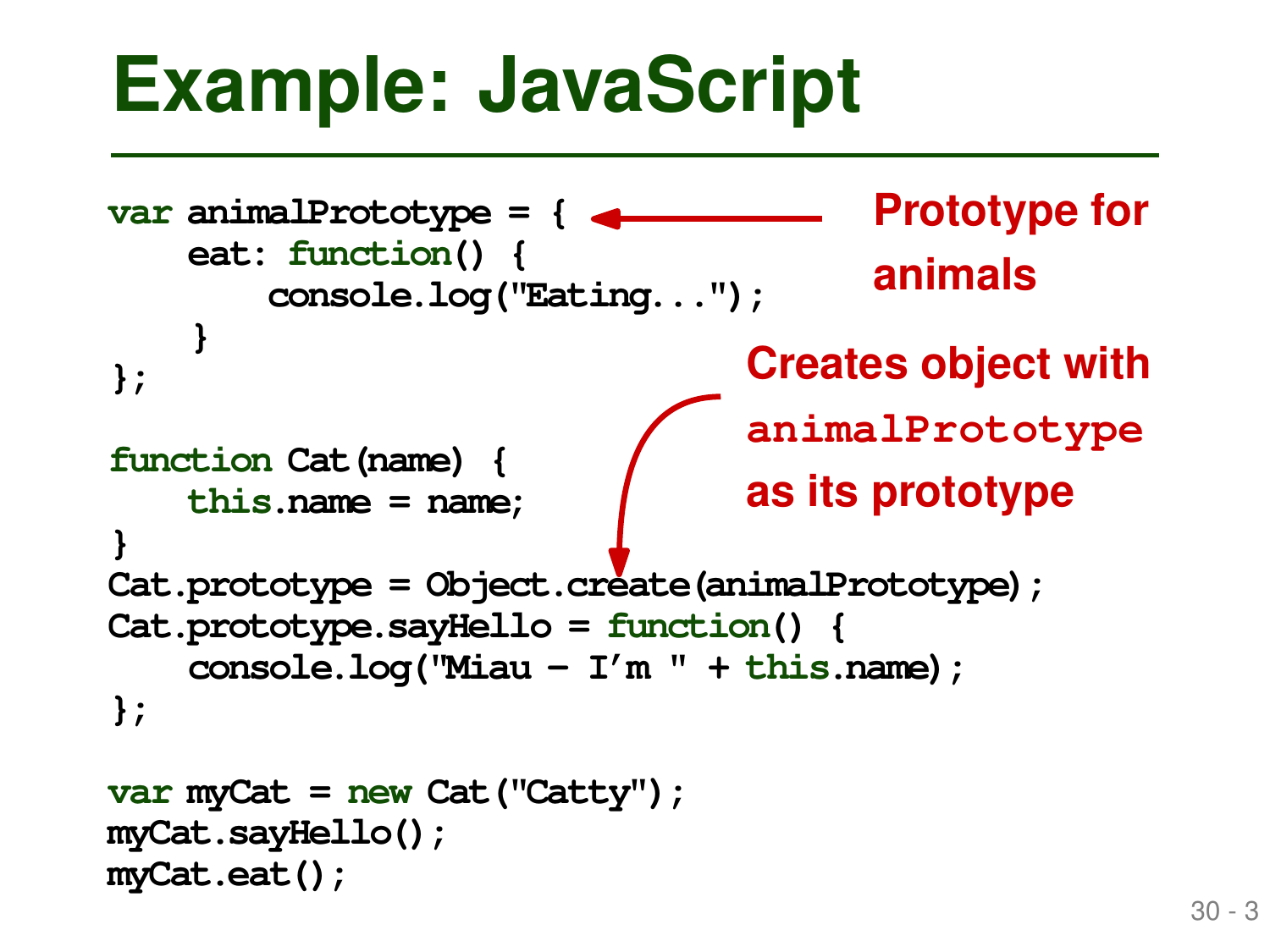```
Example: JavaScript<br>
var animalPrototype = { 4 example: Prototype for<br>
eat: function (<br>
console.log("Eating..."); animals<br>
}<br>
}<br>
function Cat (name) { animalPrototype<br>
this.name = name; as its prototype<br>
Cat.prototyp
var animalPrototype = {
     eat: function() {
           console.log("Eating...");
      }
};
function Cat(name) {
     this.name = name;
}
Cat.prototype = Object.create(animalPrototype);
Cat.prototype.sayHello = function() {
     console.log("Miau - I'm " + this.name);
};
var myCat = new Cat("Catty");
myCat.sayHello();
myCat.eat();
                                                       Prototype for
                                                       animals
                                              Creates object with
                                              animalPrototype
                                              as its prototype
                                                           Prints
                                                           "Eating ..."
```